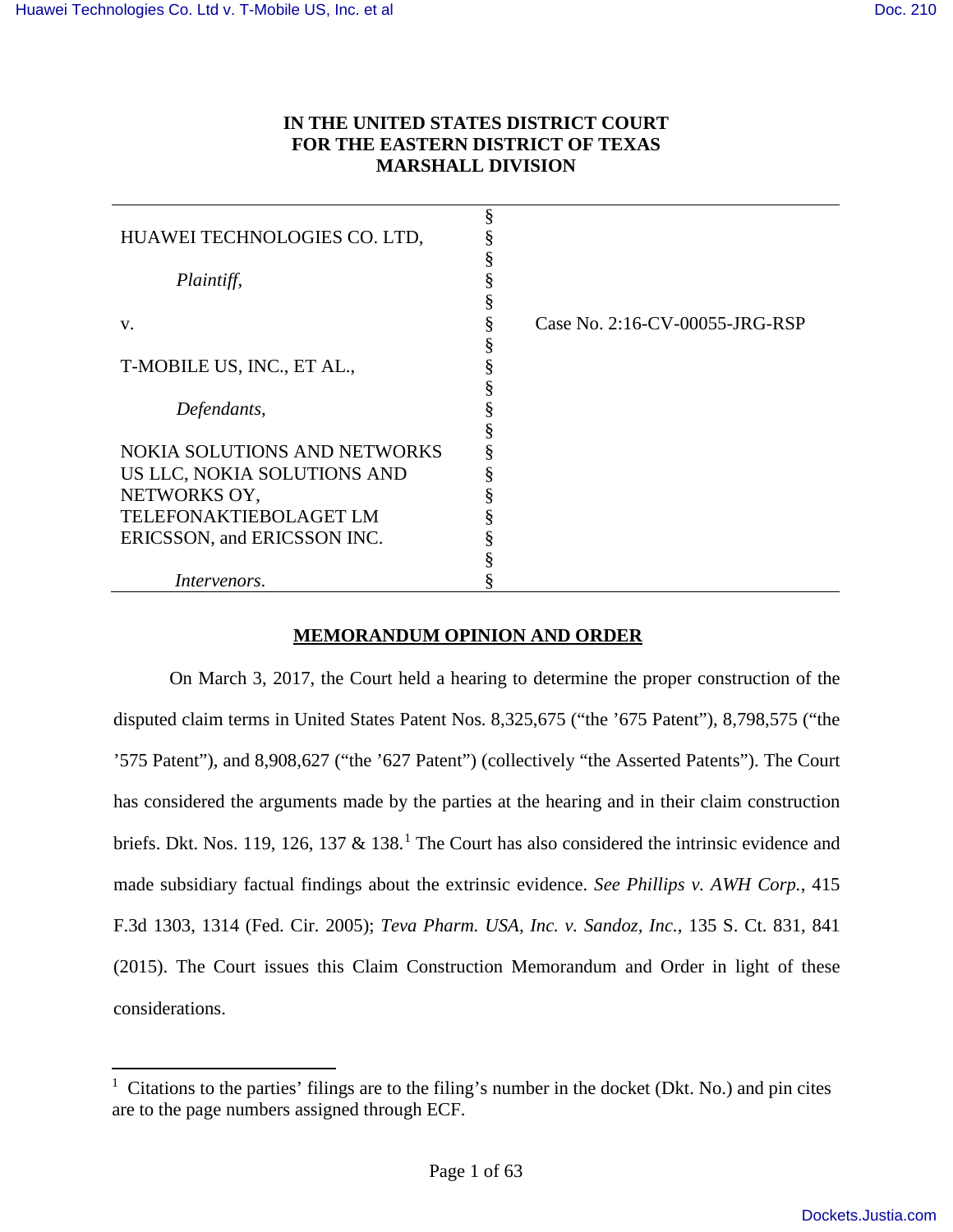# TABLE OF CONTENTS

| $\mathbf{I}$ . |                                                                                            |
|----------------|--------------------------------------------------------------------------------------------|
| II.            |                                                                                            |
| Ш.             |                                                                                            |
| IV.            |                                                                                            |
|                | 1. "In a Mobility Management Entity (MME), a data processing method                        |
|                | 2. The "unit" terms ("receiving unit" / "sending unit" / "storage unit<br>$\cdot$ ")<br>20 |
|                | 3.                                                                                         |
|                | 4.                                                                                         |
|                | The "Informing" Step of Claim 1 and the "Inform" Phrase in Claim 6 of the<br>5.            |
|                | 6.                                                                                         |
|                | 7.                                                                                         |
|                | 8.                                                                                         |
| V.             |                                                                                            |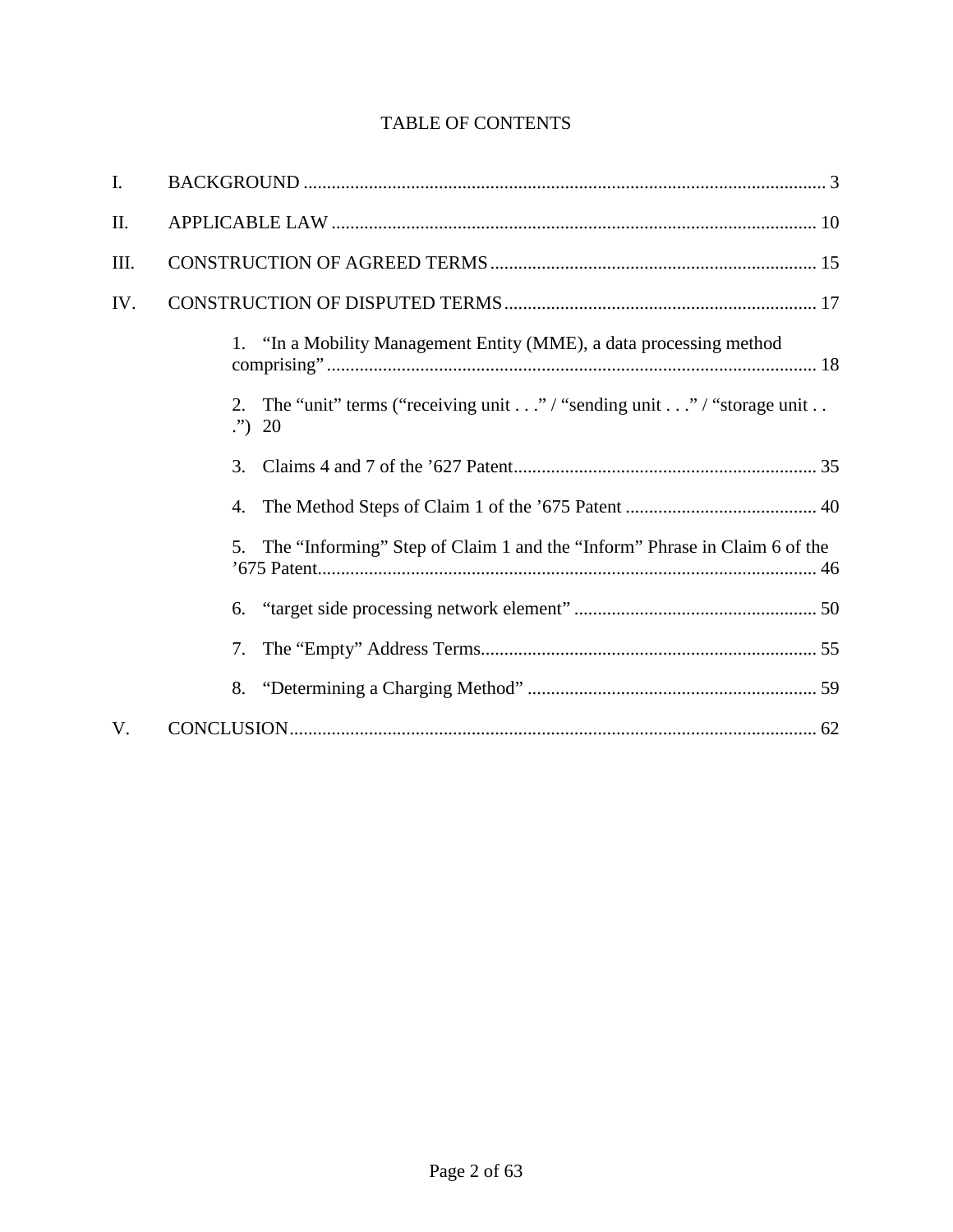# <span id="page-2-0"></span>**I. BACKGROUND**

# **A. The '675 and '627 Patents**

The '675 Patent was filed on February 13, 2009 and issued on December 4, 2012. The '627 Patent is a continuation of the '675 Patent, and was filed on November 8, 2012 and issued on December 9, 2014. The '675 and '627 Patents share a common specification, and both are titled "Data Processing Method and System." The '675 and '627 Patents generally relate to using network elements to perform a handover between 2G, 3G, and 4G systems. '627 Patent at Abstract.<sup>[2](#page-2-1)</sup>

The specification states that "[i]n existing 3GPP protocols, user plane processing of UMTS is based on a two-tunnel mechanism [green] illustrated as in FIG. 2." '627 Patent at 1:58–60.



*Id.* at Figure 2. The specification adds that "[i]n UMTS, the user plane processing is between a Radio Network Controller (RNC, a network element of a UTRAN, used to control wireless

 $\overline{a}$ 

<span id="page-2-1"></span> $2$  The Abstract of the '627 Patent follows:

A data processing method when the handover or change appears between systems includes: a Mobility Management network element sends a data forwarding tunnel identifier of a target side processing network element to a user plane anchor network element, obtains a data forwarding tunnel identifier of the user plane anchor network element, and sends the data forwarding tunnel identifier of the user plane anchor network element to a source data forwarding network element.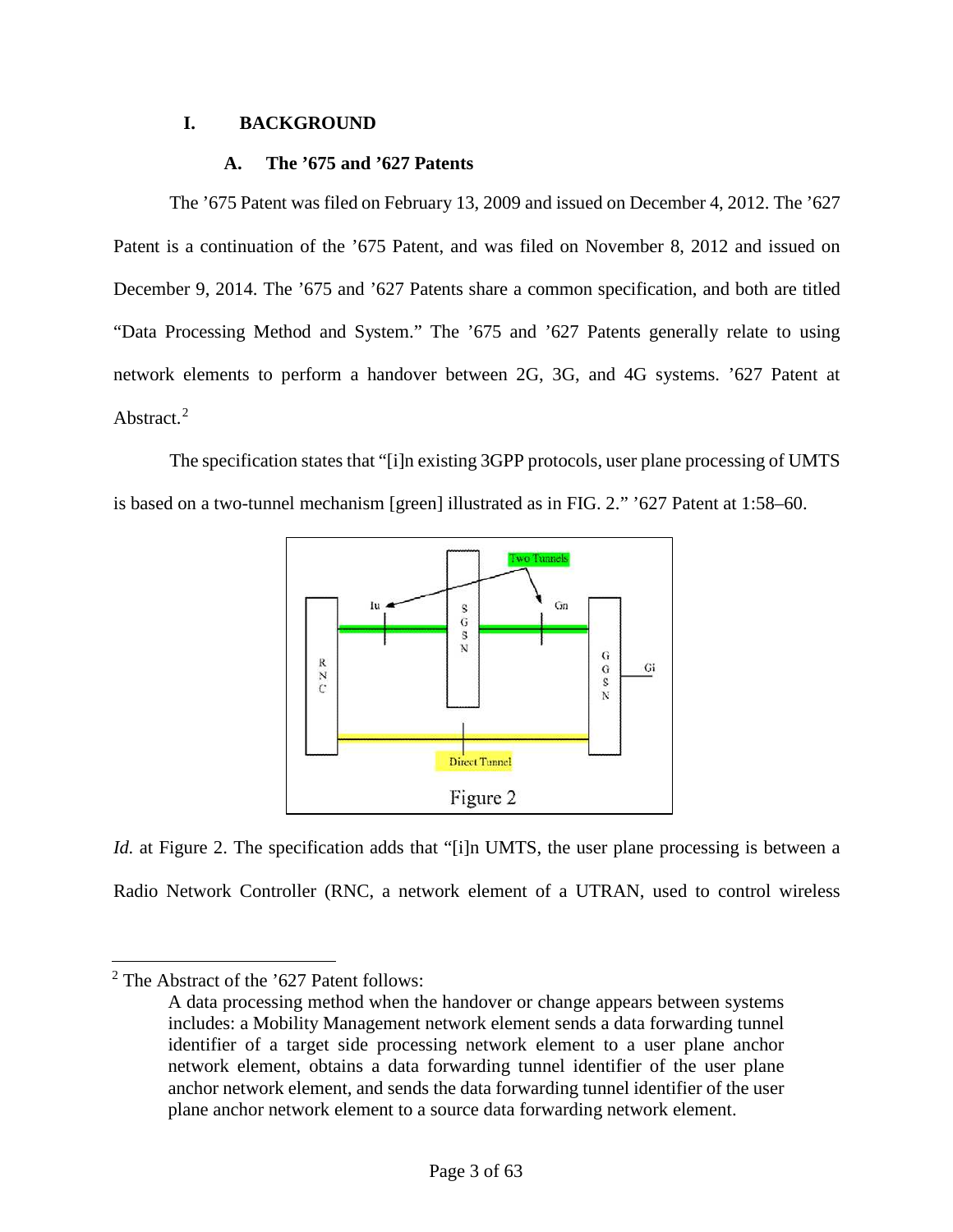resources of the UTRAN) and an SGSN, and between an SGSN and a GGSN, over an Iu interface and a Gn interface respectively." *Id.* at 1:60–64. The specification further states that "[f]or the two-tunnel mechanism, an SGSN handles both the user plane and the control plane; therefore control plane processing and user plane processing are not separate." *Id.* at 1:64–67.

The specification adds that "[w]ith the introduction of High Speed Packet Access (HSPA) and IP Multimedia Subsystem (IMS), there will be a significant data flow growth in future 3GPP network." *Id.* at 2:1–3. The specification states that "in order to improve data processing capability of UMTS, a new UMTS user plane processing mechanism, i.e. direct-tunnel mechanism, has been proposed." *Id.* at 2:4–6. The direct-tunnel mechanism is illustrated in yellow in Figure 2. The specification states that "the user plane processing of UMTS is between an RNC and a GGSN, without an SGSN." *Id.* at 2:6–8. The specification further states that "[f]or the direct-tunnel mechanism, an SGSN handles functions of the control plane only; therefore control plane processing and user plane processing are separate." *Id.* at 2:8–11. The specification notes that "[i]n a direct-tunnel mechanism where a 3G SGSN no longer performs user plane data processing, data forwarding can not be done via a 3G SGSN. Therefore, the existing data processing method when a handover or change between a GERAN and a UTRAN takes place does not fit the direct-tunnel mechanism." *Id.* at 4:8–14.

Figure 7 illustrates a disclosed embodiment of the invention for a data processing method when a handover from a GERAN ("2G") to a UTRAN ("3G") occurs. *Id.* at 6:9–10.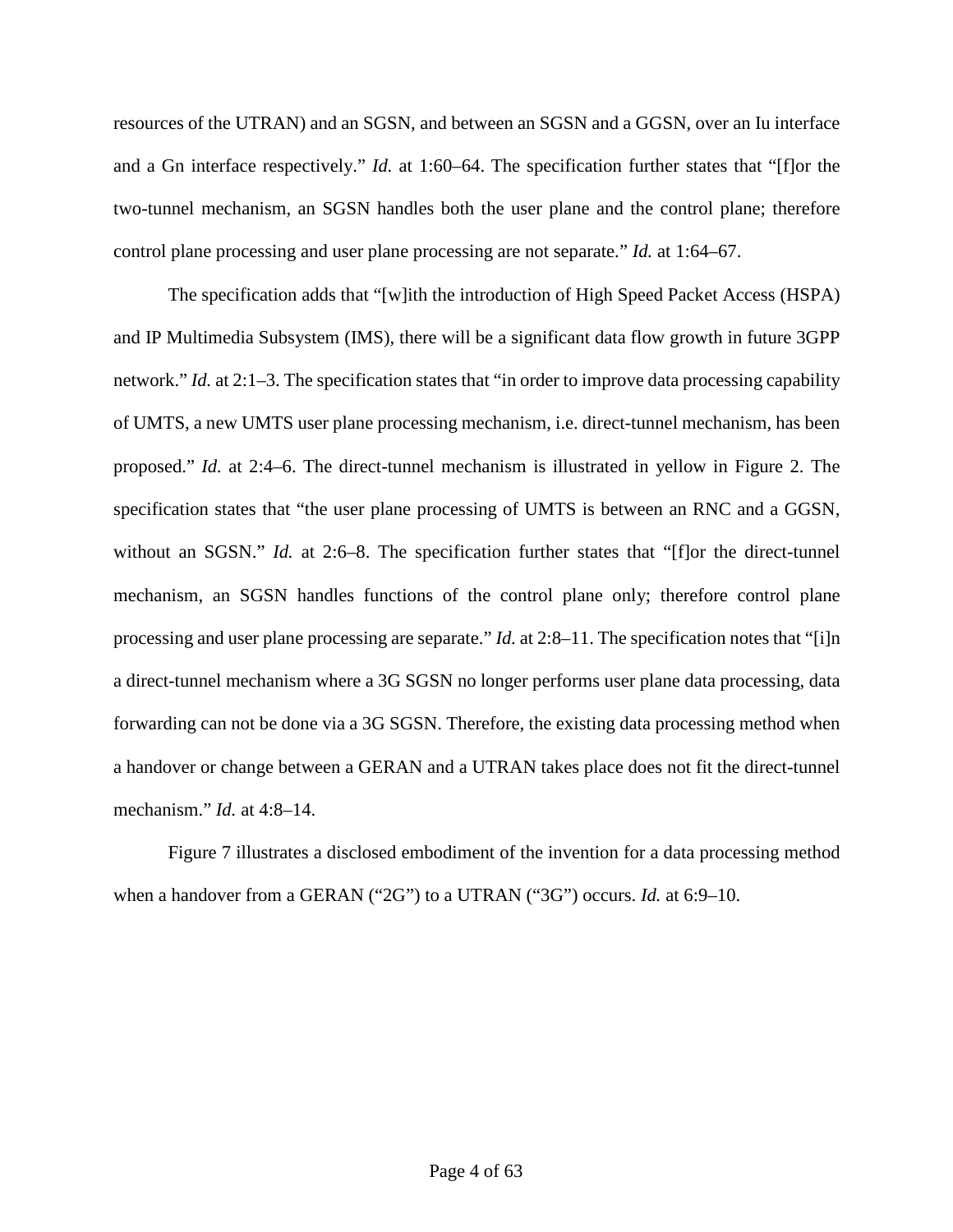

*Id.* at Figure 7. Specifically, the specification describes the steps as follows:

As illustrated in FIG. 7, a data processing method when a handover from a GERAN to a UTRAN takes place includes:

step S701: a source BSS decides to initiate a handover;

step S702: the source BSS sends a handover request message to an old SGSN, i.e. 2G SGSN;

step S703: the 2G SGSN sends a forward relocation request message to a new SGSN, i.e. 3G SGSN;

step S704: the 3G SGSN builds a relocation request message, and sends the message to a target RNC;

step S705: the target RNC sends a relocation request acknowledged message to the 3G SGSN;

step S706: the 3G SGSN sends an update PDP context request message to a GGSN, to request to change user plane routing from the GGSN to the 3G SGSN;

step S707: the GGSN returns an update PDP context response to the 3G SGSN;

step S708: the 3G SGSN sends a forward data request to the GGSN, to request the GGSN to assign a data forwarding tunnel for data forwarding;

step S709: the GGSN returns a forward data response message to the 3G SGSN,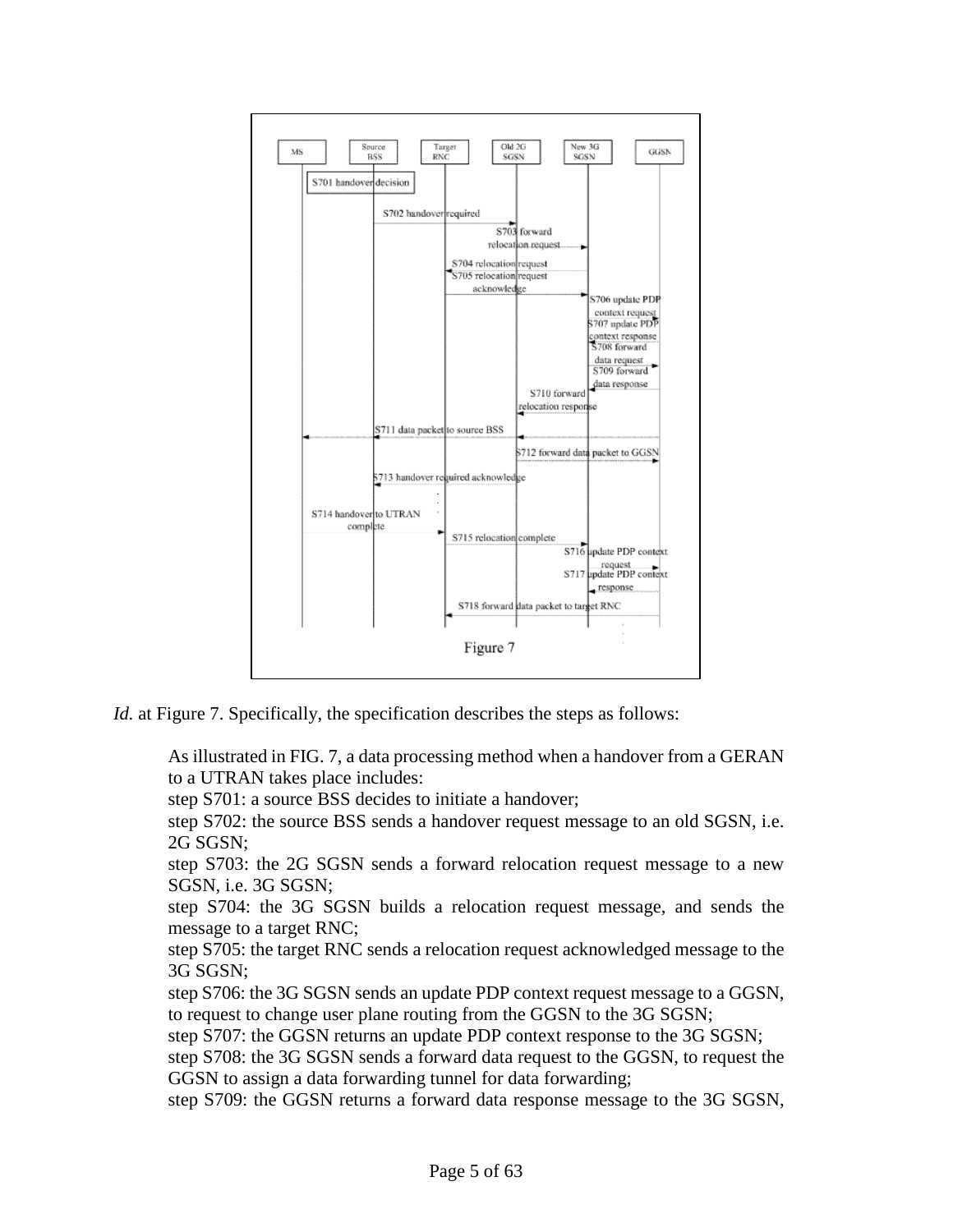assigns a data forwarding tunnel identifier to the data forwarding tunnel and carries the data forwarding tunnel identifier in the response message to the 3G SGSN, the data forwarding tunnel identifier includes IP address and TEID (Tunnel End Point Identifier);

step S710: the 3G SGSN sends a forward relocation response message to the 2G SGSN, a data forwarding tunnel identifier carried in the message is the data forwarding tunnel identifier of the GGSN;

step S711: the 2G SGSN receives a data packet from the GGSN, and sends the data packet to an MS via the source BSS;

step S712: for data of a lossless service, the 2G SGSN forwards the data packet to the GGSN according to the data forwarding tunnel identifier carried in the forward relocation response message sent by the 3G SGSN, the GGSN buffers the data packet after receiving the data packet forwarded by the 2G SGSN;

step S713: the 2G SGSN sends a handover request acknowledge message to the source BSS;

step S714: the MS sends a handover to UTRAN complete message to the target RNC;

step S715: the target RNC sends a relocation complete message to the 3G SGSN;

step S716: the 3G SGSN sends an update context request message to the GGSN;

step S717: the GGSN returns an update context response message to the 3G SGSN;

step S718: the GGSN forwards the buffered forwarded data packet to the target RNC.

*Id.* at 6:9–59. The specification states that "[w]ith the data processing methods in the direct-tunnel

mechanism when a handover or change between a GERAN and a UTRAN takes place, a GGSN

can buffer data forwarded by a source data forwarding network element and then send the data to

a target side processing network element." *Id.* at 4:55–59. The specification further states that this

solves the problem with the direct-tunnel mechanism in the prior art, and allows "normal

forwarding of service data in the direct-tunnel mechanism when a handover or change between a

GERAN and a UTRAN takes place." *Id.* at 4:62–67. The specification discloses or discusses a

number of other embodiments using similar network elements to perform handovers between 2G,

3G, and 4G systems.

Claim 1 of the '675 Patent is an exemplary claim and recites the following elements (disputed term in italics):

# 1. A *data processing method in a handover procedure*, comprising: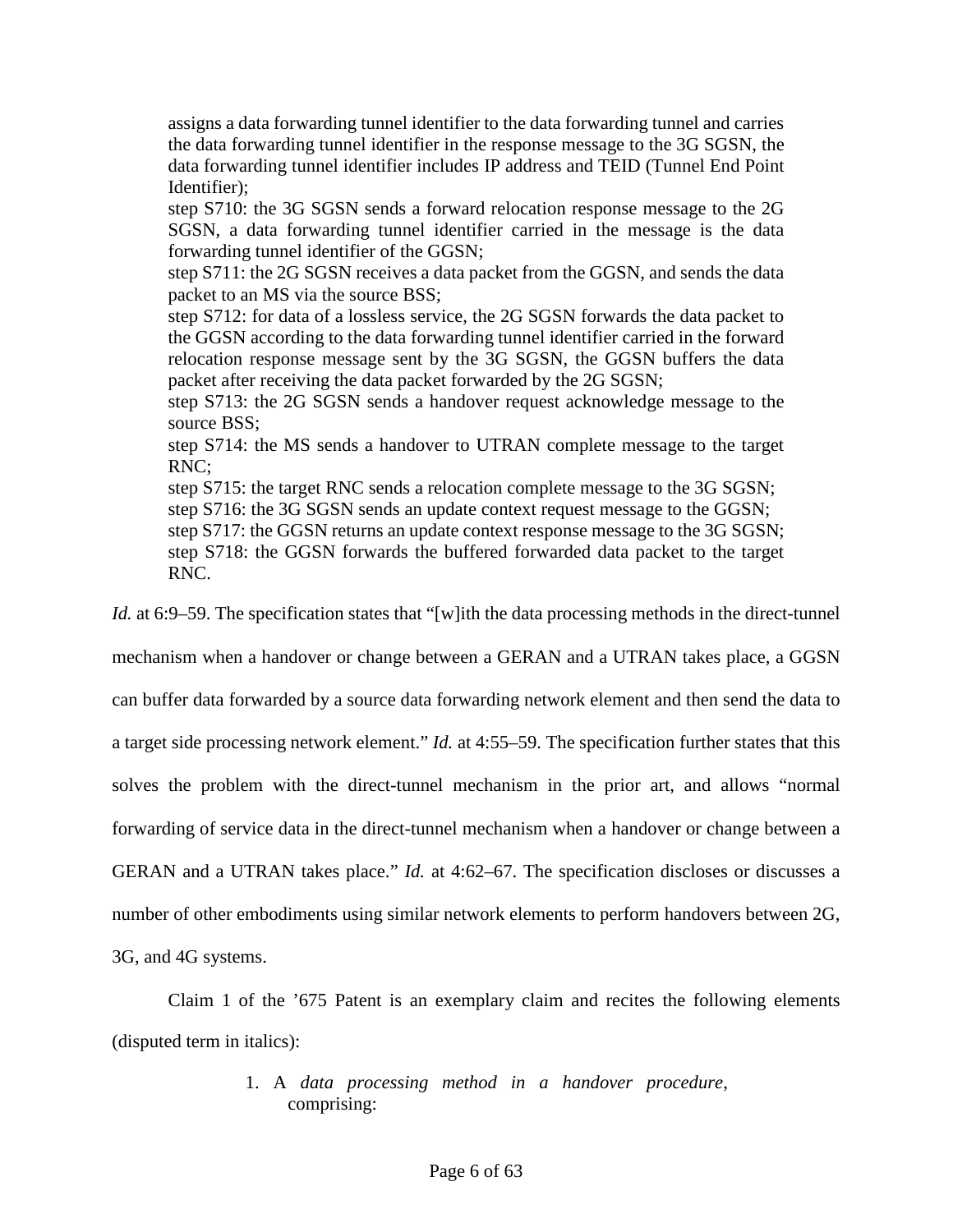- exchanging messages, between a Mobility Management network element and a user plane anchor network element, to obtain a data forwarding tunnel identifier of the user plane anchor network element;
- *informing, by the Mobility Management network element, the user plane anchor network element of a data forwarding tunnel identifier of a target side processing network element*;
- informing, by the Mobility Management network element, a source data forwarding network element of the data forwarding tunnel identifier of the user plane anchor network element;
- receiving, by the user plane anchor network element, data forwarded by the source data forwarding network element using the data forwarding tunnel identifier of the user plane anchor network; and
- forwarding, by the user plane anchor network element, the data to the *target side processing network element*.

# **B. The '575 Patent**

The '575 Patent was filed on November 10, 2006 and issued on August 5, 2014. The '575

Patent generally relates to a "method for improving service data flow based charging [FBC]," and

is titled the same. '575 Patent at Abstract.<sup>[3](#page-6-0)</sup> Figure 2A illustrates a configuration of FBC for an

online charging system.

l

<span id="page-6-0"></span><sup>&</sup>lt;sup>3</sup> The Abstract of the '575 Patent follows:

A method for improving service data flow based charging and a system thereof are disclosed. A CRF may determine, according to input information provided by an AF or TPF, that the charging method for the current data flow service is an online or offline charging method, and provide the TPF with the charging rules with the corresponding mechanism. Moreover, the CRF may provide the TPF with the address information of an OCS or OFCS corresponding to the UE, to enable the TPF to address the corresponding OCS according to the address information of the OCS and trigger the following credit request procedure for the UE, or enable the TPF to address the corresponding OFCS according to address information of the OFCS and send collected charging data information of the UE to the OFCS. Therefore the charging procedure based on the FBC mechanism is more complete and more reasonable.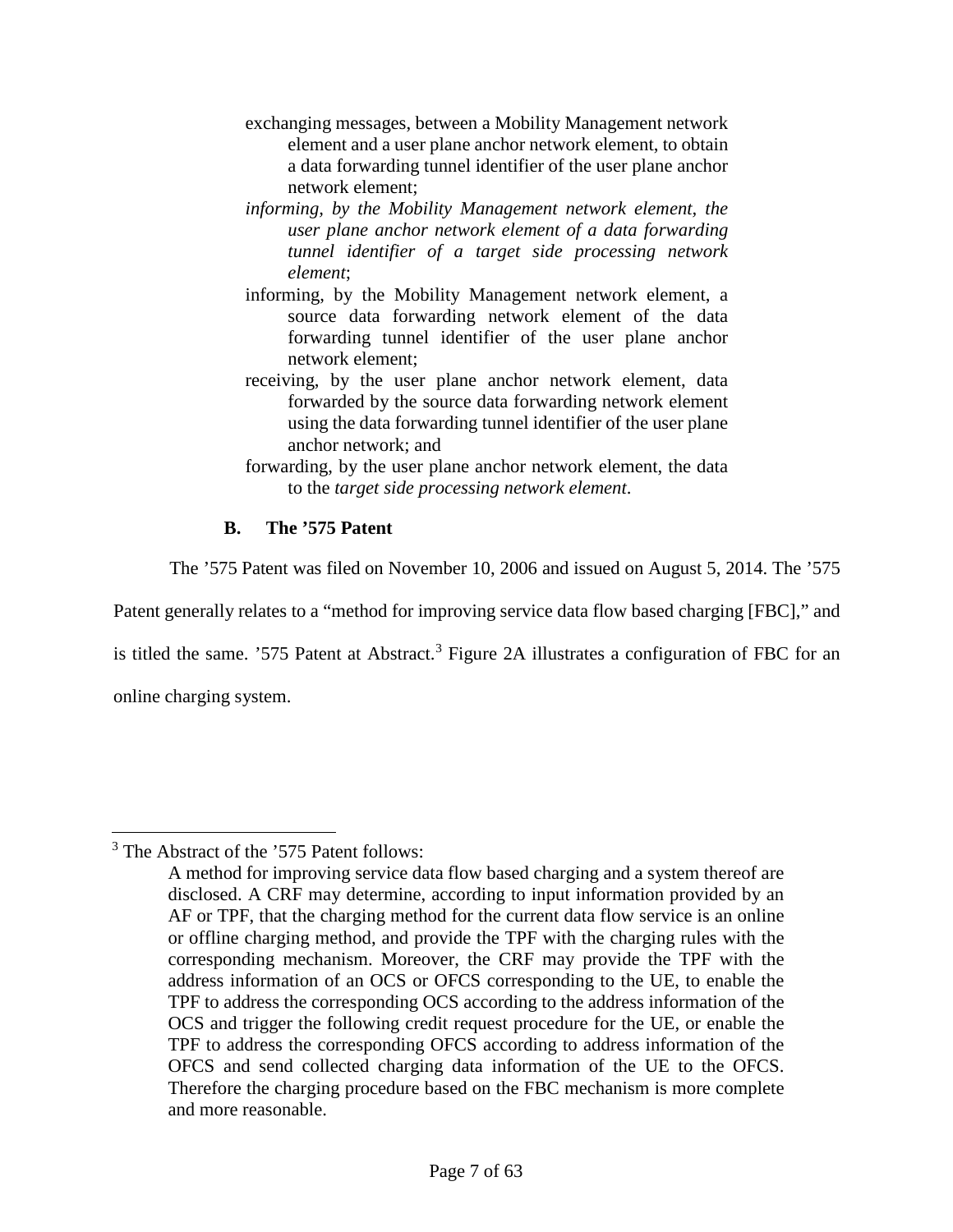

*Id.* at Figure 2A. The specification states that "the systematic configuration of FBC for the online charging includes an Online Charging System (OCS) 206, a Service Data Flow Based Charging Rule Function (CRF) 203, an Application Function (AF) 204, and a Traffic Plane Function (TPF) 205." *Id.* at 3:29–33. The specification adds that "[t]he OCS 206 includes a Customized Application for Mobile Network Enhanced Logic (CAMEL) based Service Control Point (SCP) 201 and a Service Data Flow Based Credit Control Function (CCF) 202." *Id.* at 3:34–37. The specification further states that "[t]he CCF 202 is connected through an Ry interface to the CRF 203, the CRF 203 is connected through an Rx interface to the AF 204 and through a Gx interface to the TPF 205; the CCF 202 is connected through a Gy interface to the TPF 205." *Id.* at 3:37–41.

Figure 2B illustrates a configuration of FBC for the offline charging system.



*Id.* at Figure 2B. The specification states that "the systematic configuration of FBC for the offline charging includes a CRF 203, an AF 204, a TPF 205, a Charging Gateway Function (CGF) 207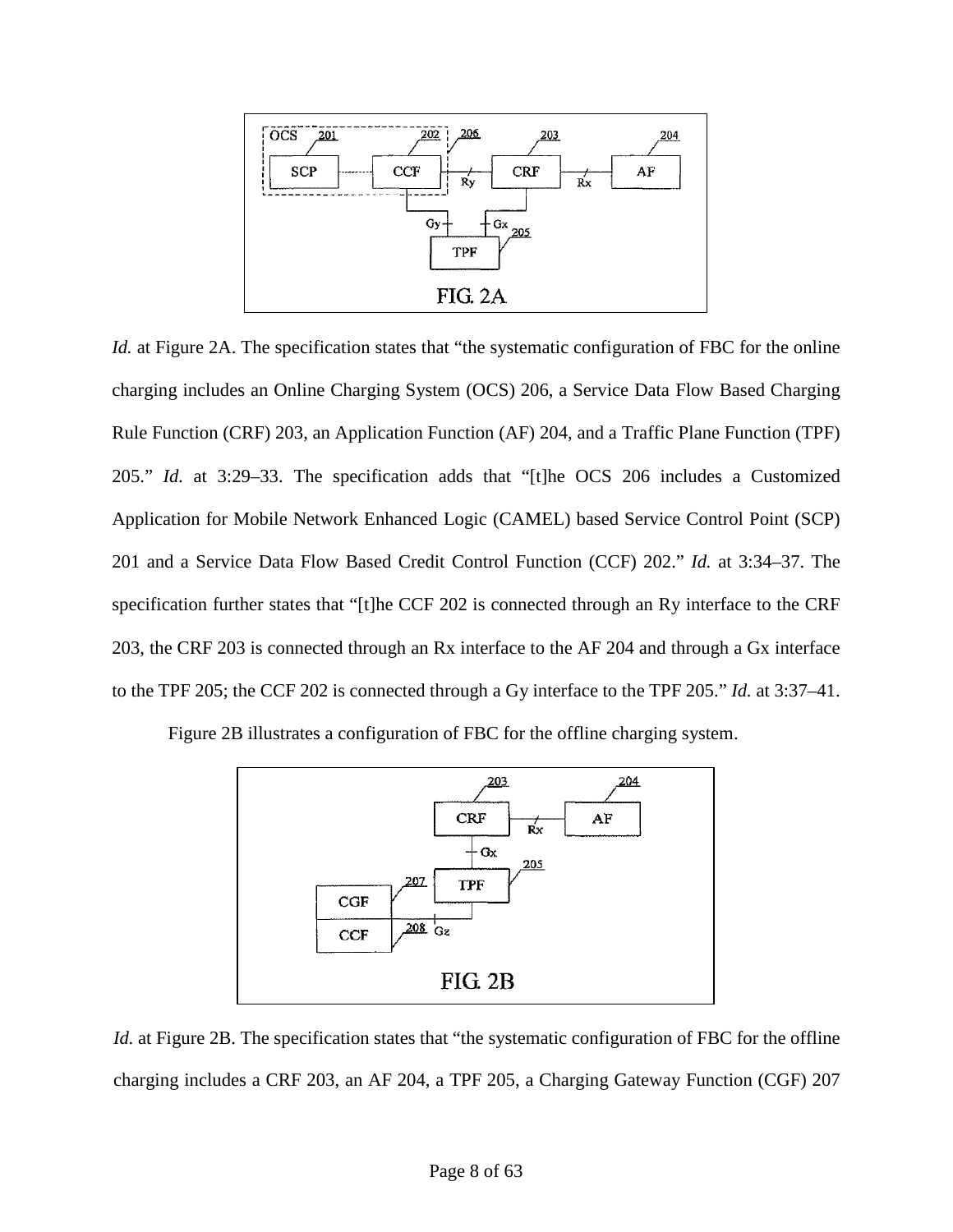and a Charging Collection Function (CCF) 208." *Id.* at 3:42–45. The specification adds that "[t]he CRF 203 is connected through an Rx interface to the AF 204 and through a Gx interface to the TPF 205, the TPF 205 is connected through a Gz interface to the CGF 207 and to the CCF 208, respectively." *Id.* at 3:45-49. The specification further states that "the functions of the CGF 207 and the CCF 208 are implemented by one network entity, which therefore provides the charging gateway functions and the charging collection functions for offline charging and is referred to as an Offline Charging System (OFCS) hereinafter." *Id.* at 3:49-53

Having described the OCS and OFCS, the specification states that "the TPF 205 bears IP flow, and sends a Charging Rules Request to the CRF 203 through the Gx interface when an IP flow bearer is established." *Id.* at 3:56–58. The specification further states that "[t]he Charging Rules Request carries the UE-related information, the bearer characteristics and the networkrelated information, wherein the UE-related information may be the Mobile Station International Integrated Services Digital Network (ISDN) Number (MSISDN), the International Mobile Subscriber Identifier (IMSI) and etc; and the network-related information may be the Mobile Network Code (MNC), the Mobile Country Code (MCC) and etc." *Id.* at 3:58–66.

The specification also states that "[t]he bearer may be modified during the transmission of the IP flow, for example, the QoS parameter may be renegotiated, which may lead to different charging rules for the same UE service according to different QoS parameters, such as lower charging rate corresponding to lower QoS parameter." *Id.* at 3:66-4:4. In this scenario, "the TPF 205 may resend a Charging Rules Request to the CRF 203 for new charging rules; the CRF 203 selects appropriate charging rules according to the input information provided by the TPF 205 described above, and returns to the TPF 205 the selected charging rules including the charging mechanism, charging type, charging keys, IP flow filter, charging rule priority and etc." *Id.* at 4:4– 12.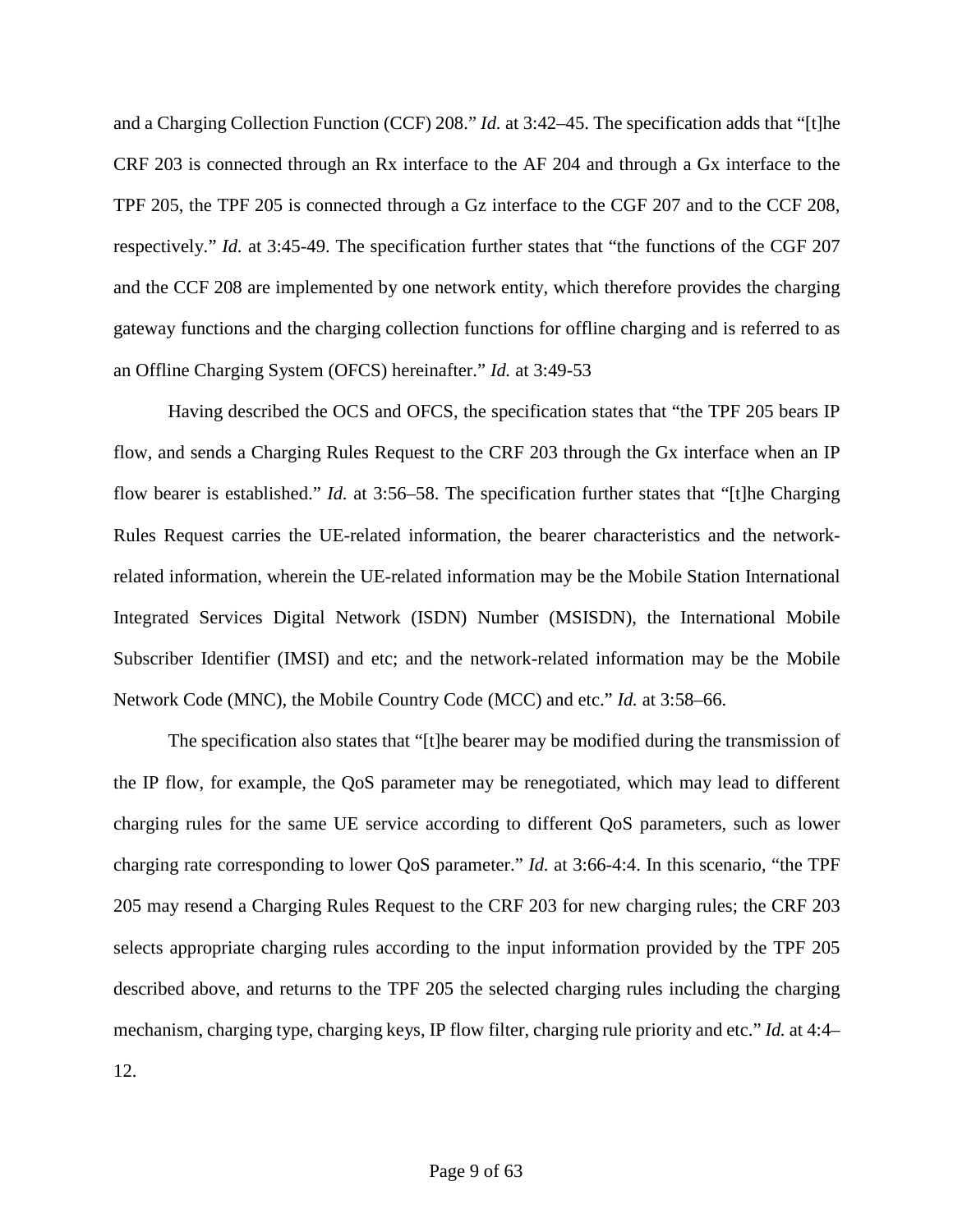The specification further indicates that "[t]he charging mechanism may be online charging or offline charging; the charging type may be duration based charging or flow based charging, the charging key is a parameter related to the charging rate, whereby the CRF 203 may provide the TPF 205 with the charging rate related parameter instead of the charging rate directly; the IP flow filter is used for indicating the IP flows that need to be filtered for the TPF 205, and the TPF 205 charges for the filtered IP flows according to the charging rules." *Id.* at 4:12–20.

Claim 1 of the '575 Patent is an exemplary claim and recites the following elements (disputed term in italics):

- 1. A method for improving service data flow based charging in a communications network, comprising:
- a Charging Rules Function (CRF) *determining a charging method* and charging rules in response to a service request or other trigger event, and
- the CRF providing a Traffic Plane Function (TPF) with the charging rules and address information of a charging system.

# <span id="page-9-0"></span>**II. APPLICABLE LAW**

# **A. Claim Construction**

"It is a 'bedrock principle' of patent law that 'the claims of a patent define the invention to which the patentee is entitled the right to exclude.'" *Phillips v. AWH Corp.*, 415 F.3d 1303, 1312 (Fed. Cir. 2005) (en banc) (quoting *Innova/Pure Water Inc. v. Safari Water Filtration Sys., Inc.*, 381 F.3d 1111, 1115 (Fed. Cir. 2004)). To determine the meaning of the claims, courts start by considering the intrinsic evidence. *Id.* at 1313; *C.R. Bard, Inc. v. U.S. Surgical Corp.*, 388 F.3d 858, 861 (Fed. Cir. 2004); *Bell Atl. Network Servs., Inc. v. Covad Commc'ns Group, Inc.*, 262 F.3d 1258, 1267 (Fed. Cir. 2001). The intrinsic evidence includes the claims themselves, the specification, and the prosecution history. *Phillips*, 415 F.3d at 1314; *C.R. Bard, Inc.*, 388 F.3d at 861. The general rule—subject to certain specific exceptions discussed *infra*—is that each claim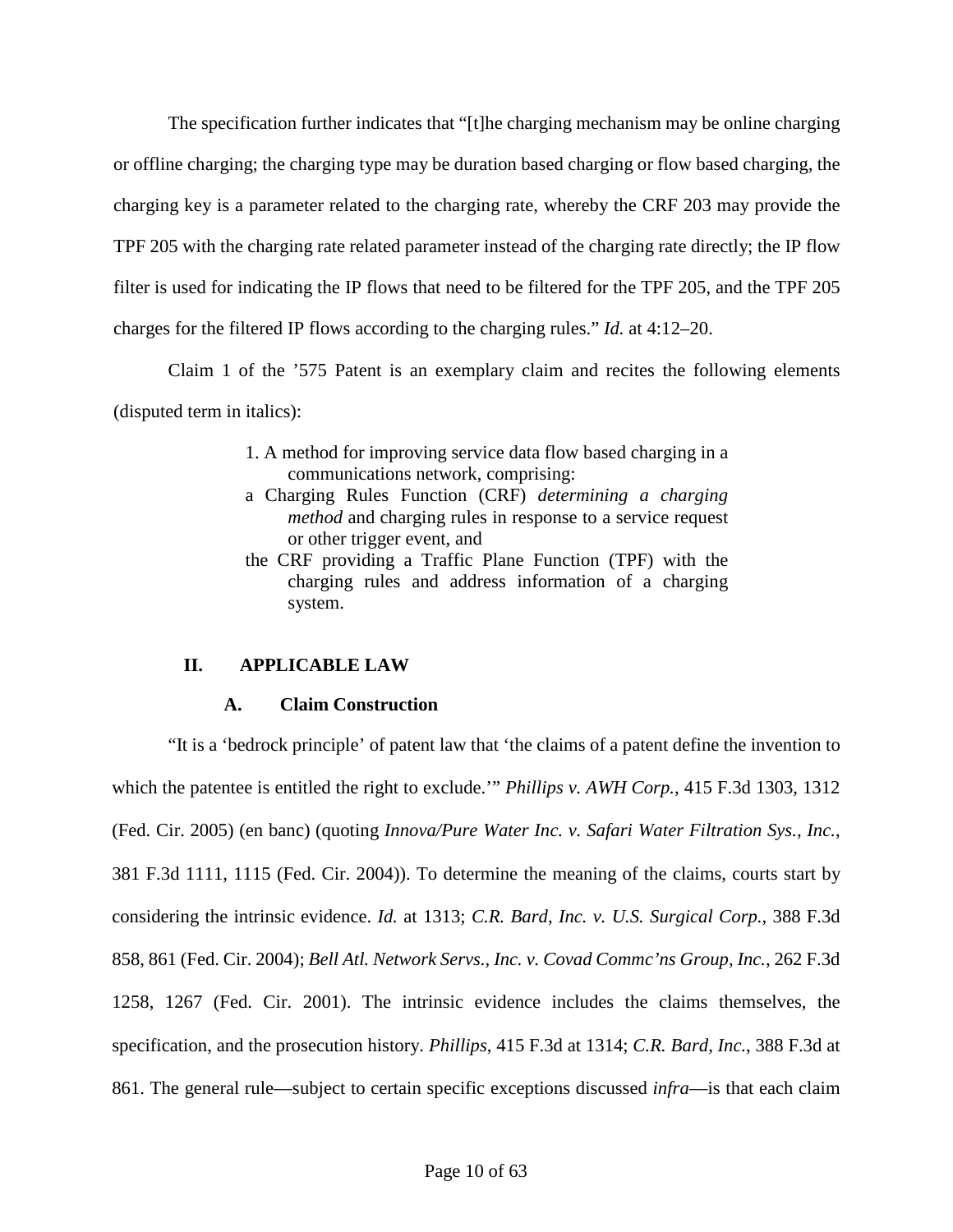term is construed according to its ordinary and accustomed meaning as understood by one of ordinary skill in the art at the time of the invention in the context of the patent. *Phillips*, 415 F.3d at 1312–13; *Alloc, Inc. v. Int'l Trade Comm'n*, 342 F.3d 1361, 1368 (Fed. Cir. 2003); *Azure Networks, LLC v. CSR PLC*, 771 F.3d 1336, 1347 (Fed. Cir. 2014) ("There is a heavy presumption that claim terms carry their accustomed meaning in the relevant community at the relevant time.") (vacated on other grounds).

"The claim construction inquiry. . . begins and ends in all cases with the actual words of the claim." *Renishaw PLC v. Marposs Societa' per Azioni*, 158 F.3d 1243, 1248 (Fed. Cir. 1998). "[I]n all aspects of claim construction, 'the name of the game is the claim.'" *Apple Inc. v. Motorola, Inc.*, 757 F.3d 1286, 1298 (Fed. Cir. 2014) (quoting *In re Hiniker Co.*, 150 F.3d 1362, 1369 (Fed. Cir. 1998)). First, a term's context in the asserted claim can be instructive. *Phillips*, 415 F.3d at 1314. Other asserted or unasserted claims can also aid in determining the claim's meaning, because claim terms are typically used consistently throughout the patent. *Id.* Differences among the claim terms can also assist in understanding a term's meaning. *Id*. For example, when a dependent claim adds a limitation to an independent claim, it is presumed that the independent claim does not include the limitation. *Id*. at 1314–15.

"[C]laims 'must be read in view of the specification, of which they are a part.'" *Id*. (quoting *Markman v. Westview Instruments, Inc.*, 52 F.3d 967, 979 (Fed. Cir. 1995) (en banc)). "[T]he specification 'is always highly relevant to the claim construction analysis. Usually, it is dispositive; it is the single best guide to the meaning of a disputed term.'" *Id*. (quoting *Vitronics Corp. v. Conceptronic, Inc.*, 90 F.3d 1576, 1582 (Fed. Cir. 1996)); *Teleflex, Inc. v. Ficosa N. Am. Corp.*, 299 F.3d 1313, 1325 (Fed. Cir. 2002). But, "'[a]lthough the specification may aid the court in interpreting the meaning of disputed claim language, particular embodiments and examples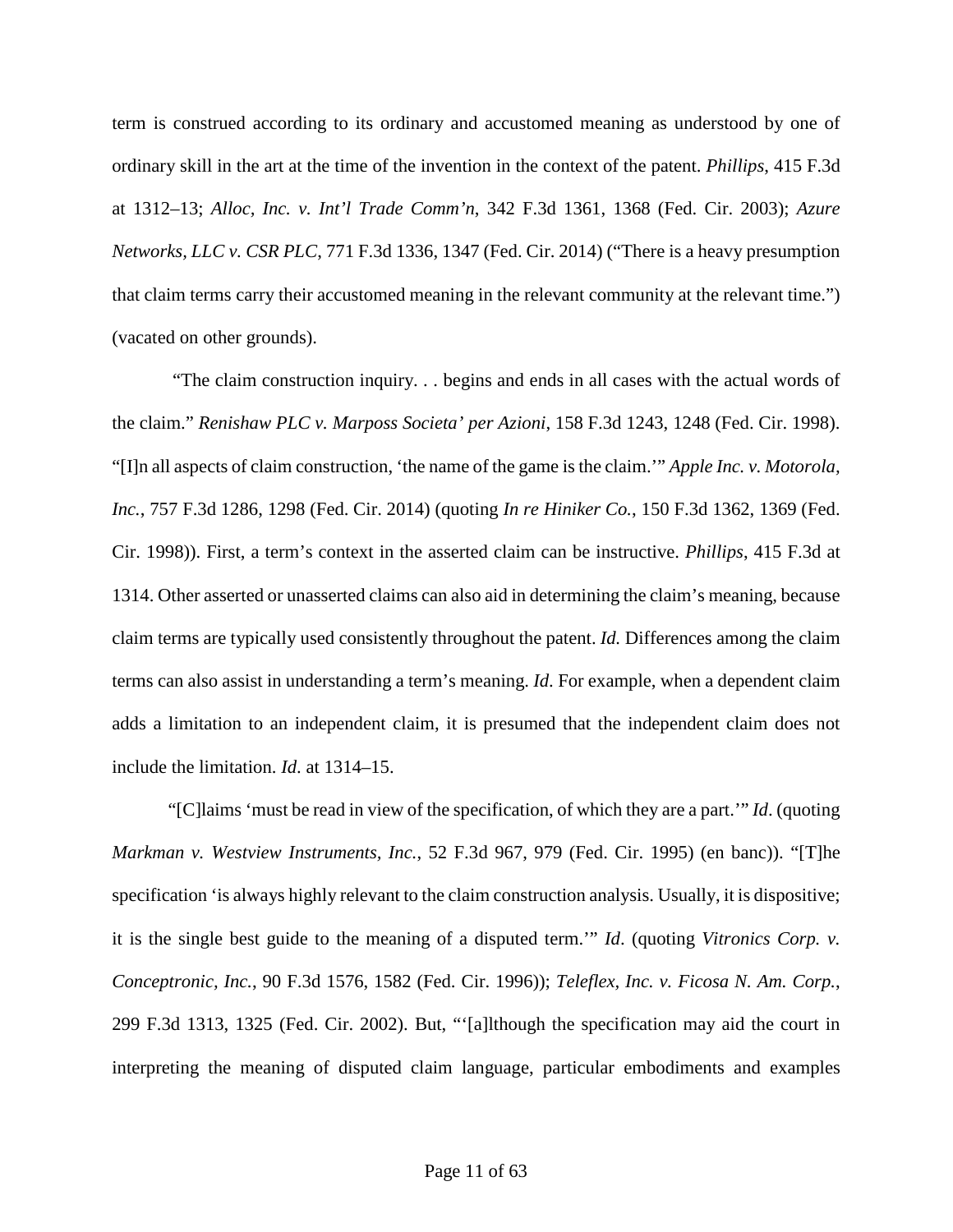appearing in the specification will not generally be read into the claims.'" *Comark Commc'ns, Inc. v. Harris Corp.*, 156 F.3d 1182, 1187 (Fed. Cir. 1998) (quoting *Constant v. Advanced Micro-Devices, Inc.*, 848 F.2d 1560, 1571 (Fed. Cir. 1988)); *see also Phillips*, 415 F.3d at 1323. "[I]t is improper to read limitations from a preferred embodiment described in the specification—even if it is the only embodiment—into the claims absent a clear indication in the intrinsic record that the patentee intended the claims to be so limited." *Liebel-Flarsheim Co. v. Medrad, Inc.*, 358 F.3d 898, 913 (Fed. Cir. 2004).

The prosecution history is another tool to supply the proper context for claim construction because, like the specification, the prosecution history provides evidence of how the U.S. Patent and Trademark Office ("PTO") and the inventor understood the patent. *Phillips*, 415 F.3d at 1317. However, "because the prosecution history represents an ongoing negotiation between the PTO and the applicant, rather than the final product of that negotiation, it often lacks the clarity of the specification and thus is less useful for claim construction purposes." *Id.* at 1318; *see also Athletic Alternatives, Inc. v. Prince Mfg.*, 73 F.3d 1573, 1580 (Fed. Cir. 1996) (ambiguous prosecution history may be "unhelpful as an interpretive resource").

Although extrinsic evidence can also be useful, it is "'less significant than the intrinsic record in determining the legally operative meaning of claim language.'" *Phillips*, 415 F.3d at 1317 (quoting *C.R. Bard, Inc.*, 388 F.3d at 862). Technical dictionaries and treatises may help a court understand the underlying technology and the manner in which one skilled in the art might use claim terms, but technical dictionaries and treatises may provide definitions that are too broad or may not be indicative of how the term is used in the patent. *Id*. at 1318. Similarly, expert testimony may aid a court in understanding the underlying technology and determining the particular meaning of a term in the pertinent field, but an expert's conclusory, unsupported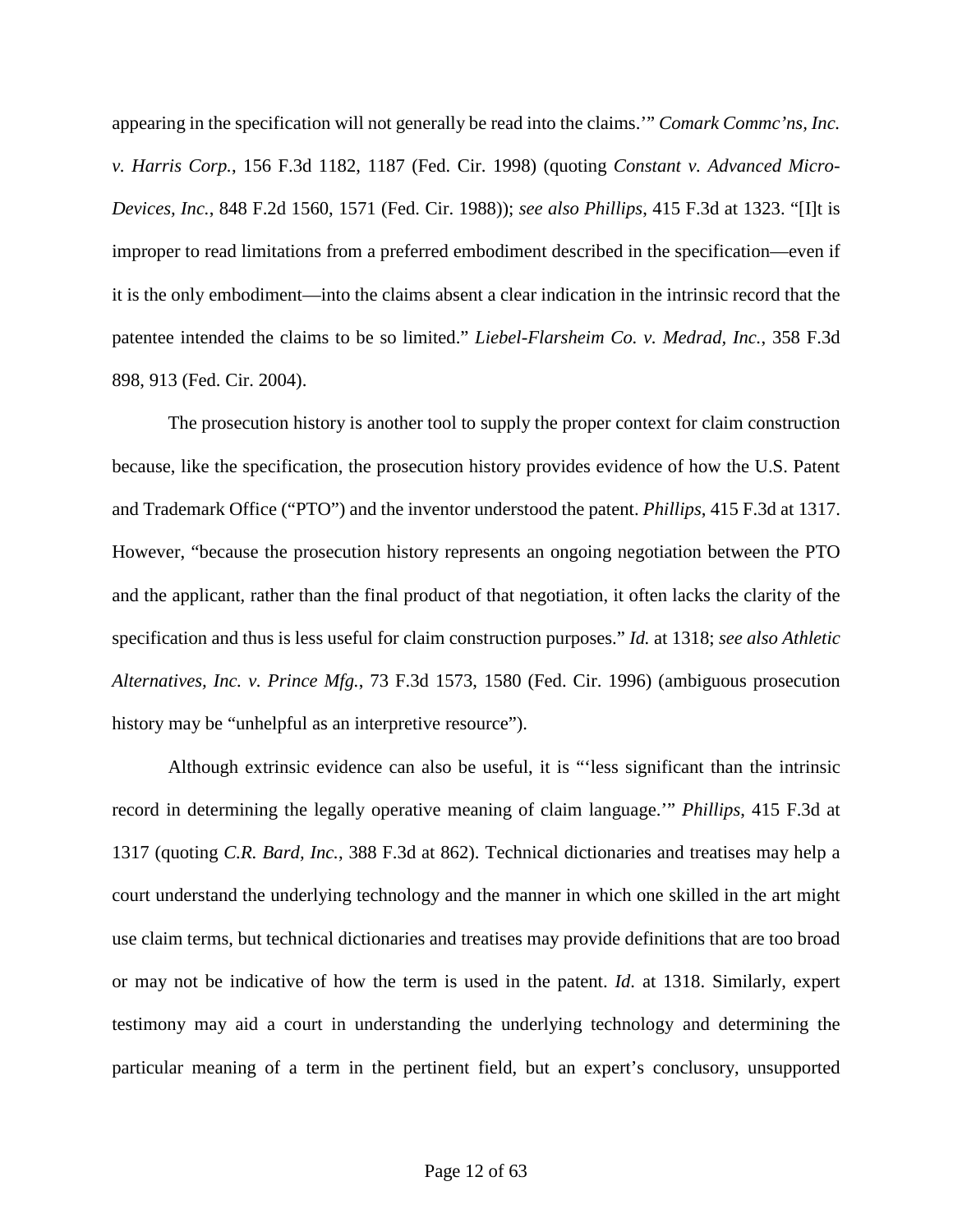assertions as to a term's definition are entirely unhelpful to a court. *Id*. Generally, extrinsic evidence is "less reliable than the patent and its prosecution history in determining how to read claim terms." *Id*. The Supreme Court recently explained the role of extrinsic evidence in claim construction:

In some cases, however, the district court will need to look beyond the patent's intrinsic evidence and to consult extrinsic evidence in order to understand, for example, the background science or the meaning of a term in the relevant art during the relevant time period. *See, e.g., Seymour v. Osborne*, 11 Wall. 516, 546 (1871) (a patent may be "so interspersed with technical terms and terms of art that the testimony of scientific witnesses is indispensable to a correct understanding of its meaning"). In cases where those subsidiary facts are in dispute, courts will need to make subsidiary factual findings about that extrinsic evidence. These are the "evidentiary underpinnings" of claim construction that we discussed in *Markman*, and this subsidiary factfinding must be reviewed for clear error on appeal.

*Teva Pharm. USA, Inc. v. Sandoz, Inc.*, 135 S. Ct. 831, 841 (2015).

l

# **B. Functional Claiming and 35 U.S.C. § 112, ¶ 6 (pre-AIA) / § 112(f)**   $(AIA)<sup>4</sup>$  $(AIA)<sup>4</sup>$  $(AIA)<sup>4</sup>$

A patent claim may be expressed using functional language. *See* 35 U.S.C. § 112, ¶ 6; *Williamson v. Citrix Online, LLC*, 792 F.3d 1339, 1347–49 & n.3 (Fed. Cir. 2015) (en banc in relevant portion). Section 112, Paragraph 6, provides that a structure may be claimed as a "means . . . for performing a specified function" and that an act may be claimed as a "step for performing a specified function." *Masco Corp. v. United States*, 303 F.3d 1316, 1326 (Fed. Cir. 2002).

But § 112, ¶ 6 does not apply to all functional claim language. There is a rebuttable presumption that § 112, ¶ 6 applies when the claim language includes "means" or "step for" terms, and that it does not apply in the absence of those terms. *Masco Corp.*, 303 F.3d at 1326; *Williamson*, 792 F.3d at 1348. The presumption stands or falls according to whether one of

<span id="page-12-0"></span><sup>&</sup>lt;sup>4</sup> Because two of the applications resulting in the Asserted Patents were filed before September 16, 2012, the effective date of the America Invents Act ("AIA"), the Court refers to the pre-AIA version of § 112.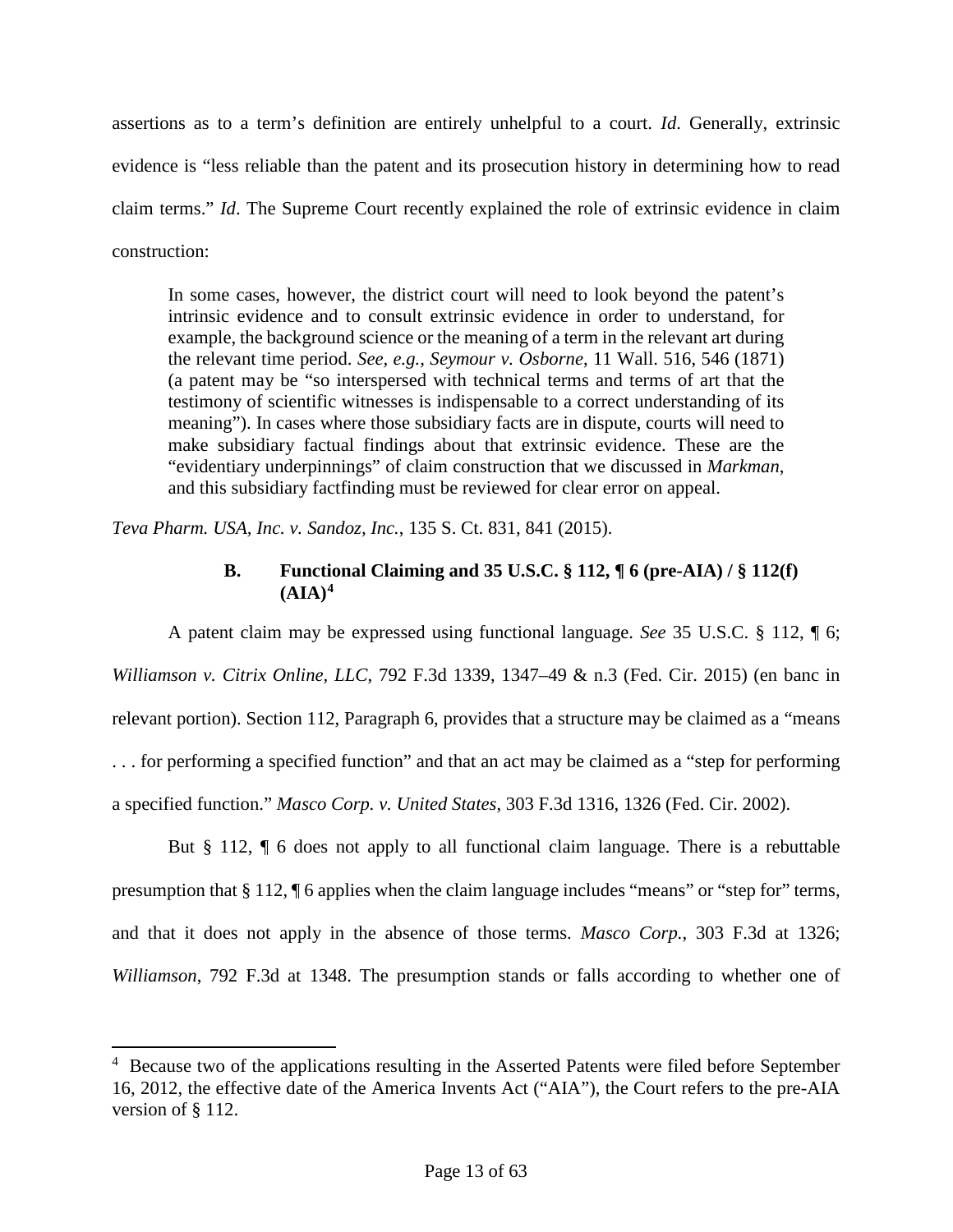ordinary skill in the art would understand the claim with the functional language, in the context of the entire specification, to denote sufficiently definite structure or acts for performing the function. *See Media Rights Techs., Inc. v. Capital One Fin. Corp.*, 800 F.3d 1366, 1372 (Fed. Cir. 2015) (§ 112, ¶ 6 does not apply when "the claim language, read in light of the specification, recites sufficiently definite structure" (quotation marks omitted) (citing *Williamson*, 792 F.3d at 1349; *Robert Bosch, LLC v. Snap-On Inc.*, 769 F.3d 1094, 1099 (Fed. Cir. 2014))); *Williamson*, 792 F.3d at 1349 (§ 112, ¶ 6 does not apply when "the words of the claim are understood by persons of ordinary skill in the art to have sufficiently definite meaning as the name for structure"); *Masco Corp.*, 303 F.3d at 1326 (§ 112, ¶ 6 does not apply when the claim includes an "act" corresponding to "how the function is performed"); *Personalized Media Communications, L.L.C. v. International Trade Commission*, 161 F.3d 696, 704 (Fed. Cir. 1998) (§ 112, ¶ 6 does not apply when the claim includes "sufficient structure, material, or acts within the claim itself to perform entirely the recited function . . . even if the claim uses the term 'means.'" (quotation marks and citation omitted)).

When it applies, § 112, ¶ 6 limits the scope of the functional term "to only the structure, materials, or acts described in the specification as corresponding to the claimed function and equivalents thereof." *Williamson*, 792 F.3d at 1347. Construing a means-plus-function limitation involves multiple steps. "The first step . . . is a determination of the function of the means-plusfunction limitation." *Medtronic, Inc. v. Advanced Cardiovascular Sys., Inc.*, 248 F.3d 1303, 1311 (Fed. Cir. 2001). "[T]he next step is to determine the corresponding structure disclosed in the specification and equivalents thereof." *Id.* A "structure disclosed in the specification is 'corresponding' structure only if the specification or prosecution history clearly links or associates that structure to the function recited in the claim." *Id.* The focus of the "corresponding structure" inquiry is not merely whether a structure is capable of performing the recited function, but rather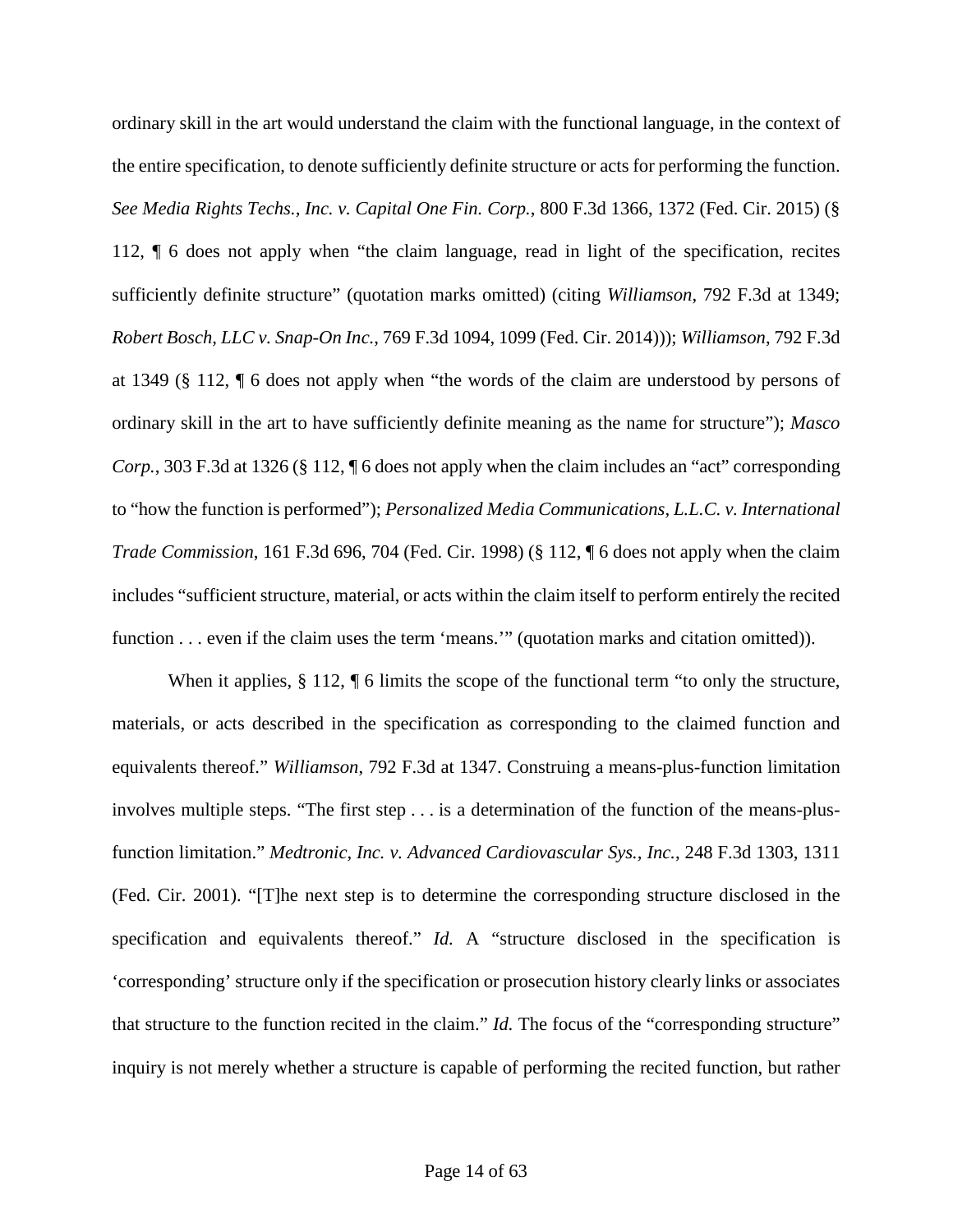whether the corresponding structure is "clearly linked or associated with the [recited] function." *Id.* The corresponding structure "must include all structure that actually performs the recited function." *Default Proof Credit Card Sys. v. Home Depot U.S.A., Inc.*, 412 F.3d 1291, 1298 (Fed. Cir. 2005). However, § 112 does not permit "incorporation of structure from the written description beyond that necessary to perform the claimed function." *Micro Chem., Inc. v. Great Plains Chem. Co.*, 194 F.3d 1250, 1258 (Fed. Cir. 1999).

For § 112, ¶ 6 limitations implemented by a programmed general purpose computer or microprocessor, the corresponding structure described in the patent specification must include an algorithm for performing the function. *WMS Gaming Inc. v. Int'l Game Tech.*, 184 F.3d 1339, 1349 (Fed. Cir. 1999). The corresponding structure is not a general purpose computer but rather the special purpose computer programmed to perform the disclosed algorithm. *Aristocrat Techs. Austl. Pty Ltd. v. Int'l Game Tech.*, 521 F.3d 1328, 1333 (Fed. Cir. 2008).

# <span id="page-14-0"></span>**III. CONSTRUCTION OF AGREED TERMS**

The parties agreed to the construction of the following phrases:

| <b>Claim Term/Phrase</b>                                    | <b>Agreed Construction</b>                      |
|-------------------------------------------------------------|-------------------------------------------------|
| the first instance of the term "the credit"<br>information" | "credit information"                            |
| $('575$ Patent, claims 3, 17)                               |                                                 |
| "the collected charging data information"<br>of the UE"     | "collected charging data information of the UE" |
| $('575$ Patent, claims 11, 19)                              |                                                 |

Docket No. 108 at 1-2. In view of the parties' agreement on the proper construction of the identified terms, the Court hereby **ADOPTS** the parties' agreed constructions.

During the claim construction hearing, the parties agreed to the construction of the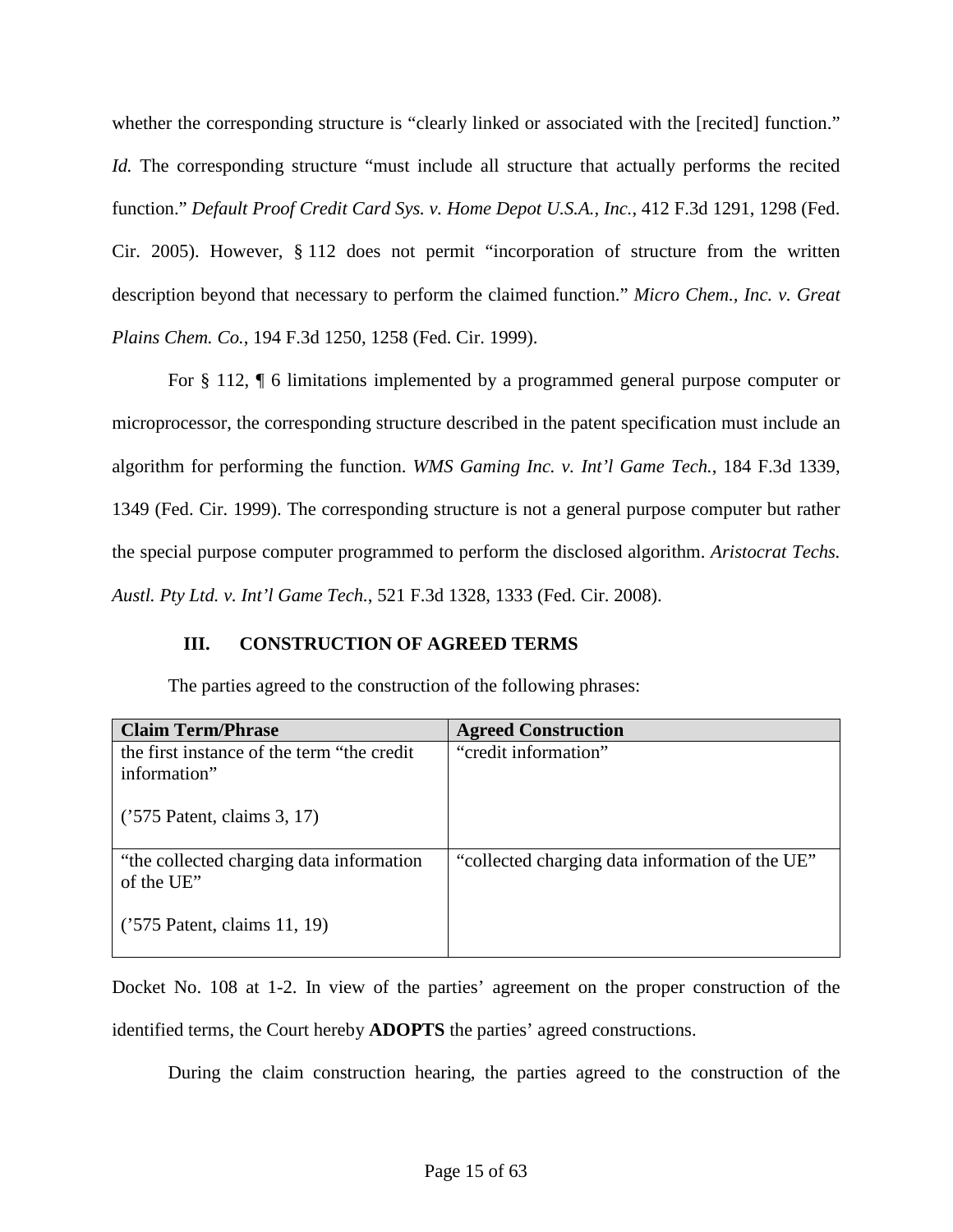following phrases:

| <b>Claim Term/Phrase</b>                             | <b>Agreed Construction</b> |
|------------------------------------------------------|----------------------------|
| "A Serving GPRS Support Node (SGSN),<br>comprising:" | The preamble is limiting.  |
| $('627$ Patent, claim 4)                             |                            |
| "A Mobility Management Entity (MME),<br>comprising:" | The preamble is limiting.  |
| $('627$ Patent, claim 7)                             |                            |

The Court agrees that the preambles are limiting because they recite essential structure, and are "necessary to give life, meaning and vitality" to the claim. *Poly-Am., L.P. v. GSE Lining Tech., Inc.*, 383 F.3d 1303, 1309 (Fed. Cir. 2004). Moreover, the patentee clearly relied on the preamble during prosecution. *Catalina Mktg. Int'l Inc. v. Coolsavings.com, Inc.*, 289 F.3d 801, 808 (Fed. Cir. 2002) ("[C]lear reliance on the preamble during prosecution to distinguish the claimed invention from the prior art transforms the preamble into a claim limitation because such reliance indicates use of the preamble to define, in part, the claimed invention.") (citations omitted).

Referring to the prosecution history, independent claim 4 of the '627 Patent was originally dependent claim 11. The preamble of original claim 7 recited "[a] Mobility Management network element, comprising a receiver and a sender" (Dkt. No. 126-4 at 3). Original dependent claim 11 further narrowed original claim 7 by reciting that the "Mobility Management network element is a 3G Serving GPRS Support Node (SGSN)." (*Id.* at 4). The examiner rejected claim 7, objected to claim 11, and stated that claim 11 would be allowable if rewritten in independent form including all of the limitations of the base claim and any intervening claims. (Dkt. No. 126-12 at 7-8). In response, the patentees canceled pending claim 7, and amended the preamble of claim 11 by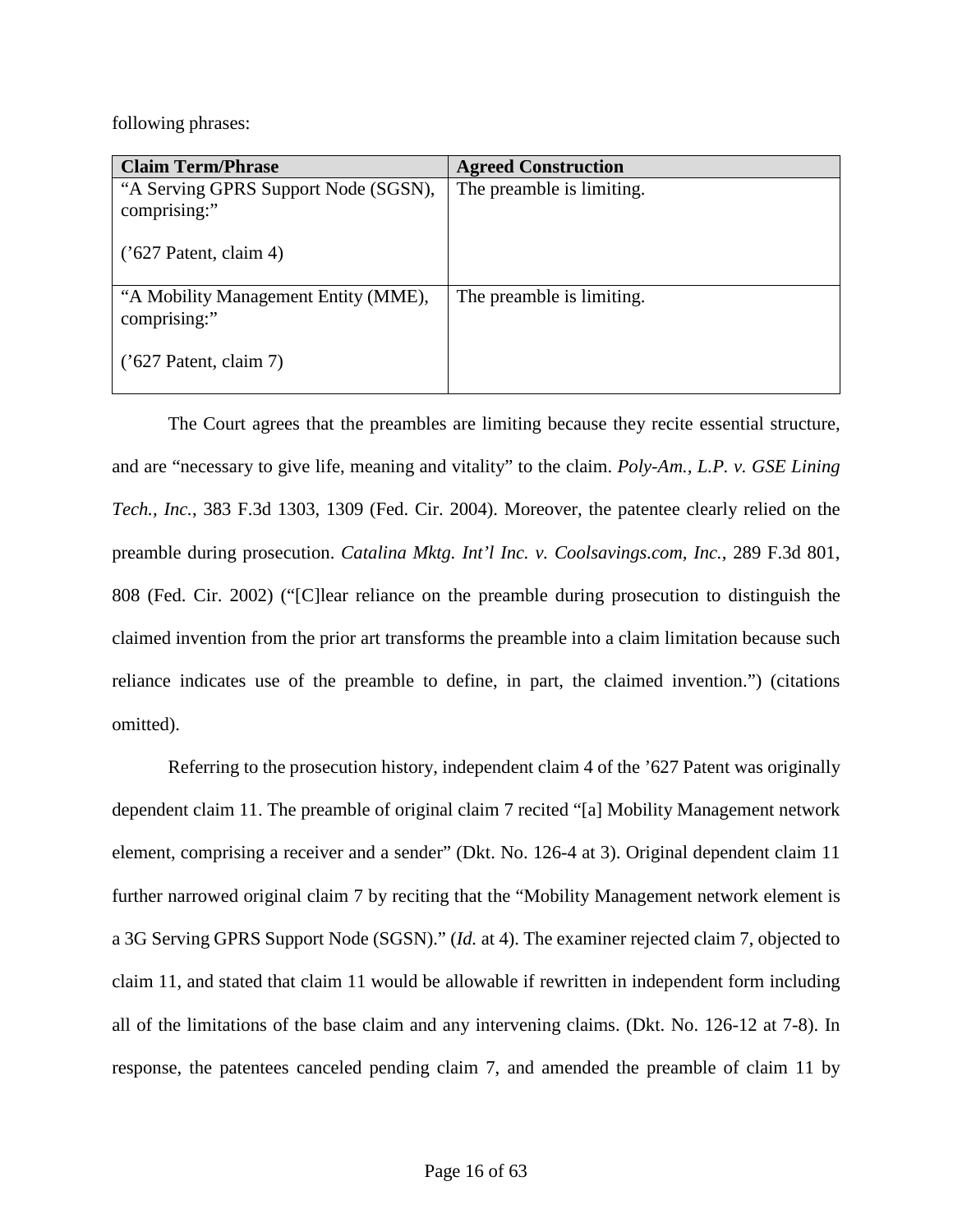deleting "Mobility Management network element" and replacing it with "[a] Server GPRS Support Node (SGSN)." (Dkt. No. 126-13 at 4-5). The "SGSN" limitation only appears in the preamble of the claim. Accordingly, the amendment to the preamble defines the claimed invention, because it was relied upon to distinguish the prior art and is necessary to give life, meaning and vitality to the claim.

Similar to independent claim 4, independent claim 7 was originally dependent claim 12. As indicated above, the preamble of original claim 7 recited "[a] Mobility Management network element, comprising a receiver and a sender" (Dkt. No. 126-4 at 3). Original dependent claim 12 further narrowed original claim 7 by reciting that the "Mobility Management network element is a Mobility Management Entity (MME)." (*Id.* at 4). The examiner rejected claim 7, objected to claim 12, and stated that claim 12 would be allowable if rewritten in independent form including all of the limitations of the base claim and any intervening claims. (Dkt. No. 126-12 at 7-8). In response, the patentees canceled pending claim 7, and amended the preamble of claim 12 by deleting "Mobility Management network element" and replacing it with "[a] Mobility Management Entity (MME)." (Dkt. No. 126-13 at 4-5). The "Mobility Management Entity (MME)" limitation only appears in the preamble of the claim. Accordingly, the amendment to the preamble defines the claimed invention, because it was relied upon to distinguish the prior art and is necessary to give life, meaning and vitality to the claim.

To the extent that a party argues that the preambles are not limiting, the Court rejects this argument. Accordingly, in view of the intrinsic evidence and the parties' agreement that the preambles of claims 4 and 7 of the '627 Patent are limiting, the Court hereby **ADOPTS** the parties' agreed constructions.

#### <span id="page-16-0"></span>**IV. CONSTRUCTION OF DISPUTED TERMS**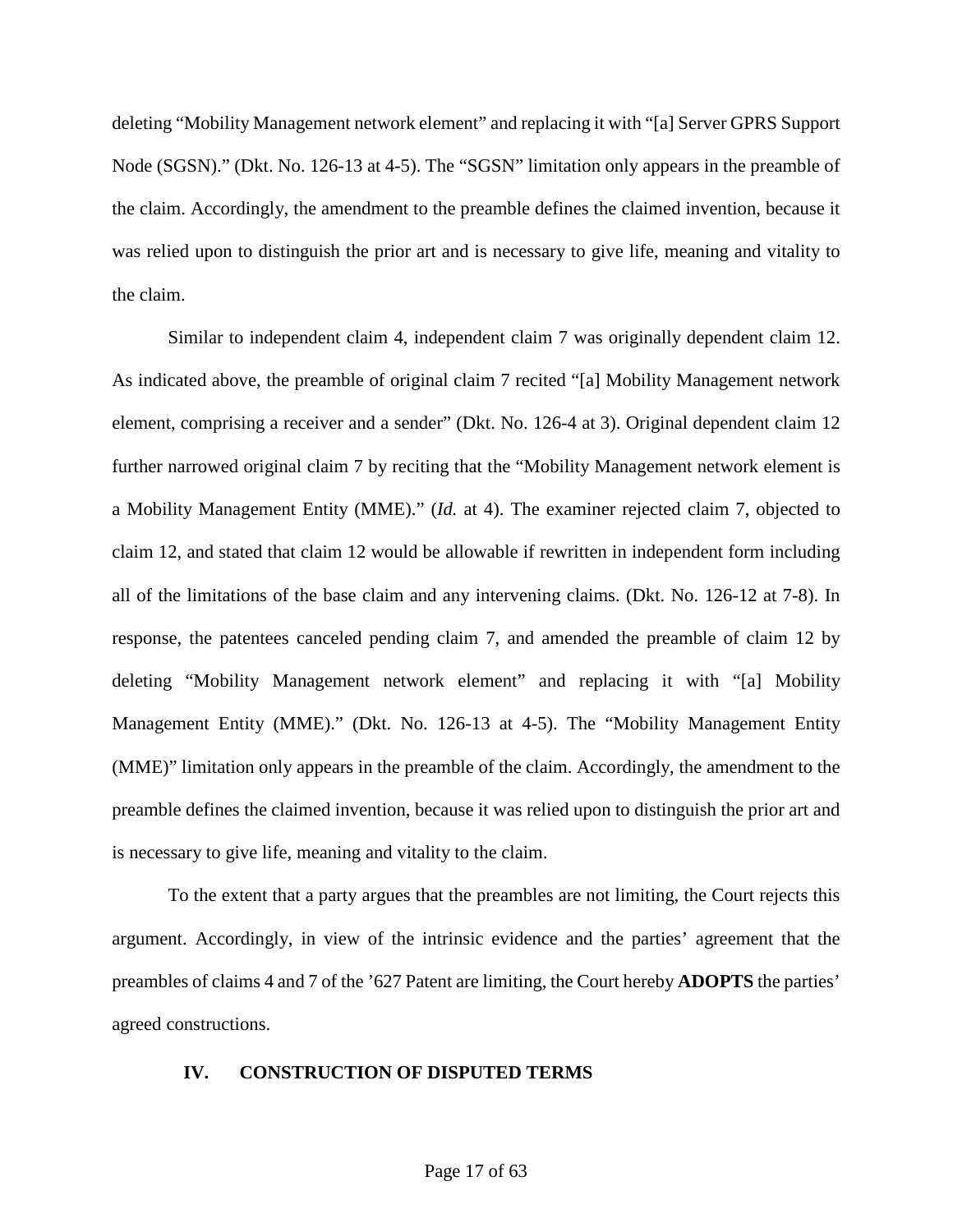The parties' dispute focuses on the meaning and scope of nineteen terms/phrases in the Asserted Patents.

<span id="page-17-0"></span>

| Disputed Term            | Plaintiff's Proposal          | Defendants' Proposal      |
|--------------------------|-------------------------------|---------------------------|
| "In a Mobility"          | The preamble is non-limiting. | The preamble is limiting. |
| <b>Management Entity</b> |                               |                           |
| (MME), a data processing |                               |                           |
| method comprising"       |                               |                           |

# **1. "In a Mobility Management Entity (MME), a data processing method comprising"**

# **a) The Parties' Positions**

The parties dispute whether the preambles of claim 1, 10, and 11 of the '627 Patent are limiting. Plaintiff contends that the preambles are not claim limitations because they merely provide a name for the otherwise complete invention set out in the body of the claims. (Dkt. No. 119 at 18). According to Plaintiff, the claims at issue use the preambles as a reference point for the overall structure of the claim. *Id.* Plaintiff argues that the body of the claim is a complete description of the invention and does not rely in any way on the structure or functionality of the "MME" referred to by the preamble. *Id.* Plaintiff further argues that it is inappropriate to allow the name in the preamble to define the scope of the invention. *Id.*

Defendants respond that the applicant amended the preamble to claims 1, 10, and 11 during prosecution to specifically recite that the data processing method occurs "[i]n a Mobility Management Entity (MME)." (Dkt. No. 126 at 14). Defendants argue that this added language provides antecedent basis for the three subsequent recitations of "the MME" in the claim body. *Id.* Defendants further argue that the preambles do not merely provide a "reference point" or a "name" for the invention, as Plaintiff contends. (*Id.* at 17). Plaintiff did not provide arguments for this term in its Reply brief.

For the following reasons, the Court finds that the preamble **"In a Mobility Management**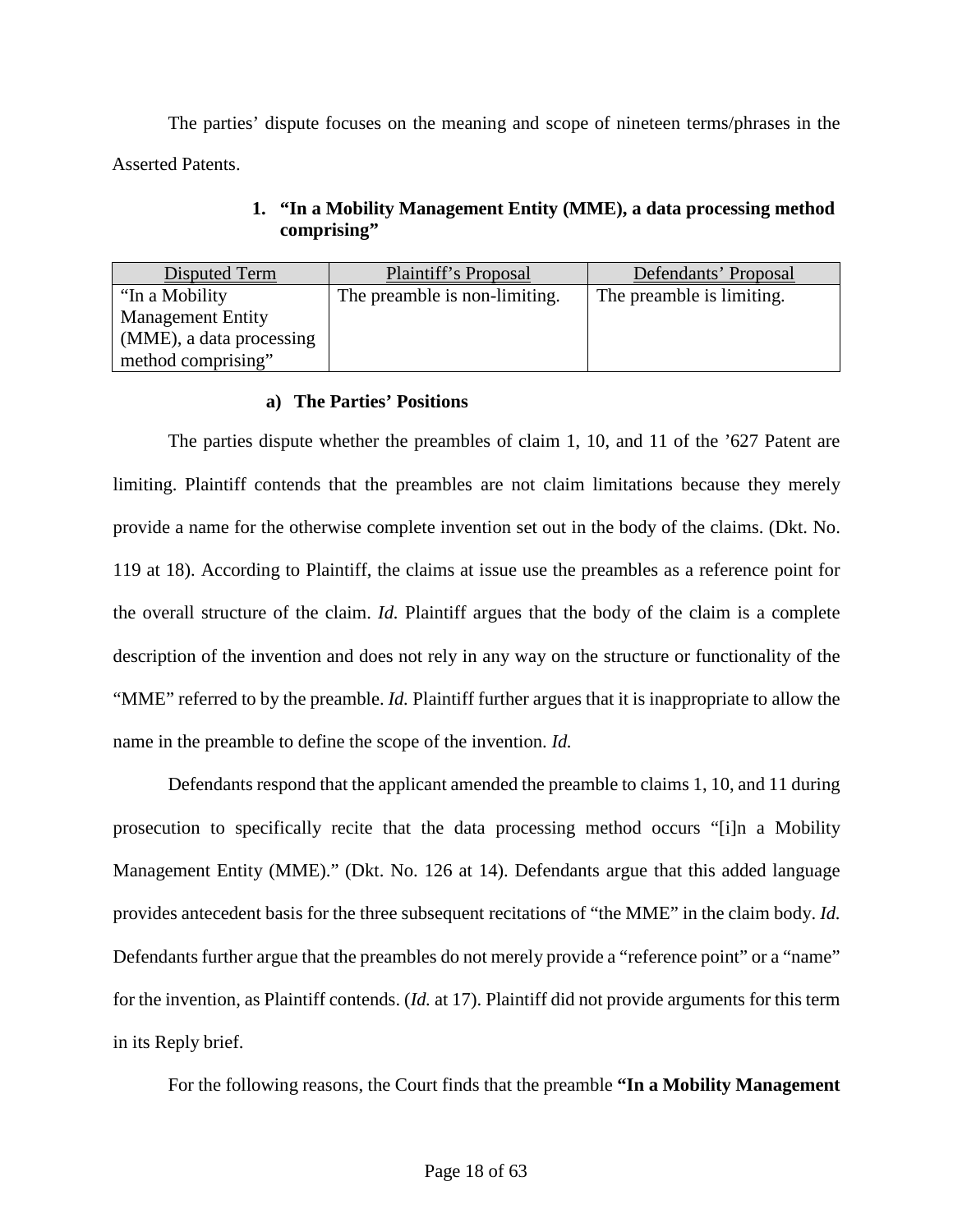**Entity (MME), a data processing method comprising:"** in claims 1, 10, and 11 of the '627 Patent is limiting.

#### **b) Analysis**

The phrase "In a Mobility Management Entity (MME), a data processing method comprising:" appears in claims 1, 10, and 11 of the '627 Patent. The Court finds that the phrase is used consistently in the claims and is intended to have the same general meaning in each claim. The Court further finds that the preambles are limiting because they recite essential structure, and are "necessary to give life, meaning and vitality" to the claim. *Poly-Am., L.P. v. GSE Lining Tech., Inc.*, 383 F.3d 1303, 1309 (Fed. Cir. 2004). Moreover, the patentee clearly relied on the preamble during prosecution. *Catalina Mktg. Int'l Inc. v. Coolsavings.com, Inc.*, 289 F.3d 801, 808 (Fed. Cir. 2002) ("[C]lear reliance on the preamble during prosecution to distinguish the claimed invention from the prior art transforms the preamble into a claim limitation because such reliance indicates use of the preamble to define, in part, the claimed invention.") (citations omitted).

Referring to the prosecution history of claims 1, 10, and 11, the preamble originally recited "a data processing method," and was later amended to include "a Mobility Management Entity (MME)." For example, when the application was filed, the preamble of pending independent claim 1 recited "A data processing method, comprising . . .," and pending dependent claim 6 recited that "[t]he data processing method according to claim 1, wherein . . . the Mobility Management network element is a Mobility Management Entity (MME)." [5](#page-18-0) (Dkt. No. 126-4 at 2-3). The examiner rejected claim 1 and objected to claim 6. (Dkt. No. 126-12 at 4-8). In response, the patentees canceled pending claim 1, and amended the preamble of pending claim 6 as follows: "In a Mobility Management Entity (MME), a data processing method comprising: . . . The data

 $\overline{a}$ 

<span id="page-18-0"></span><sup>5</sup> Pending claim 6 would ultimately issue as claim 1 of the '627 Patent.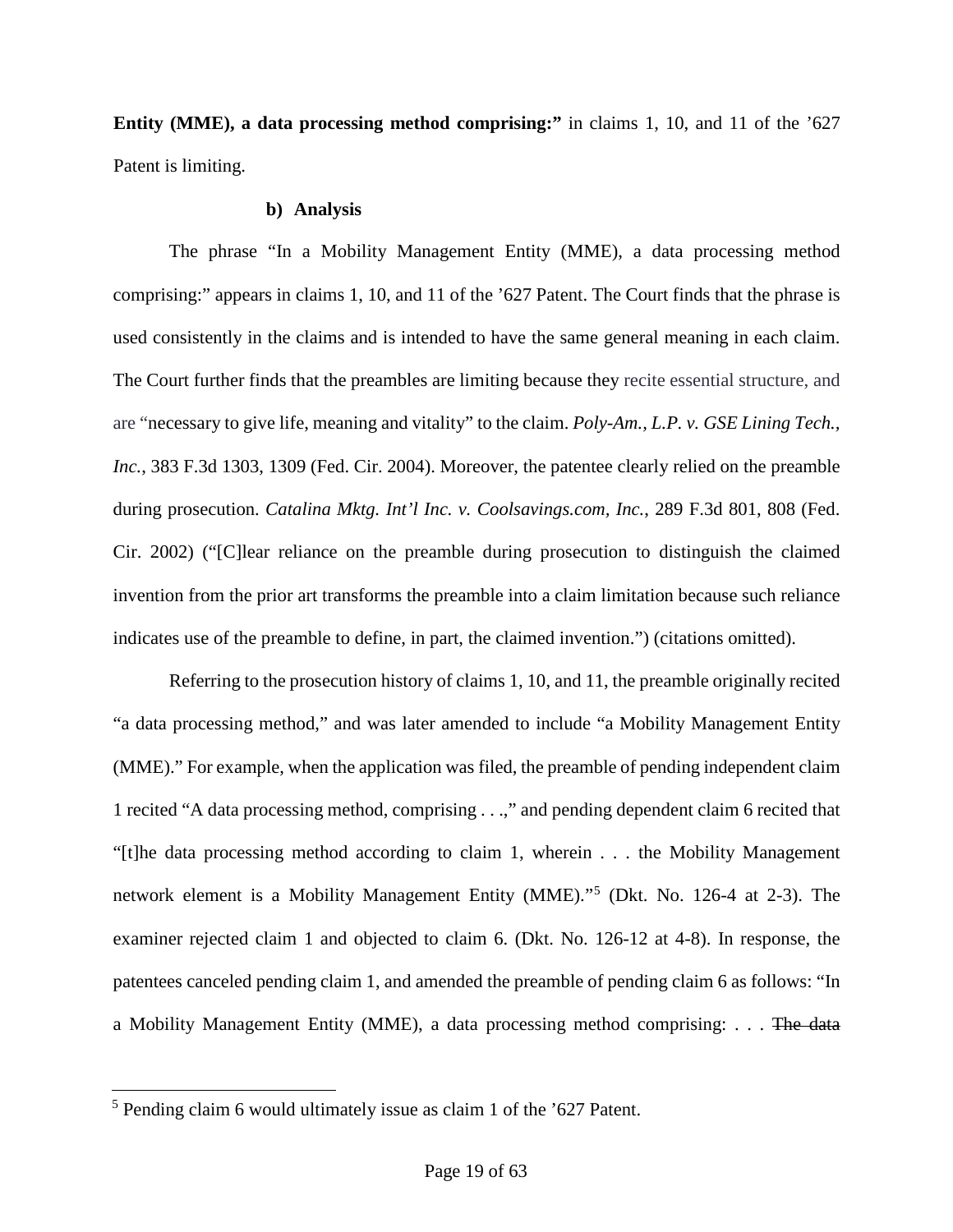processing method according to claim 1, wherein . . . ." (Dkt. No. 126-13 at 2-4).

At that time, the patentees also added new pending claims 13 and 14 with the preamble reciting: "The data processing method according to claim 3, wherein . . . ."<sup>[6](#page-19-1)</sup> (*Id.* at 6). Pending claim 3 was later canceled, and the patentees amended each of pending claims 13 and 14 as follows: "The data processing method according to claim 3In a Mobility Management Entity (MME), a data processing method comprising: . . . ." (Dkt. No. 126-14 at 2-5). These amendments indicate the use of the preambles to define the claimed invention.

Moreover, the language in each preamble provides the antecedent basis for "the MME" recited in the body of the claims. Claims 1, 10, and 11 each recite "In *a Mobility Management Entity (MME)*, a data processing method comprising: informing, by *the MME*, ... obtaining, by *the MME*, . . . informing, by *the MME*, . . . ." '627 Patent, at 17:39-48, 18:52-62, 19:8-17 (emphasis added). It is the Mobility Management Entity (MME)" in the preamble that is necessary to give meaning to "the MME" recited in the body of the claims. Accordingly, the preamble is limiting, because it was relied upon in the prosecution history and is necessary to give life, meaning and vitality to the claim.

# **c) Court's Construction**

 $\overline{a}$ 

<span id="page-19-0"></span>The preamble **"In a Mobility Management Entity (MME), a data processing method comprising:"** in claims 1, 10, and 11 of the '627 Patent is limiting.

# **2. The "unit" terms ("receiving unit . . ." / "sending unit . . ." / "storage unit** . . ."

<span id="page-19-1"></span><sup>6</sup> Pending claims 13 and 14 would ultimately issue as claims 10 and 11 of the '627 Patent.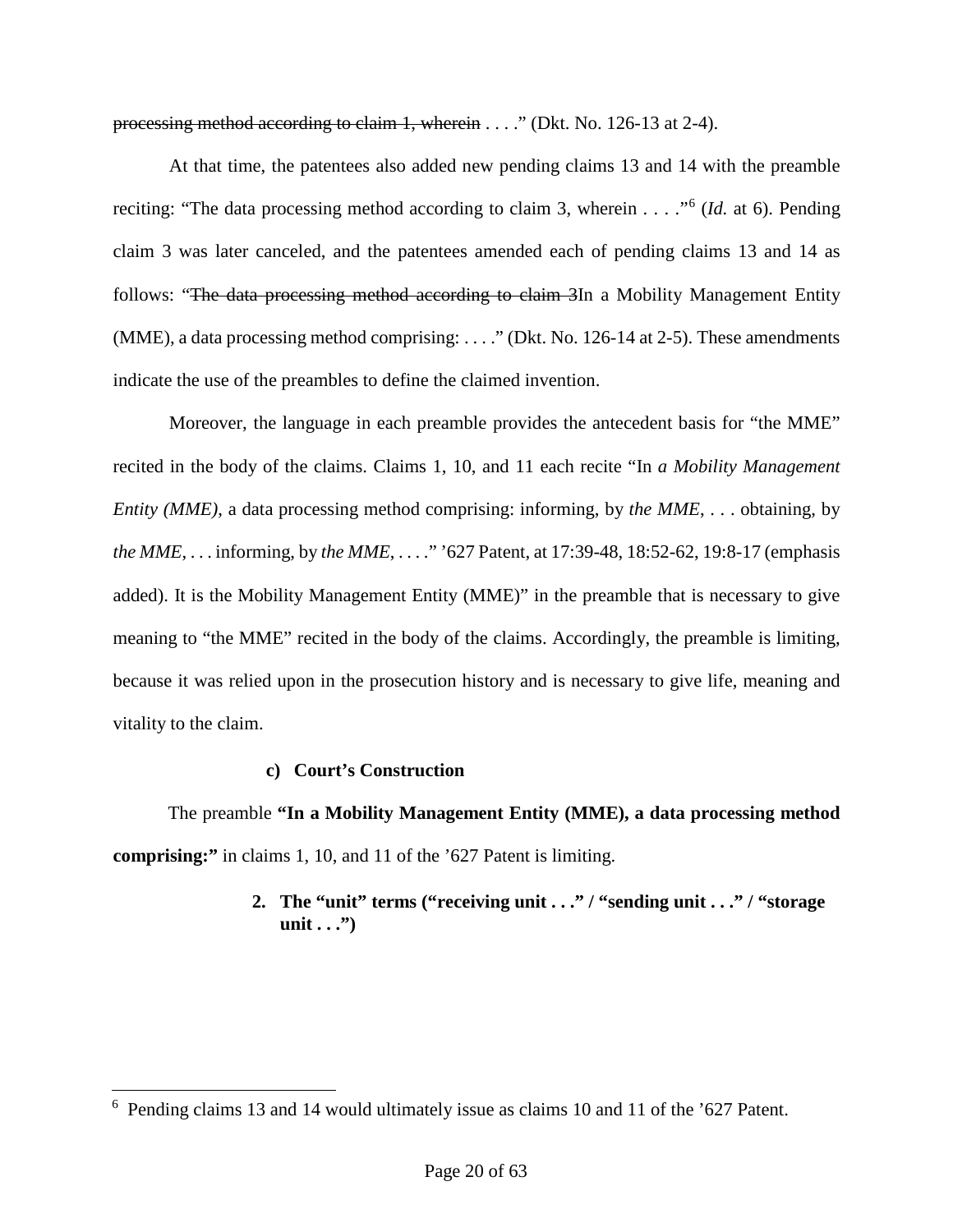| <b>Disputed Term</b>      | Plaintiff's Proposal                         | Defendants' Proposal                |
|---------------------------|----------------------------------------------|-------------------------------------|
| "a receiver               | Plain meaning. Not subject to 35             | <b>Function:</b> receive a data     |
| configured to             | U.S.C. $\S 112 \P 6$ . If the Court          | forwarding tunnel identifier of a   |
| receive a data            | determines this term is subject to 35        | User Plane Entity (UPE) from        |
| forwarding tunnel         | U.S.C. § 112 ¶ 6:                            | the UPE                             |
| identifier of a User      | <b>Function:</b> receive a data forwarding   | <b>Structure:</b> The specification |
| Plane Entity (UPE)        | tunnel identifier of a User Plane Entity     | fails to set forth any algorithm    |
| from the UPE"             | (UPE) from the UPE                           | or corresponding structure for      |
|                           | <b>Structure:</b> SGSN receiver and          | the claimed function. Claim is      |
|                           | equivalents thereof                          | indefinite.                         |
| "a sender configured      | Plain meaning. Not subject to 35             | <b>Function:</b> send the data      |
| to: send the data         | U.S.C. $§ 112 \text{ } \text{T} 6.$          | forwarding tunnel identifier of     |
| forwarding tunnel         | If the Court determines this term is         | the UPE to a source Radio           |
| identifier of the UPE     | subject to 35 U.S.C. § 112 ¶ 6:              | Network Controller (RNC), and       |
| to a source Radio         | Function: send the data forwarding           | send a data forwarding tunnel       |
| <b>Network Controller</b> | tunnel identifier of the UPE to a source     | identifier of a Long                |
| (RNC), and send a         | Radio Network Controller (RNC), and          | Term Evolution (LTE) access         |
| data forwarding           | send a data folwarding tunnel identifier     | network to the UPE                  |
| tunnel identifier of a    | of a Long Term Evolution (LTE)               | <b>Structure:</b> The specification |
| Long Term                 | access network to the UPE                    | fails to set forth any algorithm    |
| Evolution (LTE)           | <b>Structure: SGSN transmitter and</b>       | or corresponding structure for      |
| access network to         | equivalents thereof                          | the claimed function. Claim is      |
| the UPE"                  |                                              | indefinite.                         |
| "the receiver is          | Plain meaning. Not subject to 35             | <b>Function:</b> receive a forward  |
| configured to             | U.S.C. § 112 ¶ 6.                            | data response carrying the data     |
| receive a forward         | If the Court dete1mines this term is         | folwarding tunnel identifier of     |
| data response             | subject to 35 U.S.C. § 112 ¶ 6:              | the UPE, from the UPE               |
| carrying the data         | <b>Function:</b> receive a forward data      | <b>Structure:</b> The specification |
| forwarding tunnel         | response carrying the data forwarding        | fails to set forth any algorithm    |
| identifier of the         | tunnel identifier of the UPE, from the       | or corresponding structure for      |
| UPE, from the UPE"        | <b>UPE</b>                                   | the claimed function. Claim is      |
|                           | <b>Structure:</b> SGSN receiver and          | indefinite.                         |
|                           | equivalents thereof                          |                                     |
| "the sender is            | Plain meaning. Not subject to 35             | Function: send a forward data       |
| configured to send a      | U.S.C. $§ 112 \text{ } \text{T} 6.$          | request to the UPE                  |
| forward data request      | If the Court determines this term is         | <b>Structure:</b> The specification |
| to the UPE"               | subject to 35 U.S.C. § 112 ¶ 6:              | fails to set forth any algorithm    |
|                           | <b>Function:</b> send a forward data request | or corresponding structure for      |
|                           | to the UPE                                   | the claimed function. Claim is      |
|                           | <b>Structure: SGSN transmitter and</b>       | indefinite.                         |
|                           | equivalents thereof                          |                                     |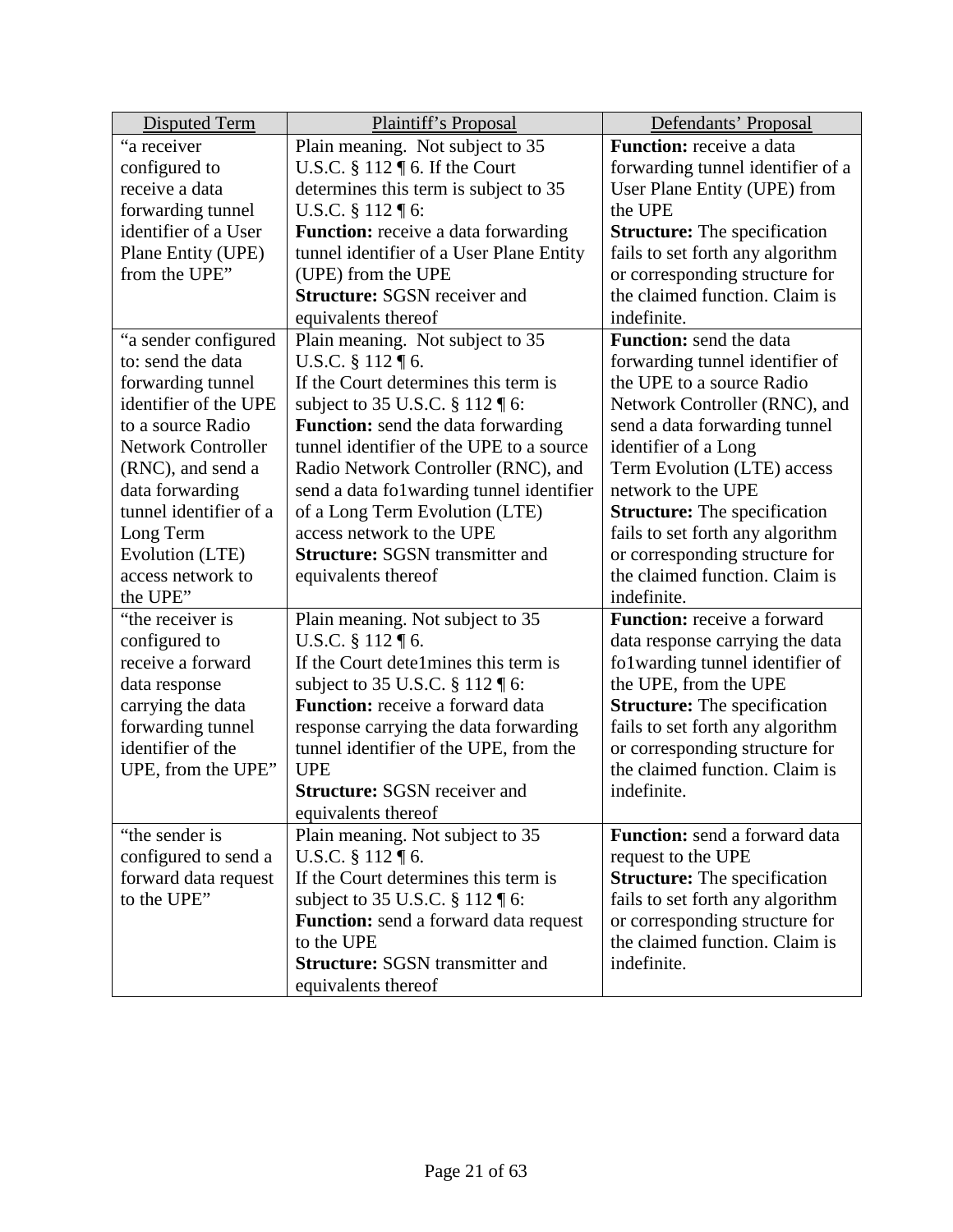| "a receiver            | Plain meaning. Not subject to 35                                                  | <b>Function:</b> receive a data      |
|------------------------|-----------------------------------------------------------------------------------|--------------------------------------|
| configured to          | U.S.C. § 112 ¶ 6.                                                                 | forwarding tunnel identifier of a    |
| receive a data         | If the Court determines this term is                                              | User Plane Entity (UPE) from         |
| forwarding tunnel      | subject to 35 U.S.C. § 112 ¶ 6:                                                   | the UPE                              |
| identifier of a User   | <b>Function:</b> receive a data forwarding                                        | <b>Structure:</b> The specification  |
| Plane Entity (UPE)     | tunnel identifier of a User Plane Entity                                          | fails to set fo1th any algorithm     |
| from the UPE"          | (UPE) from the UPE                                                                | or corresponding structure for       |
|                        | <b>Structure: MME</b> receiver and                                                | the claimed function. Claim is       |
|                        | equivalents thereof                                                               | indefinite.                          |
| "a sender configured   | Plain meaning. Not subject to 35                                                  | <b>Function:</b> send the data       |
| to: send the data      | U.S.C. $§ 112 \text{ } \text{T} 6.$                                               | forwarding tunnel identifier of      |
| forwarding tunnel      | If the Court determines this term is                                              | the UPE to a Long Term               |
| identifier of the UPE  | subject to 35 U.S.C. $\S 112 \text{ } \text{\ensuremath{\mathsf{f}}\mathsf{6}}$ : | Evolution (LTE) access               |
| to a Long Term         | <b>Function:</b> send the data forwarding                                         | network, and send a data             |
| Evolution (LTE)        | tunnel identifier of the UPE to a Long                                            | forwarding tunnel identifier of a    |
| access network, and    | Term Evolution (LTE) access network,                                              | target Radio Network                 |
| send a data            | and send a data forwarding tunnel                                                 | Controller (RNC) to the UPE          |
| forwarding tunnel      | identifier of a target Radio Network                                              | <b>Structure:</b> The specification  |
| identifier of a target | Controller (RNC) to the UPE                                                       | fails to set forth any algorithm     |
| <b>Radio Network</b>   | <b>Structure: MME</b> transmitter and                                             | or corresponding structure for       |
| Controller (RNC) to    | equivalents thereof                                                               | the claimed function. Claim is       |
| the UPE"               |                                                                                   | indefinite.                          |
| "the receiver is       | Plain meaning. Not subject to 35                                                  | Function: receive a forward          |
| configured to          | U.S.C. $§ 112 \text{ } \text{T} 6.$                                               | data response carrying the data      |
| receive a forward      | If the Court determines this term is                                              | forwarding tunnel identifier of      |
| data response          | subject to 35 U.S.C. § 112 ¶ 6:                                                   | the UPE, from the UPE                |
| carrying the data      | <b>Function:</b> receive a forward data                                           | <b>Structure:</b> The specification  |
| forwarding tunnel      | response carrying the data forwarding                                             | fails to set forth any algorithm     |
| identifier of the      | tunnel identifier of the UPE, from the                                            | or corresponding structure for       |
| UPE, from the UPE"     | <b>UPE</b>                                                                        | the claimed function. Claim is       |
|                        | <b>Structure: MME</b> receiver and                                                | indefinite.                          |
|                        | equivalents thereof                                                               |                                      |
| the sender is          | Plain meaning. Not subject to 35                                                  | <b>Function:</b> send a forward data |
| configured to send a   | U.S.C. $\S 112 \P 6$ .                                                            | request to the UPE                   |
| forward data request   | If the Court determines this term is                                              | <b>Structure:</b> The specification  |
| to the UPE"            | subject to 35 U.S.C. § 112 ¶ 6:                                                   | fails to set forth any algorithm     |
|                        | <b>Function:</b> send a forward data request                                      | or corresponding structure for       |
|                        | to the UPE                                                                        | the claimed function. Claim is       |
|                        | <b>Structure: MME</b> transmitter and                                             | indefinite.                          |
|                        | equivalents thereof                                                               |                                      |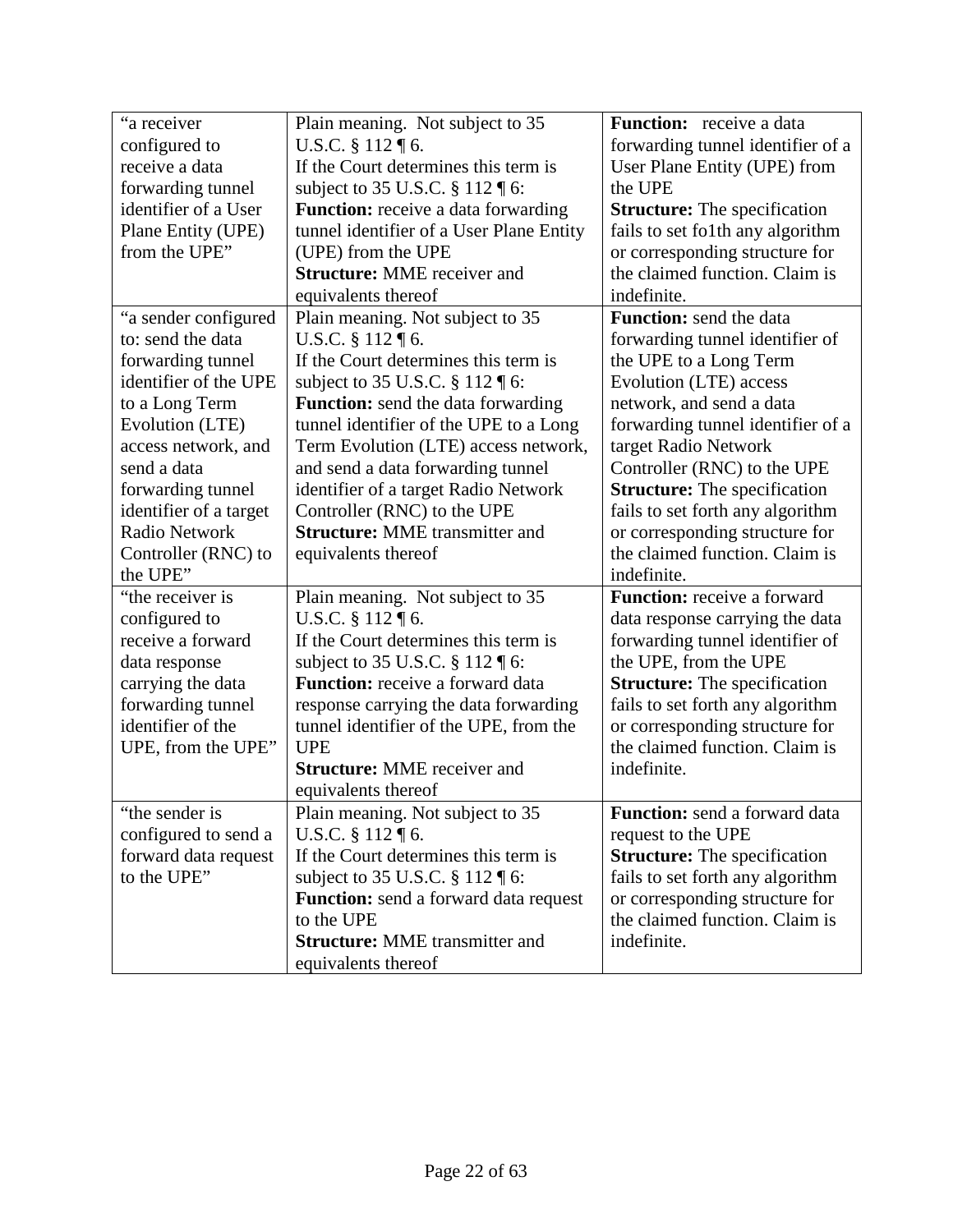| "receipt unit"       | Plain meaning. Not subject to 35                   | <b>Function:</b> receive data         |
|----------------------|----------------------------------------------------|---------------------------------------|
| configured to        | U.S.C. § 112 ¶ 6.                                  | forwarded by the source data          |
| receive data         | If the Court determines this term is               | forwarding network element            |
| forwarded by the     | subject to 35 U.S.C. § 112 ¶ 6:                    | <b>Structure:</b> The specification   |
| source data          | Function: receive data forwarded by                | fails to set forth any algorithm      |
| forwarding network   | the source data forwarding network                 | or corresponding structure for        |
| element"             | element                                            | the claimed function. Claim is        |
|                      | <b>Structure:</b> receipt unit and equivalents     | indefinite.                           |
|                      | thereof                                            |                                       |
| "sending unit"       | Plain meaning. Not subject to 35                   | <b>Function:</b> forward the received |
| configured to        | U.S.C. § 112 ¶ 6.                                  | data to the target side               |
| forward the received | If the Court determines this term is               | processing network element            |
| data to the target   | subject to 35 U.S.C. $\S 112 \text{ } \text{T}$ 6: | <b>Structure:</b> The specification   |
| side processing      | <b>Function:</b> forward received data to the      | fails to set forth any algorithm      |
| network element"     | target side processing network element             | or corresponding structure for        |
|                      | <b>Structure:</b> sending unit and                 | the claimed function. Claim is        |
|                      | equivalents thereof                                | indefinite.                           |

# **a) The Parties' Positions**

The parties dispute whether the "unit" terms are subject to § 112 ¶ 6. Defendants contend that the terms are governed by § 112 ¶ 6 because they do not recite or connote sufficiently definite structure for the terms "receipt unit," "sending unit," "receiver," and "sender." (Dkt. No. 126 at 9). According to Defendants, the most that is disclosed is the generic "receipt unit," "sending unit," "tunnel identifier acquisition unit," and "tunnel identifier sending unit" of Figure 20. *Id*.

Defendants argue that each of the disputed terms of the '675 Patent replace the word "means" with the nonce word "unit," and then recite function performed by the "unit." (*Id.* at 10). Defendants contends that "unit" is a nonce word that may "operate as a substitute for 'means' in the context of § 112, ¶ 6," and that the terms "receiver" and "sender" operate in similar fashion. *Id.* (citing *St. Lawrence Comm'cns. LLC v. ZTE Corp.*, No. 2:15-CV-349-JRG, 2016 WL 6275390, at \*18-\*19 (E.D. Tex. Oct. 24, 2016)). Defendants further argue that the prefixes "receipt" and "sending" do not impart any structure into the term "unit." (*Id.* at 11). Defendants contend that they merely reiterate the function that the "unit" is configured to perform. *Id.*

Defendants further argue that nothing in the claims or specification suggest that the term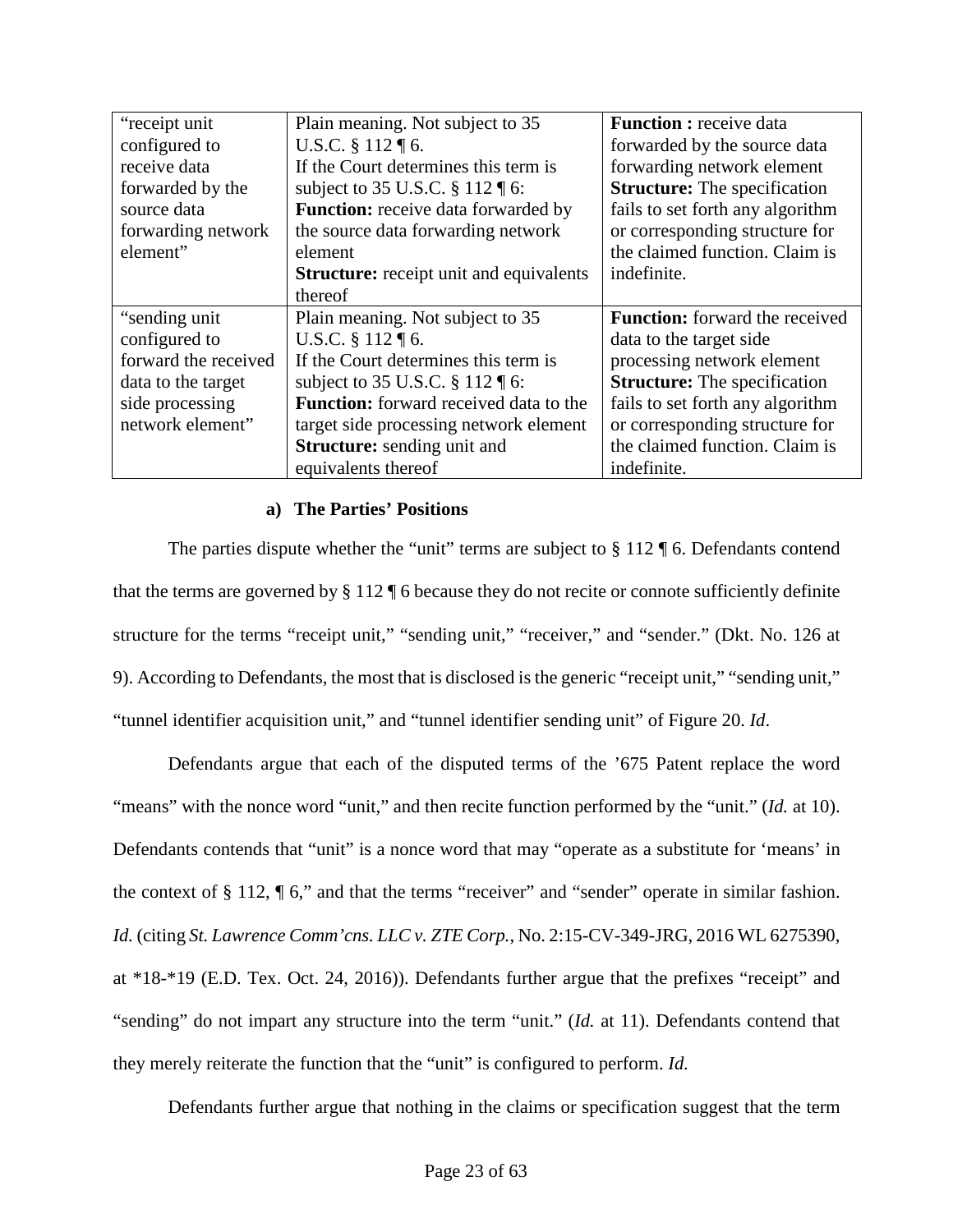"unit" has sufficiently definite structure. *Id.* Defendants also argue that none of these four terms is a well-known structure in the relevant art. *Id.* (citing Dkt. No. 126-1 at ¶ 25). Defendants further contend that the standard referenced by Plaintiff makes no mention of a "receipt unit," "sending unit," "receiver," or "sender," much less a reference to any structure within a network element. (Dkt. No. 126 at 11). Defendants argue that the reference simply recites the same function of "receiving" or "sending" without structural content. *Id.*

Defendants also argue that the meaning of "receipt unit," "sending unit," "receiver," or "sender" depends on the context in which the term is being used. *Id.* (citing Dkt. No. 126-1 at ¶ 25). According to Defendants, in the context of communications between a cellular device and a base station, receivers, senders, and transmitters are known structures for the transmission of radio waves modulated in accordance with published specifications. (Dkt. No. 126 at 12) (citing Dkt. No. 126-1 at ¶ 26). Defendants contend that these structures are available as components for cellular radio communication, but cellular radio communications play no part in the '675 or '627 Patents' asserted claims. *Id.* Defendants argue that the accused network elements within a packet core network communicate over a wired connection typically using Internet Protocol, not wirelessly via modulated radio communication. *Id.*

Defendants also argue that a switch or a router are separate components within a network and would not be considered well-known structures within a network element connoted by a "receipt unit" or a "sending unit." (Dkt. No. 126 at 12) (citing Dkt. No. 126-1 at ¶ 31). Defendants further contend that a network card would not be configured to do any of the claimed functions of the construed terms. (Dkt. No. 126 at 12) (citing Dkt. No. 126-1 at ¶ 32). Defendants also argue that a person of ordinary skill in the art ("POSITA") would not understand whether a structure "configured to" perform any of those functions is hardware or software. (Dkt. No. 126 at 13).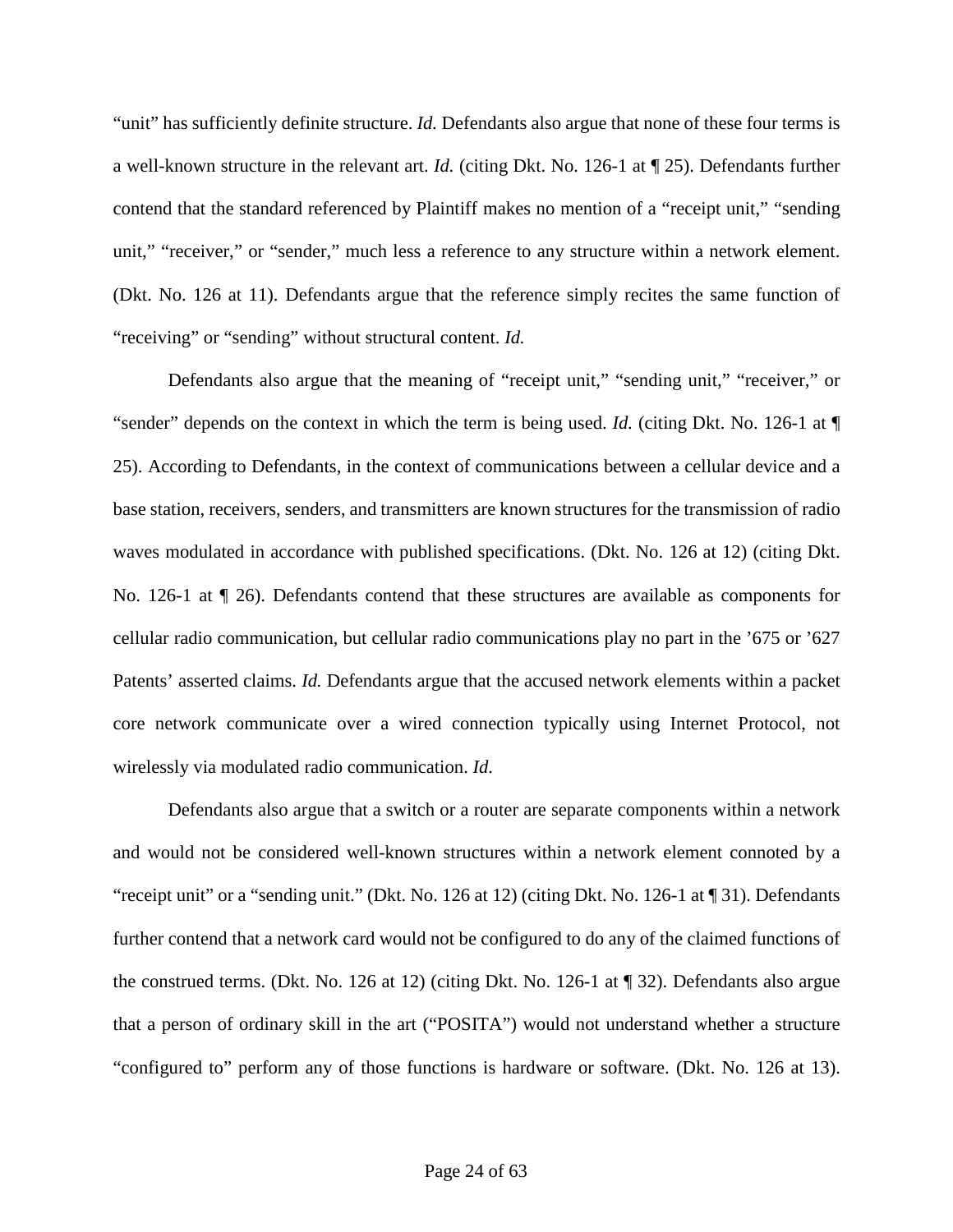According to Defendants, the functional disclosure contained in the specification merely discloses an MME or SGSN sending and receiving data, and describes the "receipt unit" and "sending unit" by their functions. (Dkt. No. 126 at 13) (citing Dkt. No. 126-1 at ¶¶ 26-27). Defendants contend that this description discloses no structure to a POSITA. (Dkt. No. 126 at 13) (citing Dkt. No. 126- 1 at ¶ 29). Finally, Defendants also argue that neither the specification of the '675 and '627 Patents nor TS 23.401 V0.2.0 discloses any receiver or sender structure, and therefore the disputed terms are indefinite. (Dkt. No. 126 at 13-14) (citing Dkt. No. 126-1 at ¶¶ 32-33).

Plaintiff responds that none of these terms use the "means for" language. (Dkt. No. 119 at 13-14). Plaintiff argues that both the intrinsic and extrinsic evidence shows that the terms recite well understood structures "configured to" send or receive well understood data types in the claimed handover process. (*Id.* at 14). Plaintiff contends that each of these terms are used within a larger network component, such as an MME or SGSN, that must include those structures to achieve their purpose (*e.g.*, sending and receiving appropriate data). *Id.* Plaintiff argues that the common specification of the '675 and '627 Patents include numerous examples of a data "sender" and a data "receiver" sending and receiving data, using structures well understood by practitioners in the art. (*Id.* at 14-15). According to Plaintiff, each of the examples describes receiving and sending data using similar functional language as in the claims. (*Id.* at 15).

Plaintiff further argues that the extrinsic evidence, such as the actual 3GPP standards, provide useful and objective resources for determining the meaning of terms as understood by persons of ordinary skill in the relevant art. *Id.* According to Plaintiff, the '627 and '675 Patents are standard essential patents for the 3GPP TS 23.401 standard, and in particular relate to the handover methods described in Section 5.5.2.1 of that standard. (Dkt. No. 119 at 15) (citing Dkt. No. 119-1). Plaintiff contends that Section 5.5.2.1 includes nearly identical process flow charts as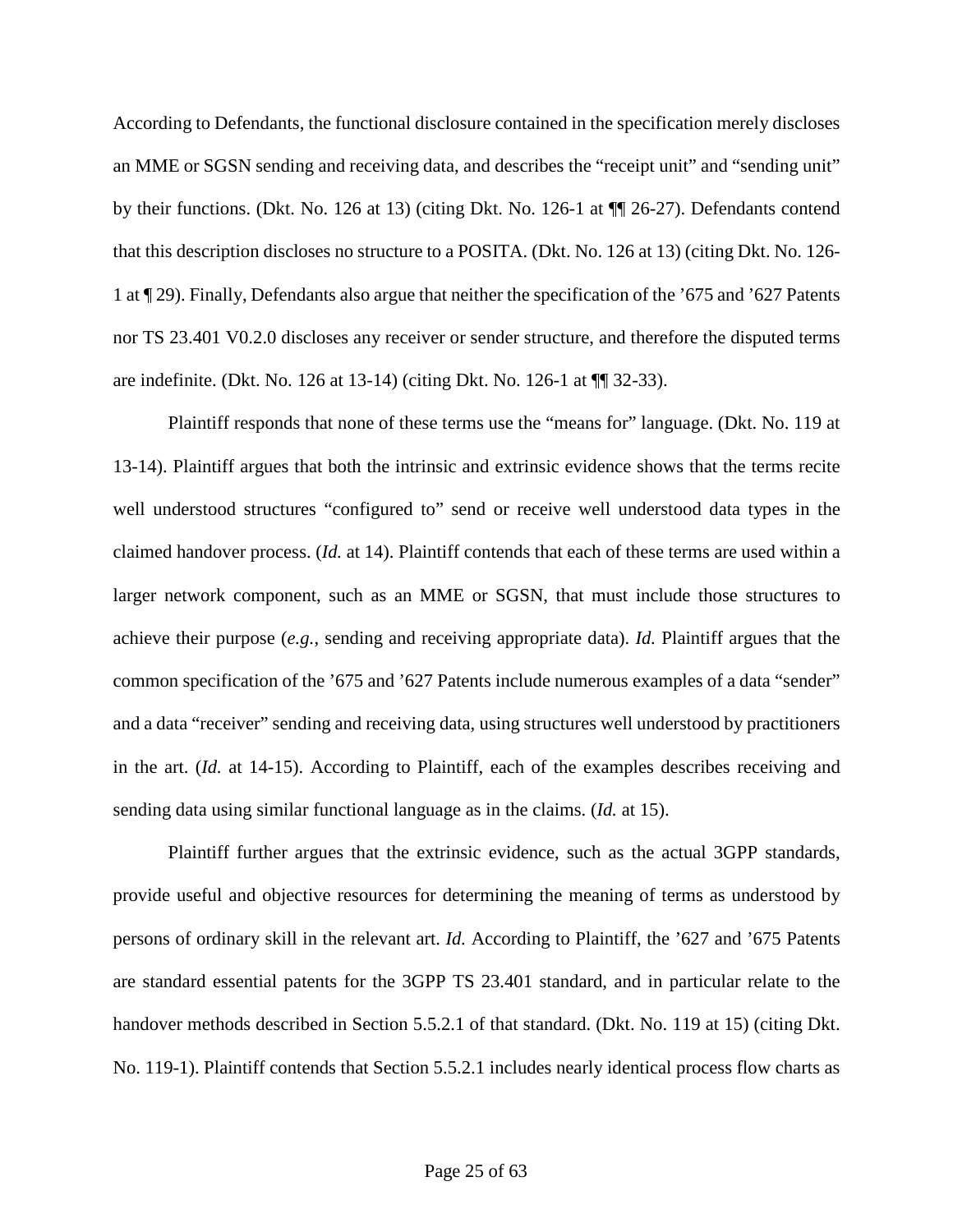shown in the patent, and includes descriptions of the standard using similar terminology of that in the claims. *Id.* Plaintiff argues that the standard simply states which element is being used to "send" a particular type of data to another element to accomplish that step of the handover. (Dkt. No. 119 at 16).

In the alternative, Plaintiff argues that even if these terms are construed under  $\S 112$ ,  $\P 6$ , the specification sets forth sufficient structure corresponding to the claims. *Id.* Plaintiff contends that the specification repeatedly describes MMEs and SGSNs sending and receiving data that would be readily appreciated by a person of ordinary skill in the art. *Id.* Plaintiff argues that there should be no doubt that a person of ordinary skill in the art would recognize that the structures of a "sender" and a "receiver" are necessarily part of the devices recited in the patent claims. (*Id.* at 17). Plaintiff contends that these are well known devices with well known structures for sending and receiving data. *Id.*

In its reply, Plaintiff argues that the claim elements at issue are drawn to the most fundamental functionality in the telecommunications arts (*i.e.*, sending and receiving data). (Dkt. No. 137 at 2). Plaintiff contends that the issue is not whether the word "unit" standing alone is sufficient, but whether when taken as a whole the words of the claim element are "understood by persons of ordinary skill in the art to have a sufficiently definite meaning as the name for structure." (Dkt. No. 137 at 3) (citing *Williamson*, 792 F.3d at 1349). Plaintiff further argues that the structural meaning is conveyed by the modifiers "sending" and "receipt" and by the remainder of the claim elements, which describe the coupling of the structures sending and receiving the data. (Dkt. No. 137 at 3). According to Plaintiff, these terms readily convey structure and are not meaningless modifiers, because sending and receiving data is fundamental in the telecommunications arts. (Dkt. No. 137 at 4) (citing Dkt. No. 138 at  $\P$  $[$  25-26).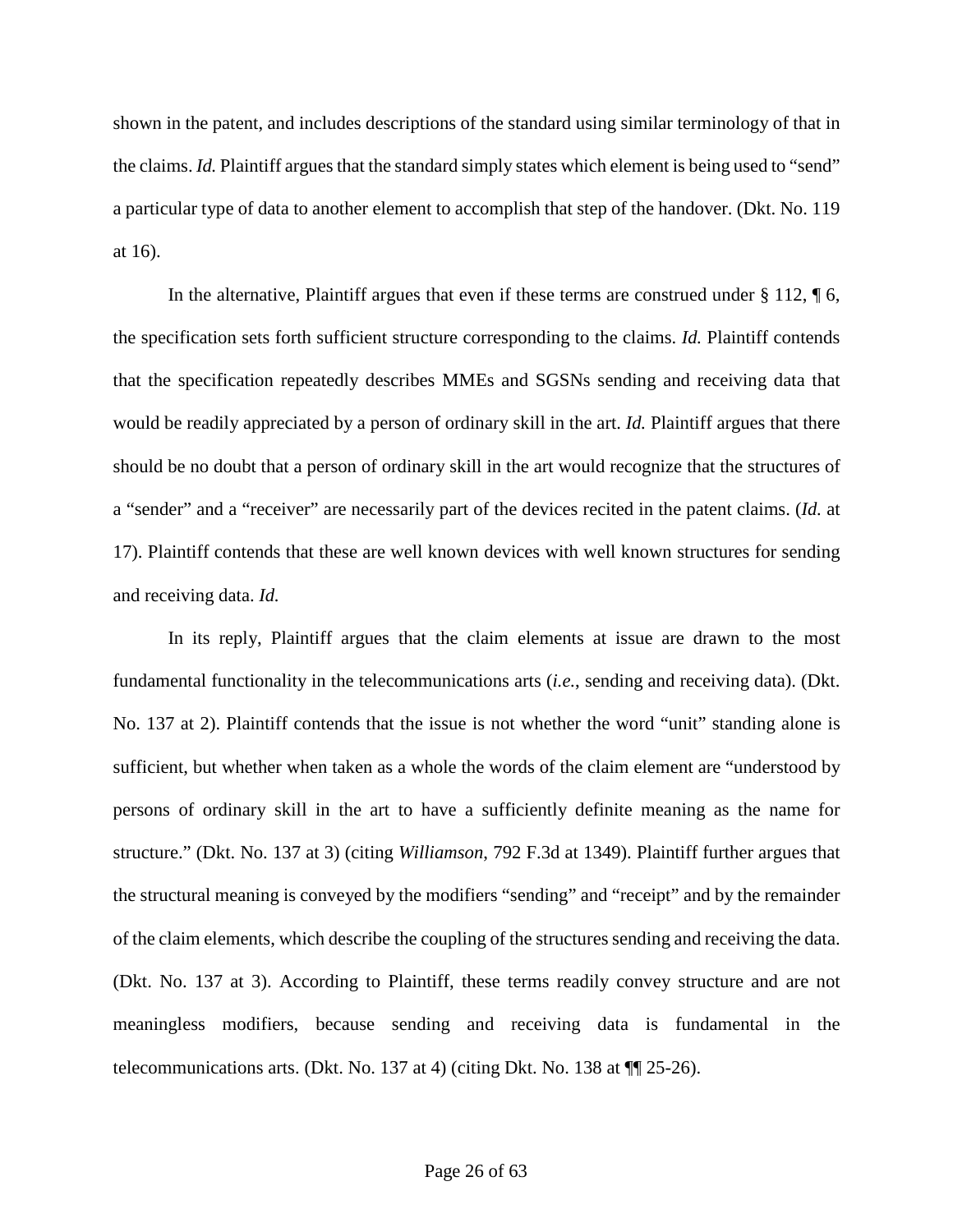Plaintiff further contends that the 3GPP standards themselves use the same terms (*e.g.*, "sending" and "receiving" of data) to convey structure, and have been readily understood by practitioners for years as a blueprint to build telecommunications networks. (Dkt. No. 137 at 4) (citing Dkt. No. 138 at ¶ 27). Plaintiff also argues that the claims at issue here are not subject to means-plus-function construction because the inputs and outputs are specified in the claim as well as how the claim elements interact with each other via structural configurations. (Dkt. No. 137 at 4). Plaintiff further contends that the notion that those skilled in the art would not be familiar with the structure of "receivers" for a wired system cannot be adopted, particularly because wired network connections predated wireless network connections. (*Id.* at 5) (citing Dkt. No. 138 at ¶¶ 28-32). Finally, Plaintiff argues that it has never taken the position or stated that a switch or a router was in fact the receiver or sender. (Dkt. No. 137 at 5).

For the following reasons, the Court finds that the term **"receiver"** is not subject to § 112, ¶ 6, and should be construed to mean **"receiver of a Serving GPRS Support Node (SGSN)"** in claims 4 and 5 of the '627 Patent, and should be construed to mean **"receiver of a Mobility Management Entity (MME)"** in claims 7 and 8 of the '627 Patent. The Court further finds that the term **"sender"** is not subject to § 112, ¶ 6, and should be construed to mean **"transmitter of a Serving GPRS Support Node (SGSN)"** in claims 4 and 5 of the '627 Patent, and should be construed to mean **"transmitter of a Mobility Management Entity (MME)"** in claims 7 and 8 of the '627 Patent. The Court also finds that the term **"receipt unit"** is not subject to § 112, ¶ 6, and should be construed to mean **"receiver of a user plane anchor network element"** in claim 6 of the '675 Patent. The Court further finds that the term **"sending unit"** is not subject to § 112, ¶ 6, and should be construed to mean **"transmitter of a user plane anchor network element"** in claim 6 of the '675 Patent.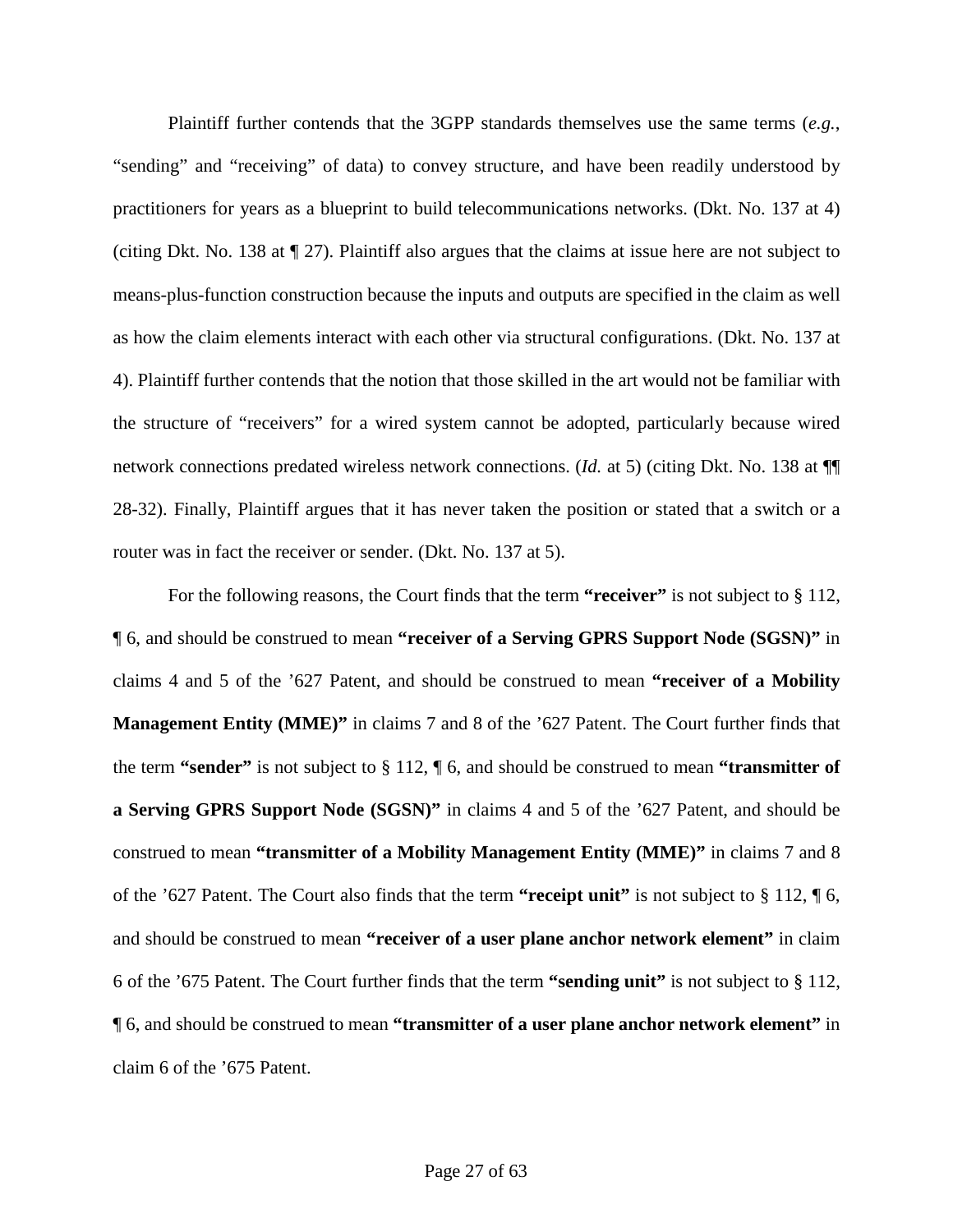#### **b) Analysis**

The phrase "a receiver configured to receive a data forwarding tunnel identifier of a User Plane Entity (UPE) from the UPE" appears in claim 4 of the '627 Patent. The phrase "a sender configured to: send the data forwarding tunnel identifier of the UPE to a source Radio Network Controller (RNC), and send a data forwarding tunnel identifier of a Long Term Evolution (LTE) access network to the UPE" appears in claim 4 of the '627 Patent. The phrase "the receiver is configured to receive a forward data response carrying the data forwarding tunnel identifier of the UPE, from the UPE" appears in claim 5 of the '627 Patent. The phrase "the sender is configured to send a forward data request to the UPE" appears in claim 5 of the '627 Patent. The phrase "a receiver configured to receive a data forwarding tunnel identifier of a User Plane Entity (UPE) from the UPE" appears in claim 7 of the '627 Patent. The phrase "a sender configured to: send the data forwarding tunnel identifier of the UPE to a Long Term Evolution (LTE) access network, and send a data forwarding tunnel identifier of a target Radio Network Controller (RNC) to the UPE" appears in claim 7 of the '627 Patent. The phrase "the receiver is configured to receive a forward data response carrying the data forwarding tunnel identifier of the UPE, from the UPE" appears in claim 8 of the '627 Patent. The phrase "the sender is configured to send a forward data request to the UPE" appears in claim 8 of the '627 Patent. The phrase "receipt unit configured to receive data forwarded by the source data forwarding network element" appears in claim 6 of the '675 Patent. The phrase "sending unit configured to forward the received data to the target side processing network element" appears in claim 6 of the '675 Patent. As indicated, none of the claims recite the word "means."

"It is well settled that '[a] claim limitation that actually uses the word 'means' invokes a rebuttable presumption that § 112, [¶] 6 applies.'" *Apex Inc. v. Raritan Comput., Inc.*, 325 F.3d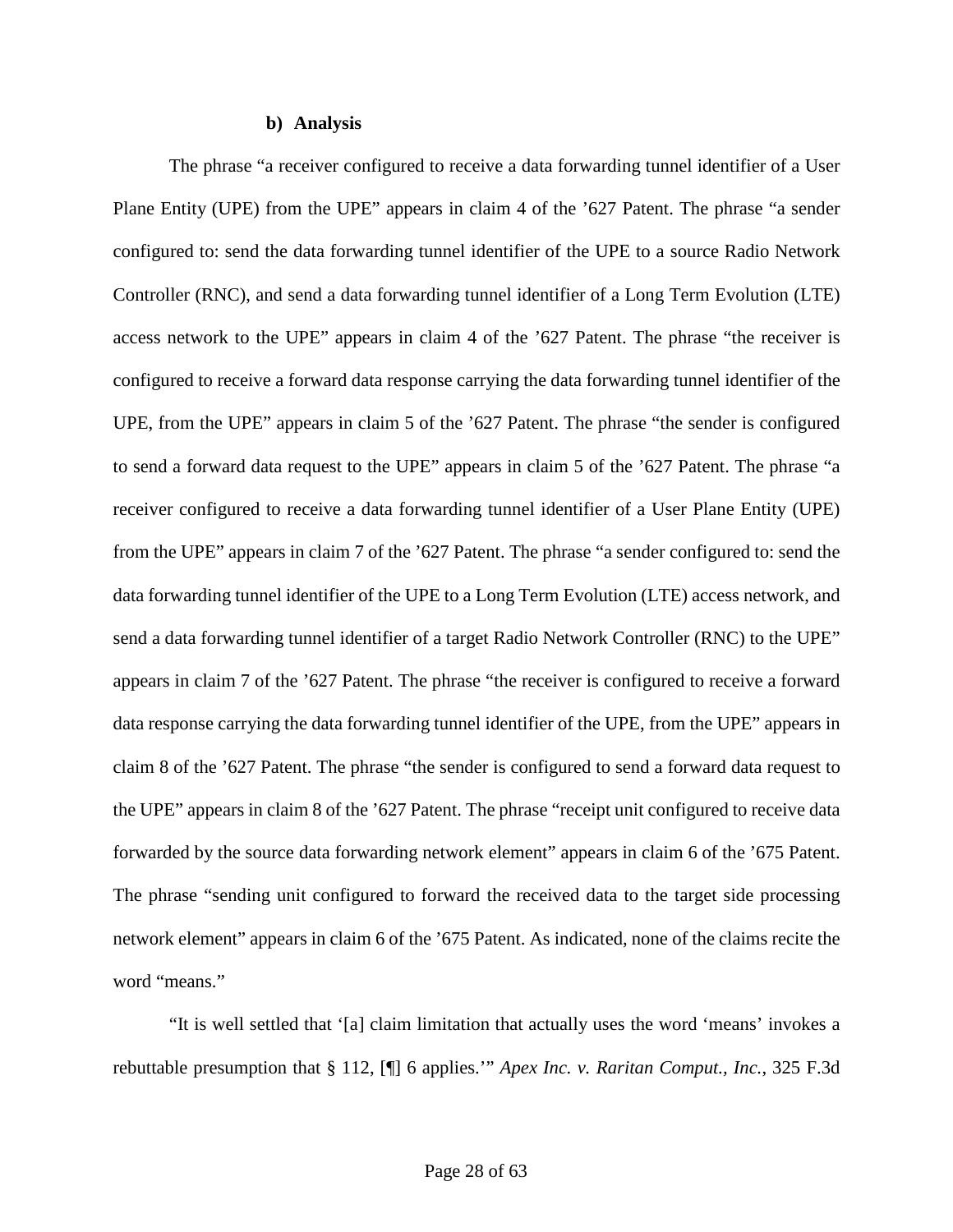1364, 1371 (Fed. Cir. 2003) (quotation omitted). It is also equally understood that "a claim term that does not use 'means' will trigger the rebuttable presumption that § 112, [¶] 6 does not apply." *Id.* (quotation omitted). The presumption against the application of § 112, ¶ 6 may be overcome if a party can "demonstrate[] that the claim term fails to 'recite sufficiently definite structure' or else recites 'function without reciting sufficient structure for performing that function.'" *Williamson*, 792 F.3d at 1339 (quoting *Watts v. XL Sys., Inc.*, 232 F.3d 877, 880 (Fed. Cir. 2000)). "In undertaking this analysis, we ask if the claim language, read in light of the specification, recites sufficiently definite structure to avoid § 112, ¶ 6." *Robert Bosch, LLC v. Snap-On Inc.*, 769 F.3d 1094, 1099 (Fed. Cir. 2014) (citing *Inventio AG v. Thyssenkrupp Elevator Ams. Corp.*, 649 F.3d 1350, 1357 (Fed. Cir. 2011)).

None of the claims recite the word "means." Therefore, there is a rebuttable presumption that § 112, ¶ 6 does not apply. Defendants have failed to rebut the presumption because "the words of the claim are understood by persons of ordinary skill in the art to have sufficiently definite meaning as the name for structure." *Williamson*, 792 F.3d at 1348. Specifically, the intrinsic evidence demonstrates that a person of ordinary skill in the art would understand the necessary structure of the "receiver" and "sender" in claims 4, 5, 7, and 8 of the '627 Patent, as well as the necessary structure of the "receipt unit" and "sending unit" in claim 6 of the 675 Patent.

As discussed above, the preambles of claims 4, 5, 7, and 8 of the '627 Patent are limiting. The preamble of claim 4 recites "[a] Serving GPRS Support Node (SGSN), comprising." The preamble of claim 7 recites "A Mobility Management Entity (MME), comprising." The claims then recite "a receiver configured to" and "a sender configured to." Thus, a person of ordinary skill in the art would understand that the sender of claims 4 and 5 is the transmitter of a Serving GPRS Support Node (SGSN), and that the receiver of claim 4 and 5 is the receiver of a Serving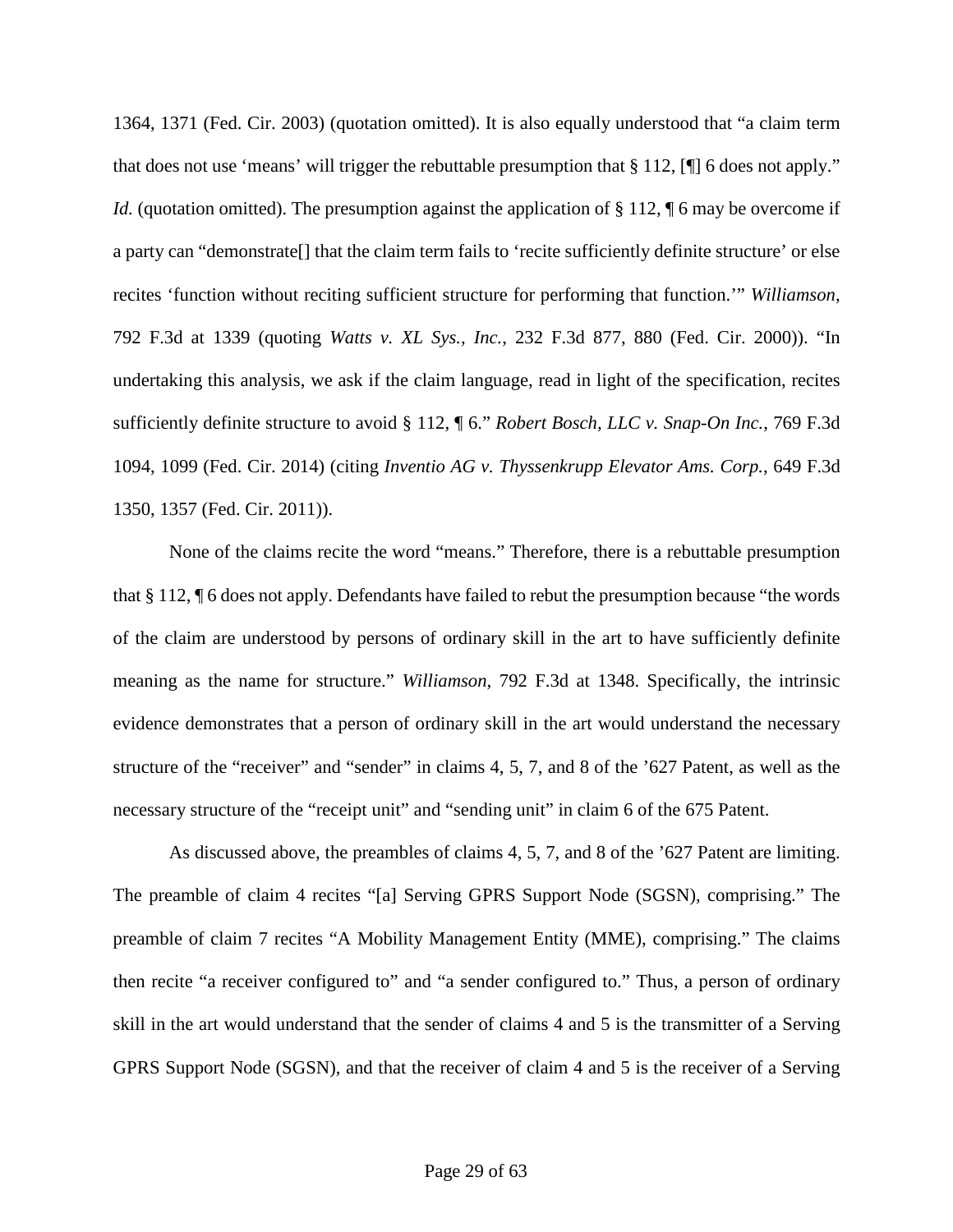GPRS Support Node (SGSN). Likewise, a person of ordinary skill in the art would understand that the sender of claims 7 and 8 is a transmitter of a Mobility Management Entity (MME), and that the receiver of claims 7 and 8 is a receiver of a Mobility Management Entity (MME).

Similarly, claim 6 of the 675 Patent recites "a user plane anchor network element . . . wherein the user plane anchor network element is provided with a receipt unit configured to ..., and a sending unit configured to . . ." A person of ordinary skill in the art would understand that the receipt unit is a receiver of a user plane anchor network element, and that the sending unit is a transmitter of a user plane anchor network element. The specification also states that the user plane anchor network element may be a Gateway GPRS Support Node (GGSN) in certain embodiments. '627 Patent at 16:32–41.

The claim language further describes the inputs and outputs of these components, and what it is that they "receive" or "send." For example, the "receipt unit" is "configured to receive data forwarded by the source data forwarding network element" while the "sending unit" is "configured to forward the received data to the target side processing network element." *See, e.g.*, '675 Patent at claim 6. As explained in *E2E*, § 112, ¶ 6 does not apply when the written description provides context as to the "inputs and outputs" and how the claimed components "interact[] with other components . . . in a way that . . . inform[s] the structural character of the limitation-in-question or otherwise impart[s] structure." *E2E Processing, Inc. v. Cabela's Inc.*, 2015 U.S. Dist. LEXIS 86060, \*20 (E.D. Tex. July 2, 2015) (quoting *Williamson*, 792 F. 3d at 1351). Each of the disputed terms is used within a larger network component, such as an MME or SGSN, which must include those structures to achieve their stated objective (*e.g.*, sending and receiving appropriate data).

Moreover, the specification includes examples of a data "sender" sending, and a data "receiver" receiving with each using structures well understood by a person of ordinary skill in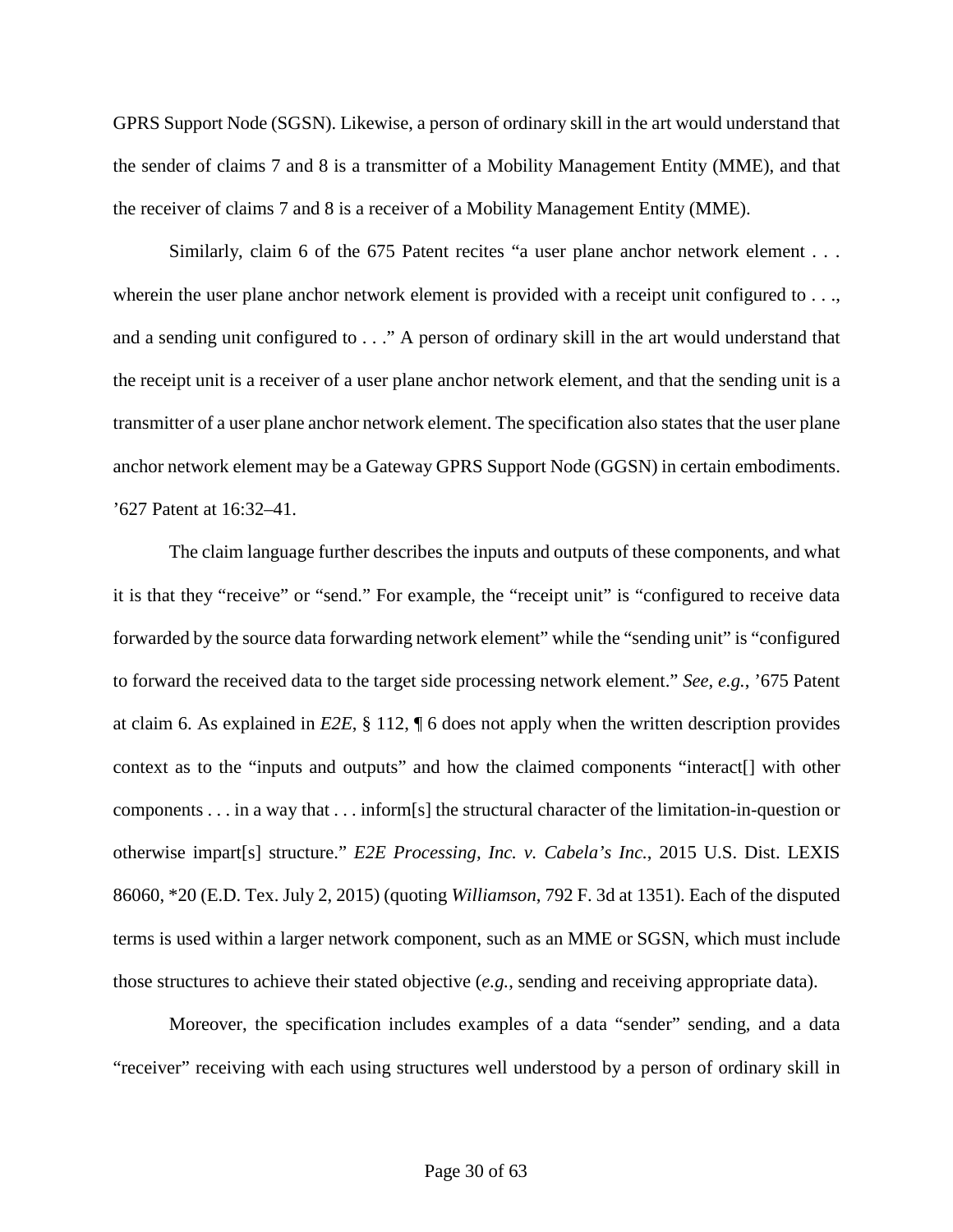the art. For example, the specification states the following:

When a handover or change from a UTRAN system to an SAE system takes place, the 3G SGSN and the UPE exchange messages including a forward data request message and a forward data response message, to obtain a data forwarding tunnel identifier of the UPE, and inform the source RNC of the data forwarding tunnel identifier of the UPE. The source RNC forwards a data packet to the UPE; the UPE buffers the forwarded data packet and forwards the buffered forwarded data packet to the evolved access network on completion of update of user plane routing.

When a handover or change from an SAE system to a UTRAN system takes place, the MME and the UPE exchange messages including a forward data request message and a forward data response message, to obtain a data forwarding tunnel identifier of the UPE, and inform the evolved access network of the data forwarding tunnel identifier of the UPE. The evolved access network forwards a data packet to the UPE; the UPE buffers the forwarded data packet and forwards the buffered forwarded data packet to the target RNC on completion of update of user plane routing.

'627 Patent at 9:48–66. The specification provides numerous other examples of a "sender" sending data, and a "receiver" receiving data. *See, e.g.*, '627 Patent at 6:35–38 ("[S]tep 710, the 3G SGSN sends a forward relocation response message to the 2G SGSN, a data forwarding tunnel identifier carried in the message is the data forwarding tunnel identifier of the GGSN."); 6:39-41 ("[S]tep S711; the 2G SGSN receives a data packet from the GGSN, and sends the data packet to an MS via the source BSS."); 7:16-18 ("[S]tep S809: the 3G SGSN receives a data packet from the GGSN, and sends the data packet to an MS via the source RNC."); 10:30-32 ("[S]tep 1209: the 2G SGSN receives a data packet from the GGSN, and sends the data packet to an MS via the source BSS."); 13:25-31 ("[T]he MME and the UPE exchange messages including a forward data request message and a forward data response message, to obtain a data forwarding tunnel identifier of the UPE. Meanwhile the MME informs the UPE of a tunnel identifier of the targete[d] RNC and then informs the evolved access network of the data forwarding tunnel identifier of the UPE."); 9:27- 31 ("When a handover or change from a GERAN system to an SAE system takes place, the MME and the UPE (user plane anchor of the GERAN/UTRAN and the SAE) exchange messages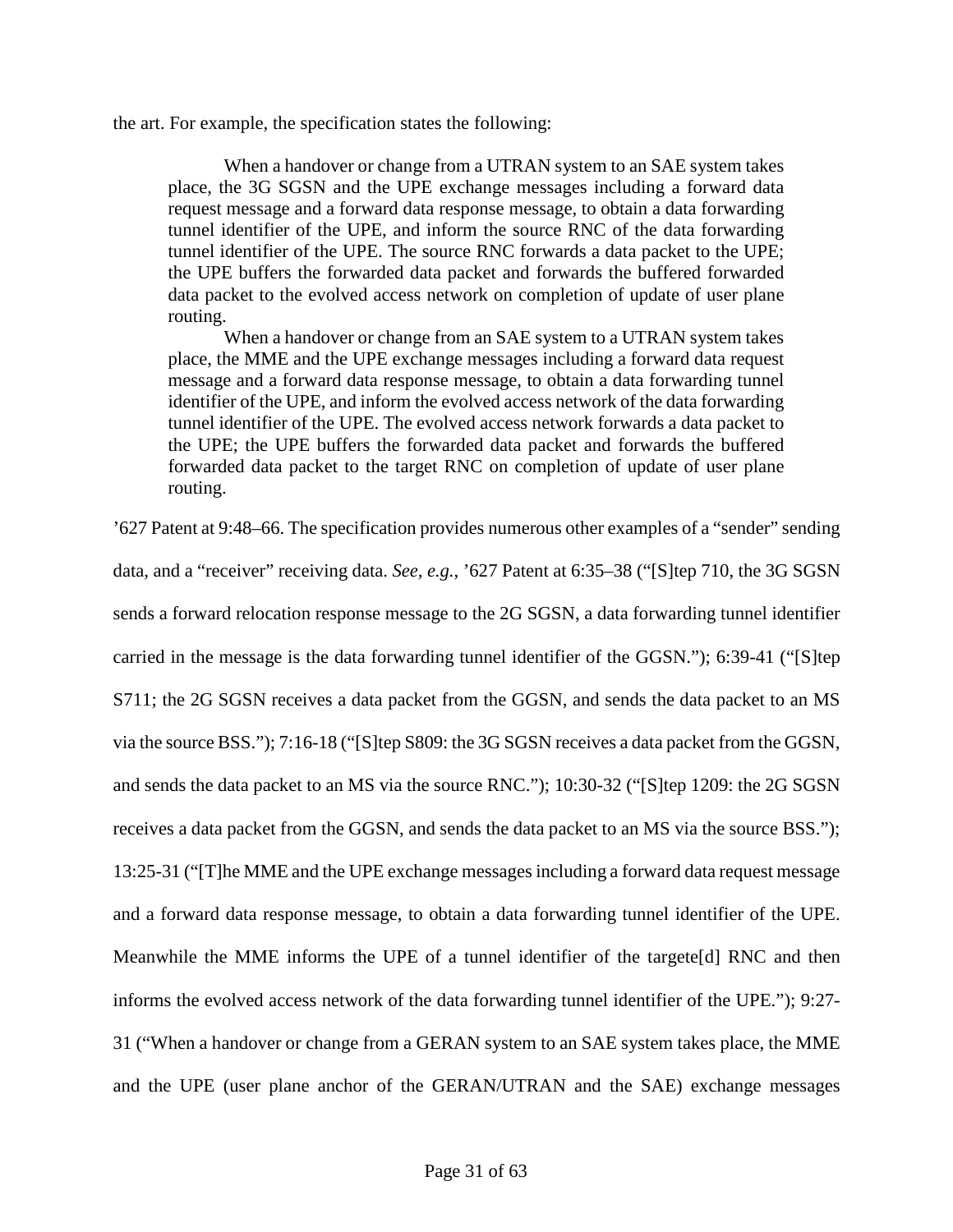including a forward data request message and a forward data response message."). Each of these examples describes receiving and sending data using similar words as in the claims, and indicate that these terms have an "understood meaning in the art" and thus are not subject to  $\S 112 \text{ }\mathsf{F}$  6 construction. *See Chrimar Sys. v. ADTRAN, Inc.*, 2016 U.S. Dist. LEXIS 79555, \*38 (E.D. Tex. June 17, 2016) ("Where a claim term has an understood meaning in the art, it recites sufficient structure.").

Defendants argue that the only disclosure is the generic "receipt unit," "sending unit," "tunnel identifier acquisition unit," and "tunnel identifier sending unit" of Figure 20. (Dkt. No. 126 at 9). The Court disagrees. As discussed above, the claim language indicates that the recited "sender," "receiver," "receipt unit," and "sending unit" are used within a larger network component, such as an MME or SGSN. The intrinsic evidence further indicates that an MME or SGSN must include those structures to achieve the recited objectives (*e.g.*, sending and receiving appropriate data). S*ee, e.g., Linear Tech. Corp. v. Impala Linear Corp.*, 379 F.3d 1311, 1319-21 (Fed. Cir. 2004) ("circuit [for performing a function]" found to be sufficiently definite structure because the claim recited the "objectives and operations" of the circuit).

Defendants also argue that "unit" is a nonce word that may "operate as a substitute for 'means' in the context of  $\S 112$ ,  $\P 6$ ," and that the terms "receiver" and "sender" operate in similar fashion. (Dkt. No. 126 at 10). Defendants err by focusing on the word "unit" in isolation from the broader language and requirements of the claim. By focusing only on the word "unit," Defendants ignore the structural requirements elsewhere in the claim that provide necessary structure. In other words, the issue is not whether the word "unit" standing alone is sufficient, because here a person of ordinary skill in the art would understand that the disputed term "have a sufficiently definite meaning as the name for structure." *Williamson*, 792 F.3d at 1348.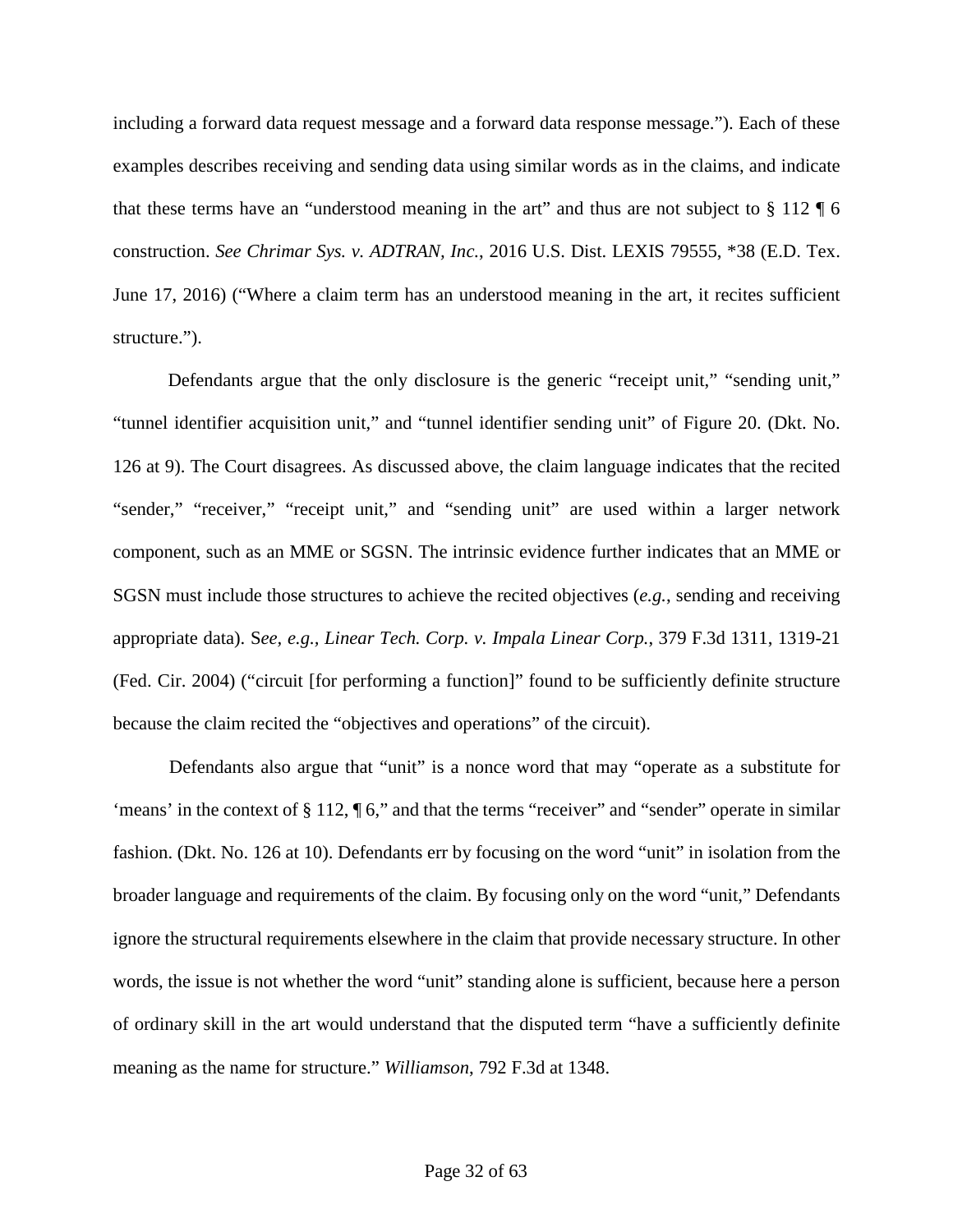Defendants further argue that the meaning of "receipt unit," "sending unit," "receiver," or "sender" depends on the context in which the term is used. (Dkt. No. 126 at 11). Defendants contend that "[i]n the context of communications between a cellular device and a base station, receivers, senders, and transmitters are known structures for the transmission of radio waves modulated in accordance with published specifications," but are not known structures for a packet core network. (Dkt. No. 126 at 12). The Court is not persuaded by Defendants' argument. The Court agrees that context matters, and here the context is provided by the surrounding claim language and the intrinsic evidence.

The sending and receiving of data are fundamental functions for the recited terms, and a person of ordinary skill in the art would understand the structures used to send and receive data. The receiving unit and sending unit would be understood to be the structure for receiving and sending data, respectively. Likewise, the sender and receiver would be understood to be the structure for sending and receiving data, respectively. Indeed, the specification contains multiple figures illustrating flow charts for data processing. Figures 7, 8, 9, 10, 12, 13, 14, 15, 16, 17, 18 and 19 show information flowing among the MS, RNC, BSS, SGSN, GGSN. Each arrow in these flow charts indicates the direction of information flow. Therefore, the intrinsic evidence provides the proper context for the disputed terms, and indicates that "the words of the claim are understood by persons of ordinary skill in the art to have sufficiently definite meaning as the name for structure." *Williamson*, 792 F.3d at 1348.

Although the terms are not subject to  $\S 112 \P 6$ , the Court finds that a person of ordinary skill in the art would understand that the receiver, sender, receipt unit, and sending unit would be contained within the appropriate network element. Specifically, the preamble of claim 4 of the '627 Patent recites "[a] Serving GPRS Support Node (SGSN), comprising." The preamble of claim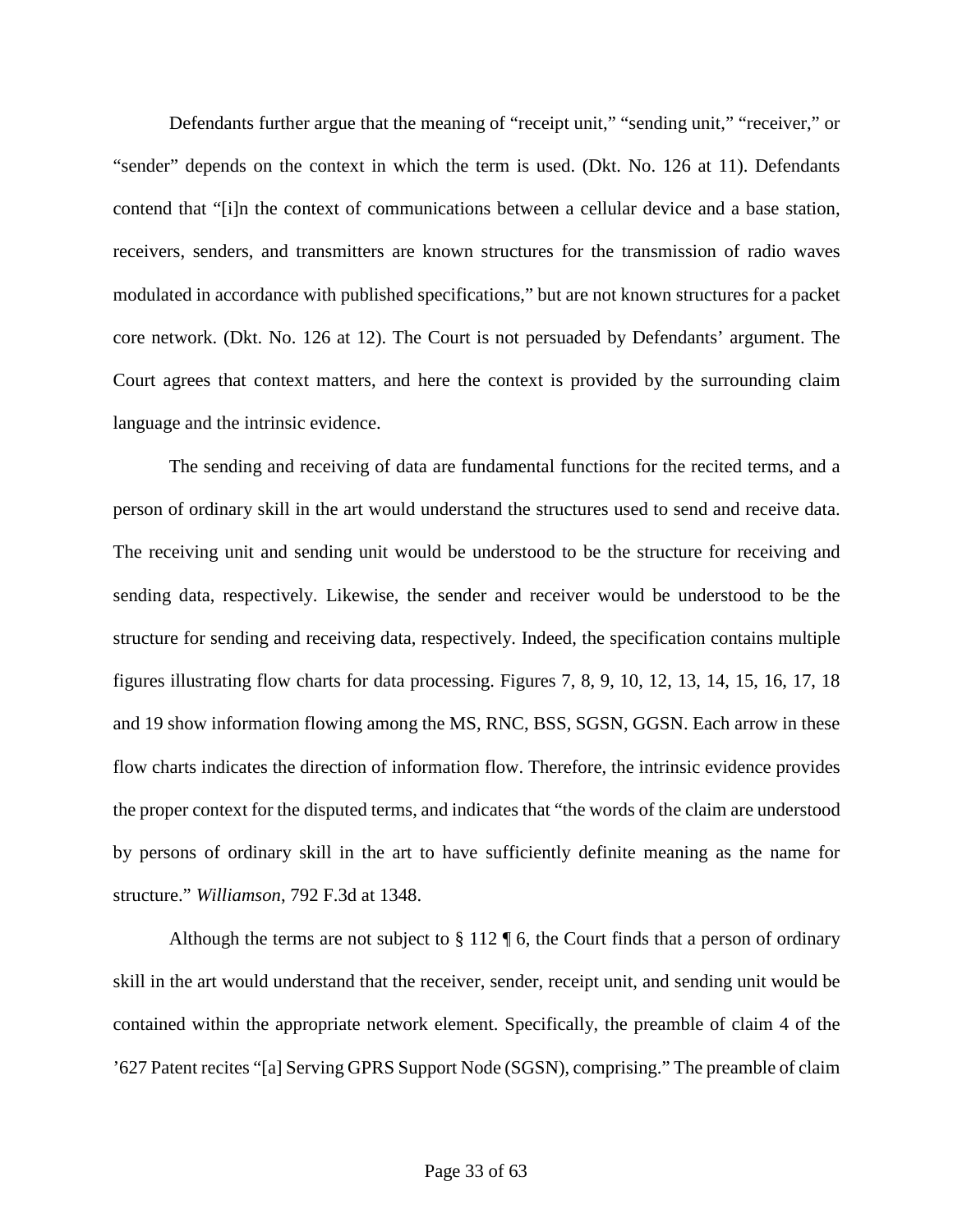7 of the '627 Patent recites "A Mobility Management Entity (MME), comprising." The claims then recite "a receiver configured to" and "a sender configured to." Thus, a person of ordinary skill in the art would understand that the sender of claims 4 and 5 is a transmitter of a Serving GPRS Support Node (SGSN), and that the receiver of claim 4 and 5 is a receiver of a Serving GPRS Support Node (SGSN). Likewise, a person of ordinary skill in the art would understand that the sender of claims 7 and 8 is a transmitter of a Mobility Management Entity (MME), and that the receiver of claims 7 and 8 is a receiver of a Mobility Management Entity (MME).

Similarly, claim 6 of the 675 Patent recites "a user plane anchor network element . . . wherein the user plane anchor network element is provided with a receipt unit configured to ..., and a sending unit configured to . . . ." A person of ordinary skill in the art would understand that the receipt unit is a receiver of a user plane anchor network element, and that the sending unit is a transmitter of a user plane anchor network element. Finally, in reaching its conclusion, the Court has considered the extrinsic evidence submitted by the parties, and given it its proper weight in light of the intrinsic evidence.

#### **c) Court's Construction**

The Court finds that the term **"receiver"** is not subject to § 112, ¶ 6, and construes the term to mean **"receiver of a Serving GPRS Support Node (SGSN)"** in claims 4 and 5 of the '627 Patent, and construes the term to mean "receiver of a Mobility Management Entity (MME)" in claims 7 and 8 of the '627 Patent. The Court further finds that the term **"sender"** is not subject to § 112, ¶ 6, and construes the term to mean **"transmitter of a Serving GPRS Support Node (SGSN)"** in claims 4 and 5 of the '627 Patent, and construes the term to mean **"transmitter of a Mobility Management Entity (MME)"** in claims 7 and 8 of the '627 Patent. The Court also finds that the term **"receipt unit"** is not subject to § 112, ¶ 6, and construes the term to mean **"receiver**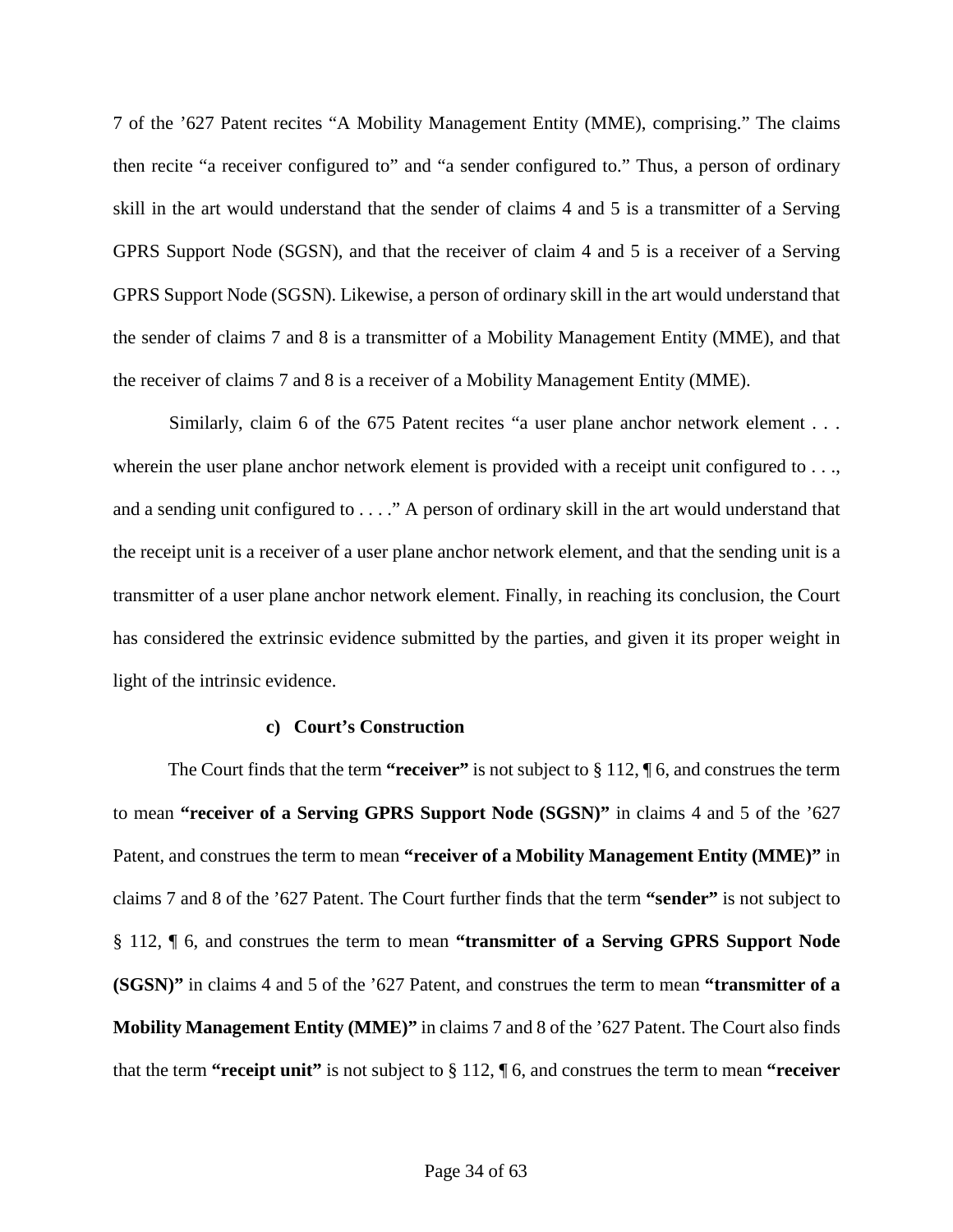**of a user plane anchor network element"** in claim 6 of the '675 Patent. The Court further finds that the term **"sending unit"** is not subject to § 112, ¶ 6, and construes the term to mean **"transmitter of a user plane anchor network element"** in claim 6 of the '675 Patent.

<span id="page-34-0"></span>

| Disputed Term              | Plaintiff's Proposal | Defendants' Proposal      |
|----------------------------|----------------------|---------------------------|
| "A Serving GPRS Support"   | Plain meaning        | Indefinite / incapable of |
| Node (SGSN),               |                      | construction.             |
| comprising: wherein the    |                      |                           |
| data forwarding tunnel     |                      |                           |
| identifier of the UPE is   |                      |                           |
| used by the source RNC     |                      |                           |
| to forward data to the     |                      |                           |
| UPE, and the data          |                      |                           |
| forwarding tunnel          |                      |                           |
| identifier of the LTE      |                      |                           |
| access network is used by  |                      |                           |
| the UPE to forward the     |                      |                           |
| data received from the     |                      |                           |
| source RNC to the LTE      |                      |                           |
| access network."           |                      |                           |
| "A Mobility Management     | Plain meaning        | Indefinite / incapable of |
| Entity ( $MME$ ),          |                      | construction.             |
| comprising:  wherein       |                      |                           |
| the data forwarding tunnel |                      |                           |
| identifier of the UPE is   |                      |                           |
| used by the LTE access     |                      |                           |
| network to folwai-d data   |                      |                           |
| to the UPE, and the data   |                      |                           |
| fo1wai-ding tunnel         |                      |                           |
| identifier of the target   |                      |                           |
| RNC is used by the UPE     |                      |                           |
| to folwai-d the data       |                      |                           |
| received from the LTE      |                      |                           |
| access network to the      |                      |                           |
| target RNC."               |                      |                           |

# **3. Claims 4 and 7 of the '627 Patent**

# **a) The Parties' Positions**

The parties dispute whether claims 4 and 7 of the '627 Patent are indefinite under *IPXL Holdings, L.L.C. v. Amazon.com, Inc.*, 430 F.3d 1377 (Fed. Cir. 2005), for reciting both an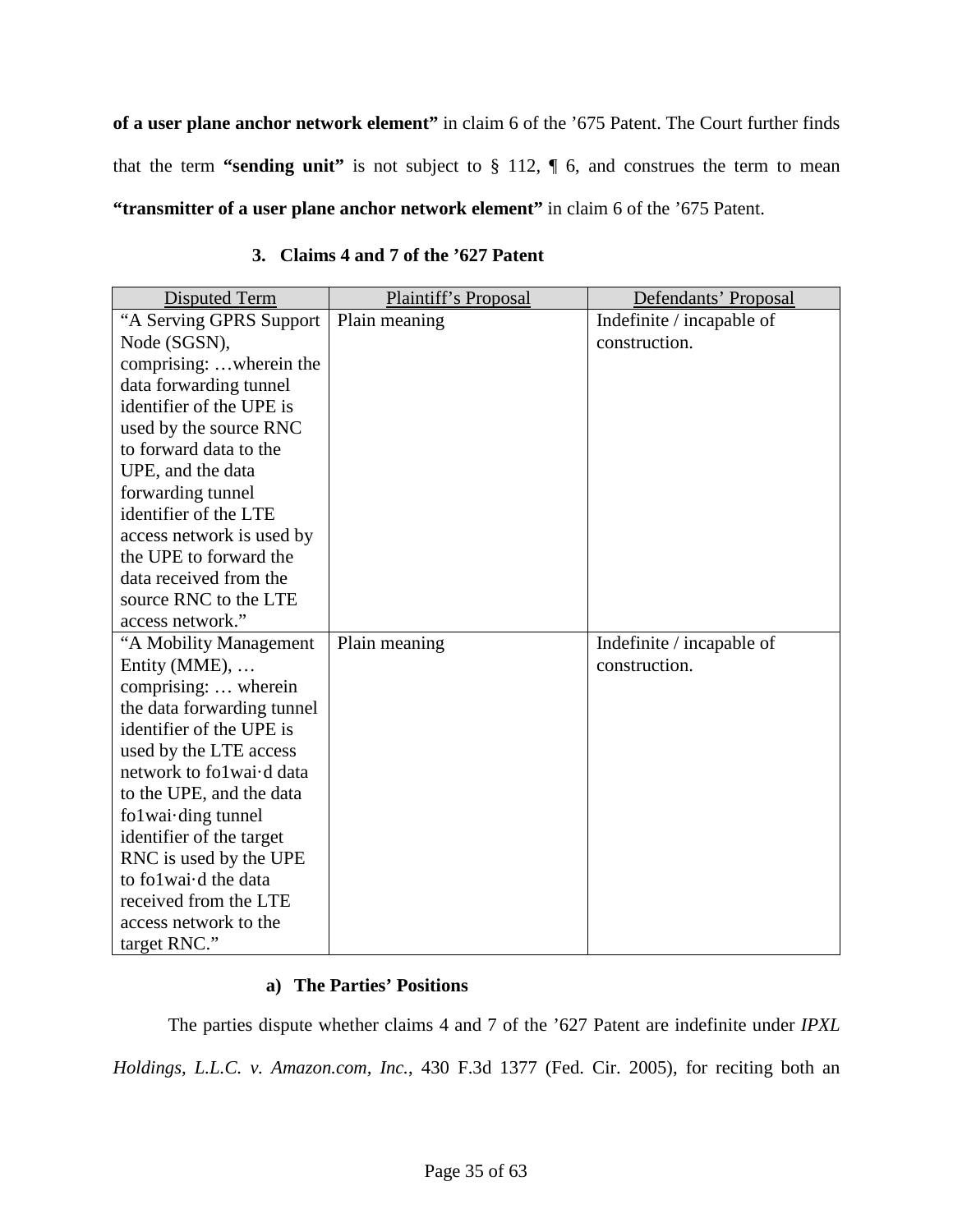apparatus and a method of using the apparatus. Plaintiff contends that the claims specifically recite an apparatus, such as an MME or SGSN, which configures a tunnel within a network environment. (Dkt. No. 119 at 20). According to Plaintiff, the "wherein" clause at issue describes the configuration of the tunnel in greater detail by specifying what the end points are and what kind of traffic the tunnel carries. *Id.* Plaintiff contends that infringement of these claims occurs as soon as an apparatus is made or sold (or offered for sale) with the ability to configure the claimed tunnel. (*Id.* at 21).

Plaintiff further argues that the Federal Circuit cases make clear that even the use of an active verb does not turn the claim into an improper mixed method and apparatus claim. *Id.* (citing *UltimatePointer, L.L.C. v. Nintendo Co*., 816 F.3d 816, 819 (Fed. Cir. 2016); *Microprocessor Enhancement Corp. v. Texas Instruments Inc.*, 520 F.3d 1367, 1375 (Fed. Cir. 2008); *HTC Corp. v. IPCom GmbH & Co., KG*, 667 F.3d 1270, 1273 (Fed. Cir. 2012)). Plaintiff contends that the disputed claim language is similar to the active verbs used in these cases, and describes the larger network environment in which the claimed apparatus resides. (Dkt. No. 119 at 22).

Defendants argue that apparatus claims 4 and 7 of the '627 Patent recite the required structure and functionality for a SGSN or MME, but also require that two other entities to actually receive messages from the SGSN or MME, and then forward data based upon those messages. (Dkt. No. 126 at 18). According to Defendants, claims 4 and 7 recite functionality divorced from any cited structure and should be found invalid. (*Id.* at 19). Defendants argue that this is not a case where the clause describes the configuration of the tunnel in greater detail. (*Id.* at 20). Defendants contend that the clause requires that the tunnel identifier "is used" by a totally different entity "to forward data," and requires an additional tunnel identifier "is used" by another entity "to forward the data." *Id.* Defendants argue that the claims recite structure, but then require an action by a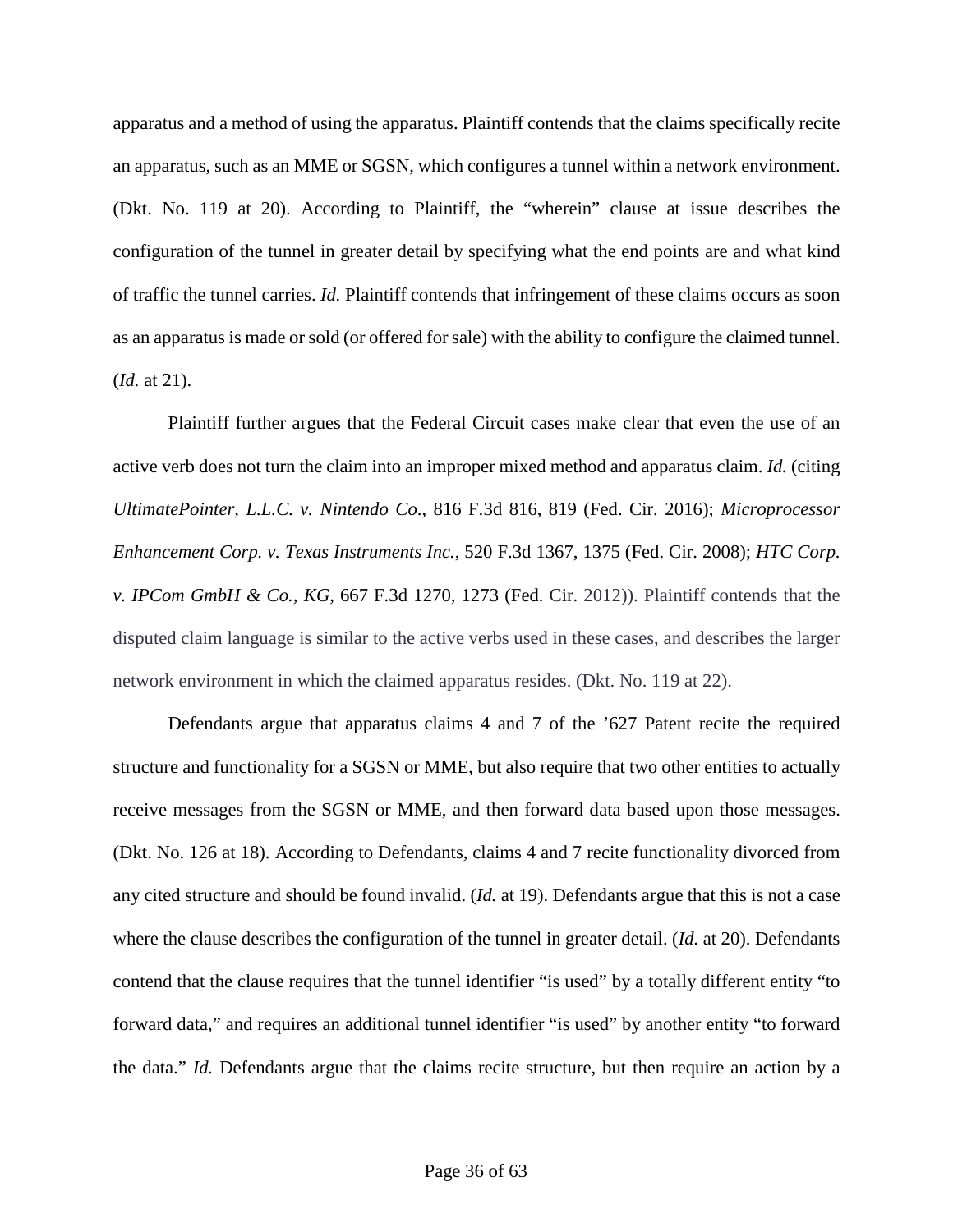totally separate entity and thus are invalid. *Id.*

Defendants also argue that the cases cited by Plaintiff do not save these claims. (Dkt. No. 126 at 21). According to Defendants, in each of those cases, the alleged action in question was required to be performed by the claimed structure itself. *Id*. Defendants argue that claims 4 and 7 plainly fall within the camp of indefinite claims like those at issue in *IPXL*, *Katz*, and *E-Watch*. (Dkt. No. 126 at 21) (citing *IPXL*, 430 F.3d at 1384; *In re Katz*, 639 F.3d 1303, 1318 (Fed. Cir. 2015); *E-Watch Inc. v. Apple, Inc.*, No. 2:13-CV-1061-JRG-RSP, 2015 WL 1387947 at \*6-\*7 (E.D. Tex. Mar. 25, 2015)).

Plaintiff replies that Defendants' argument that claims 4 and 7 are invalid under *IPXL* is legally flawed because the *HTC* case is squarely contradictory. (Dkt. No. 137 at 6-7) (citing *HTC Corp. v. IPCom GmbH & Co., KG,* 667 F.3d 1270 (Fed. Cir. 2012)). Plaintiff argues that the claims are directed to novel MME or SGSN structures that must be used in a particular network environment. (Dkt. No. 137 at 7). Plaintiff contends that the "wherein" clause is not requiring an action be performed by the claimed MME structure, but instead is defining the network environment in which the MME is configured to operate, and in particular, the functional capability of the tunnel identifier being used. *Id.* According to Plaintiff, infringement of claim 7 can be readily determined by looking at the MME and the actions it must be capable of performing in the specified network environment. *Id.*

For the following reasons, the Court finds that claims 4 and 7 of the '627 Patent are not indefinite under *IPXL*, and that the disputed clause should be given their plain and ordinary meaning.

# **b) Analysis**

"A single patent may include claims directed to one or more of the classes of patentable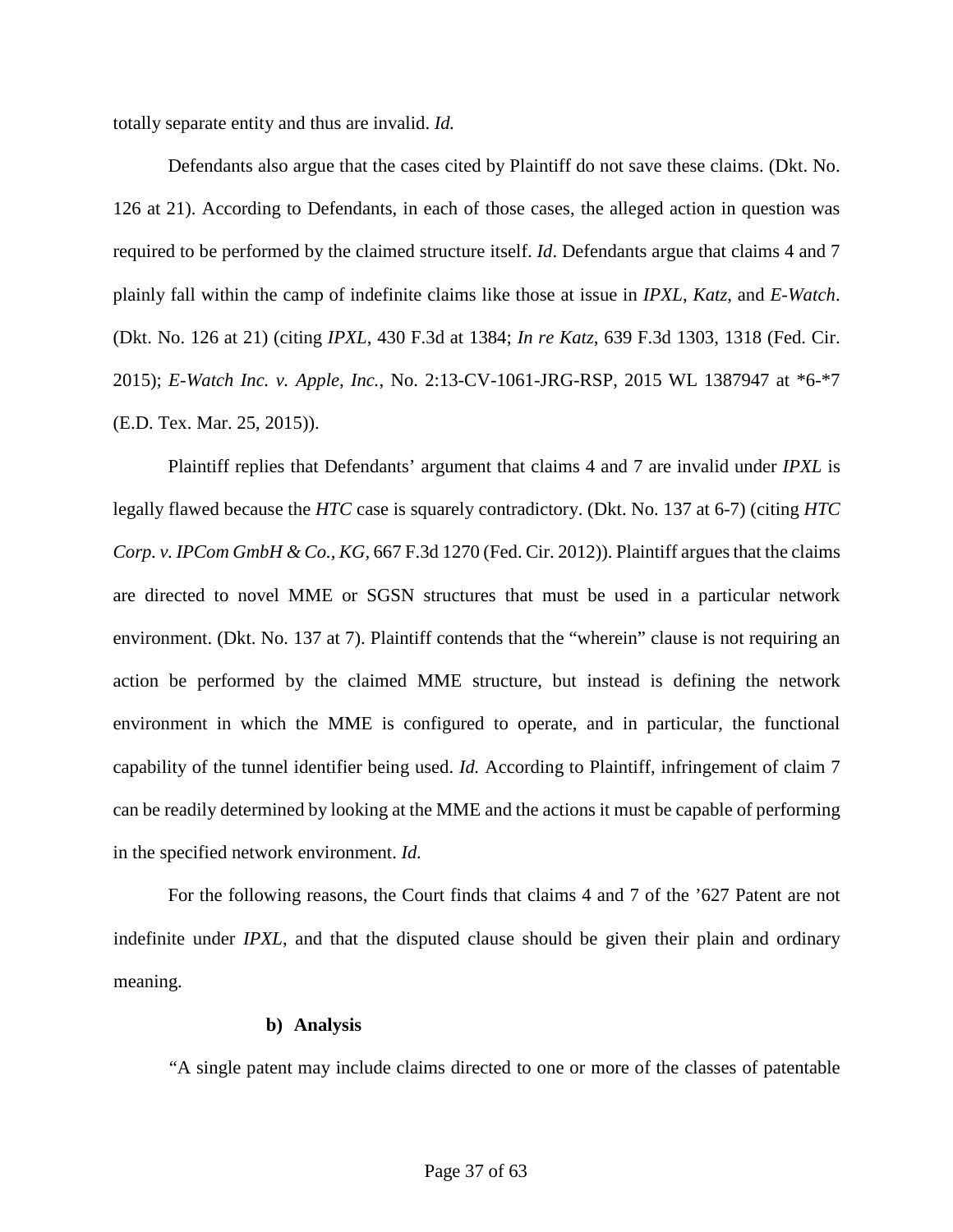subject matter, but no single claim may cover more than one subject matter class." *IPXL*, 430 F.3d at 1384 (holding indefinite a claim covering both an apparatus and a method of using that apparatus). Claim 4 recites a Serving GPRS Support Node (SGSN), comprising "a receiver configured to receive" a tunnel identifier, and "a sender configured to: send" the tunnel identifiers to other network elements. Similarly, claim 7 recites a Mobility Management Entity or MME, comprising "a receiver configured to receive" a tunnel identifier, and "a sender configured to: send" the tunnel identifiers to other network elements. Defendants agree that there are no *IPXL* issues for these elements of claims 4 and 7.

Instead, Defendants argue that the "wherein" clause requires other network entities to actually receive and "use[]" the tunnel identifiers to forward data. (Dkt. No. 126 at 19). Specifically, Defendants argue that the wherein clause requires that the tunnel identifier "is used" by a different entity (a source RNC in claim 4 and a LTE access network in claim 7) "to forward data," and that an additional tunnel identifier "is used" by another entity (the User Plan Entity (UPE)) "to forward the data." Defendants contend that this action by a separate entity makes the apparatus claim invalid.

The Court disagrees with Defendants' analysis. First, in all of the cases cited by Defendants, the courts found that the respective claims were invalid because they claimed both an apparatus and use of the apparatus *by a user*. *See IPXL*, 430 F.3d at 1384 (finding invalid a claim that recited structure, but then required a user using one of the structures); *In re Katz*, 639 F.3d 1303, 1318 (Fed. Cir. 2015) (finding invalid a claim reciting an "interface means" but then requiring a "caller[] digitally enter[ing] data"); *E-Watch Inc. v. Apple, Inc.*, 2015 U.S. Dist. LEXIS 37216, \*26-27 (E.D. Tex. Mar. 25, 2015) (finding invalid an apparatus claim that also required "movement by the user"). Unlike the cases cited by the Defendants, the claims do not recite both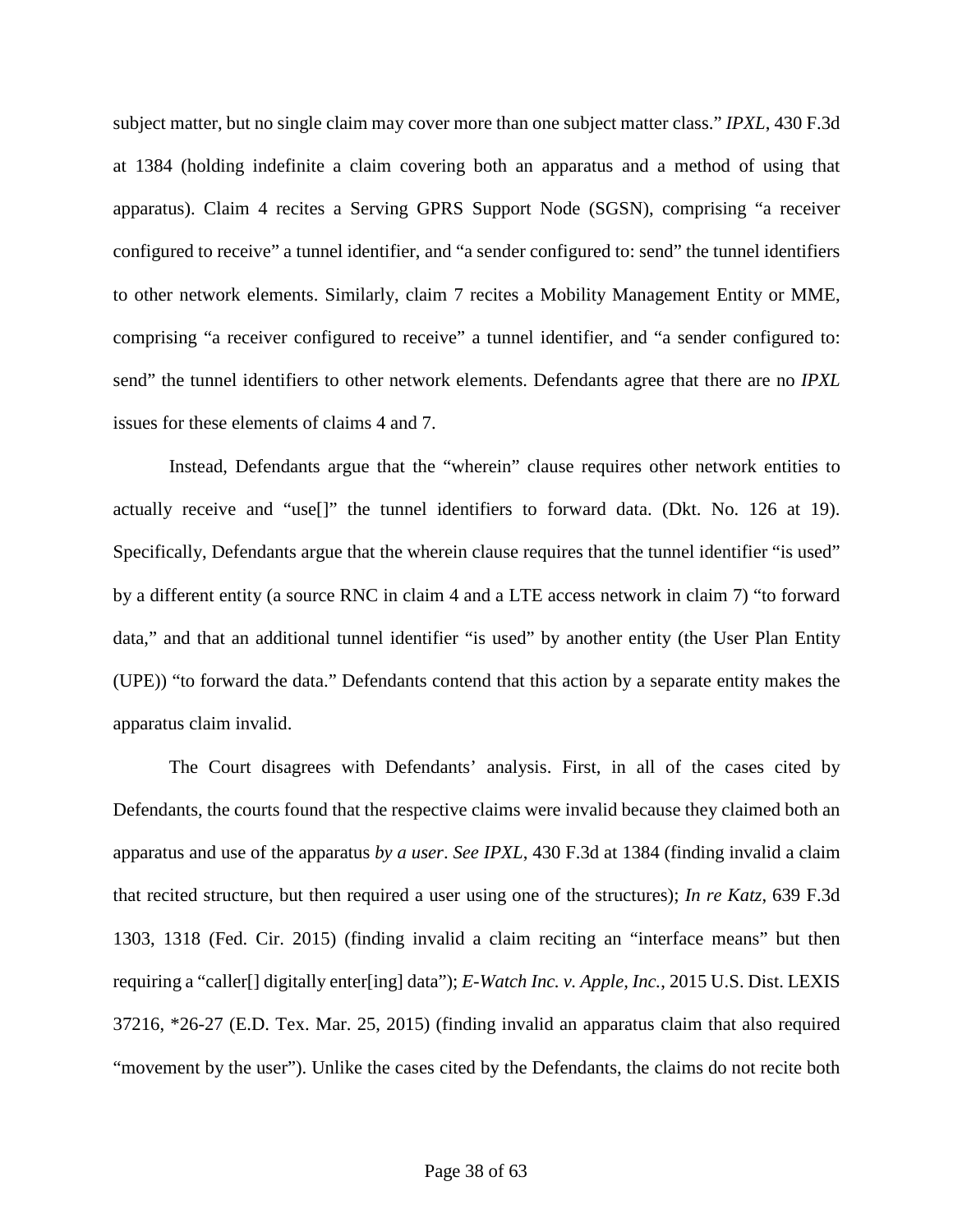structure and use of the structure *by a user*.

 $\overline{a}$ 

Contrary to Defendants' representation, the claims of *HTC Corp. v. IPCom GmbH & Co.,*  KG, 66[7](#page-38-0) F.3d 1270 (Fed. Cir. 2012), are very similar to the disputed claims.<sup>7</sup> In *HTC*, the claim recited "[a] mobile station for use with a network including a first base station and a second base station that achieves a handover from the first base station to the second base station by: *storing* link data for a link in a first base station, *holding* . . . , initially *maintaining* a storage of the link data in the first base station . . . ." *HTC*, 667 F.3d at 1273 (emphasis added). The Federal Circuit found that "[t]he plain language of claims 1 and 18 indicates that *the network, not the mobile station, performs the enumerated functions*," and that "the six functions define the network environment; they are *not functions performed by the mobile station*." *Id*. at 1274 (emphasis added). The Court held that the claims were valid under *IPXL*, stating that "Claims 1 and 18, likewise, make clear that infringement occurs when one makes, uses, offers to sell, or sells the claimed apparatus: the mobile station—which must be used in a particular network environment." *Id.* at 1277.

Here, the claims are directed to a MME or SGSN structure that is used in a particular network environment. For example, claim 7 is directed to a MME structure and its associated components creating a tunnel identifier. The claim further includes a wherein clause that defines the network environment in which the tunnel identifier is used: "wherein the data forwarding tunnel identifier of the UPE is used by the LTE access network to forward data to the UPE." Like

<span id="page-38-0"></span><sup>&</sup>lt;sup>7</sup> Defendants represented to the Court that "in *HTC*<sub>s</sub> the claimed 'mobile station' was 'storing' and 'maintaining' link data." (Dkt. No. 126 at 21) (citing *HTC Corp. v. IPCom GmbH & Co., KG*, 667 F.3d 1270, 1273 (Fed. Cir. 2012)). This is not an accurate statement of the conclusions of the court in *HTC*. Instead, the Federal Circuit concluded that "[t]he plain language of claims 1 and 18 indicates that *the network, not the mobile station, performs the enumerated functions*," and "the six functions define the network environment; they are *not functions performed by the mobile station*." *Id* at 1274 (emphasis added)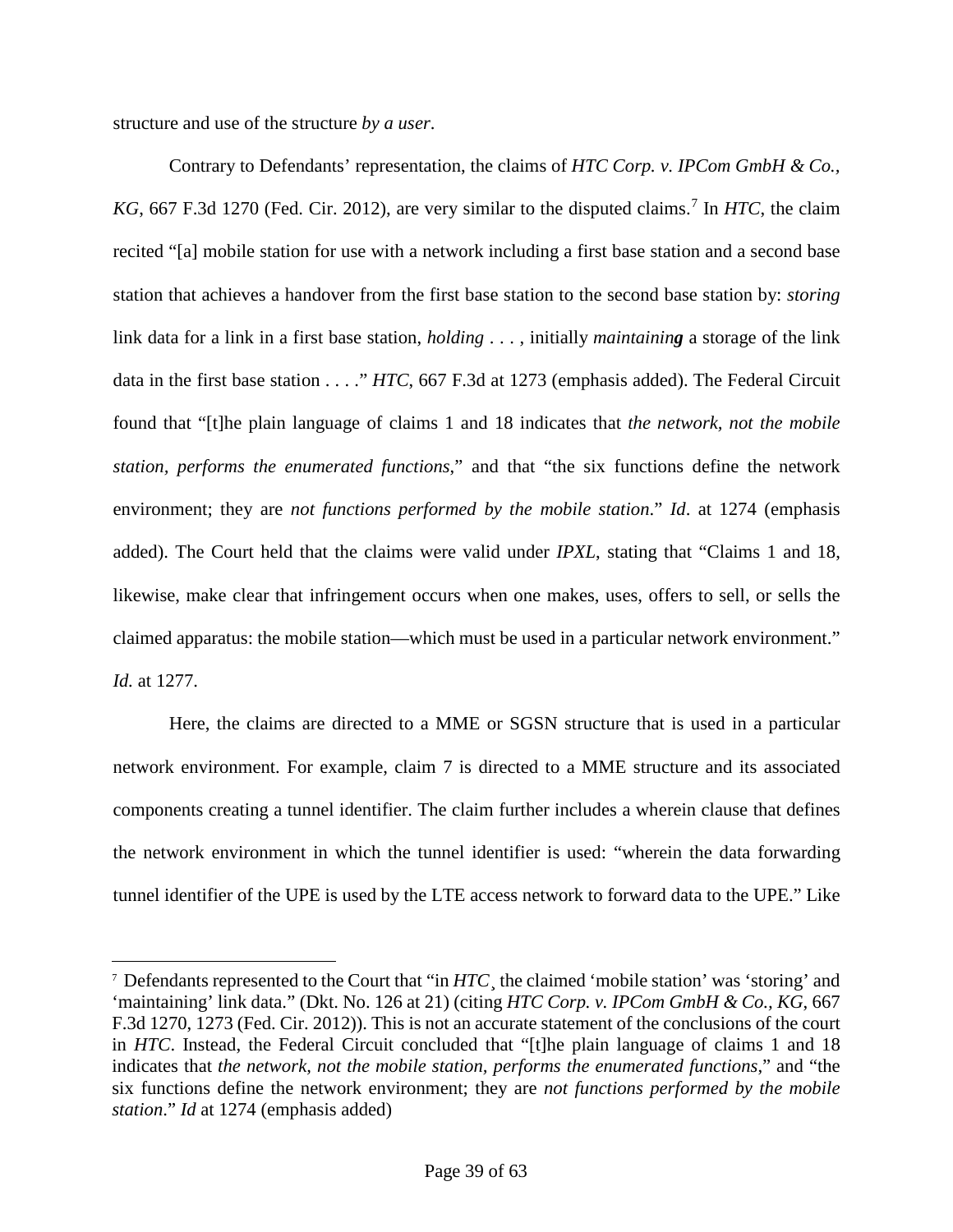the claims in *HTC*, the "wherein" clause does not require an action to be performed by the claimed MME structure, but instead defines the network environment in which the MME is configured to operate, and in particular, the functional capability of the tunnel identifier being used. Accordingly, "Claims [4] and [7], likewise, make clear that infringement occurs when one makes, uses, offers to sell, or sells the claimed apparatus: the [Serving GPRS Support Node (SGSN) or the Mobility Management Entity (MME)]—which must be used in a particular network environment." *HTC* at 1277.

### **c) Court's Construction**

The Court finds that claims 4 and 7 of the '627 Patent are not indefinite under *IPXL*, and the disputed clauses will be given their plain and ordinary meaning.

<span id="page-39-0"></span>

| Disputed Term          | Plaintiff's Proposal          | Defendants' Proposal           |
|------------------------|-------------------------------|--------------------------------|
| Steps of the "data     | Plain meaning; the steps need | Steps must be performed in the |
| processing method in a | not be performed in the order | order recited.                 |
| handover procedure"    | recited.                      |                                |

### **4. The Method Steps of Claim 1 of the '675 Patent**

# **a) The Parties' Positions**

The parties dispute whether the steps of claim 1 of the '675 Patent must be performed in the order recited. Plaintiff argues that nothing in the grammar of the claim explicitly or implicitly requires a particular order of the steps. (Dkt. No. 119 at 23). Plaintiff contends that it makes no difference which of the "informing" step occurs first, or whether they occur simultaneously. *Id.* Plaintiff argues that the specification provides specific examples of the first informing step being performed meanwhile or at the same time as the exchanging step is being performed. *Id.* (citing '675 Patent at 12:61–13:33). According to Plaintiff, Defendants cannot overcome the wellestablished presumption that method claim steps need not be performed in order. *Id.*

Defendants respond that the plain language of claim 1 makes clear that the steps must be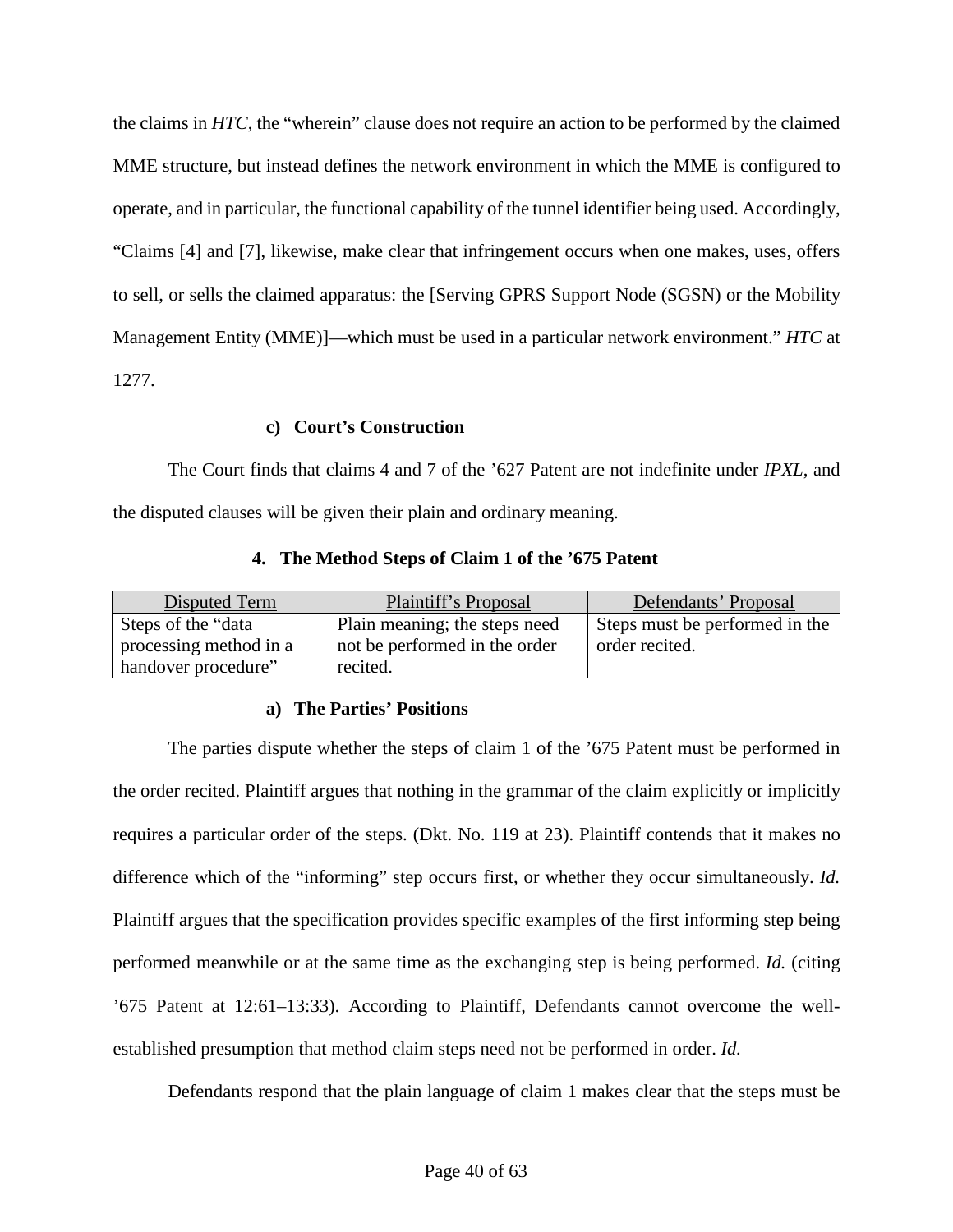performed in order. (Dkt. No. 126 at 22). Defendants argue that the Mobility Management network element cannot "inform[] . . . a source data forwarding network element of the [user plane anchor network element's] data forwarding tunnel identifier" until the Mobility Management network element "exchang[es] messages . . . [with] a user plane anchor network element, to obtain" it. (*Id.* at 23). Defendants contend that it is only after this step can "the source data forwarding network element [forward data to the user plane anchor network element] using [that] data forwarding tunnel identifier," and only then can that data be forwarded to the target. *Id.*

Defendants further contend that every procedure disclosed in the specification are presented as ordered steps. *Id.* (citing '675 Patent at 2:9–3:65, 6:5–8:60, 9:65–12:56, 13:47–15:53, Figs. 3-10, 12-19). Defendant also argue that the procedures have numbered steps where nodes request and receive information and then later relay that information to other nodes. (Dkt. No. 126 at 23) (citing '675 Patent at 2:9–3:65, 6:5–8:60, 9:65–12:56, 13:47–15:53, 6:25130, Figs. 3-10, 12-19).

Defendants further argue that the prosecution history confirms that the steps of claim 1 must be performed in order. (Dkt. No. 126 at 23). Defendants contend that claim 1 as originally filed contained only the "receiving" and "forwarding" limitations, and thus necessarily must have been in order. *Id.* Defendants argue that the first amendment added the "exchanging" step and the (now) second "informing" step to be performed in necessary order. *Id.* Defendants further argue that by the final amendment, claim 1 was amended to add the limitation of claim 3 to a specific location within the ordered steps of claim 1. (Dkt. No. 126 at 24). Defendants contend that the applicant argued that the prior art does not show the added "informing" step. *Id.* Defendants further contend that the examiner indicated that the first "informing" step was not found in the art in the reasons for allowance. *Id.* According to Defendants, the decision to place the added "informing"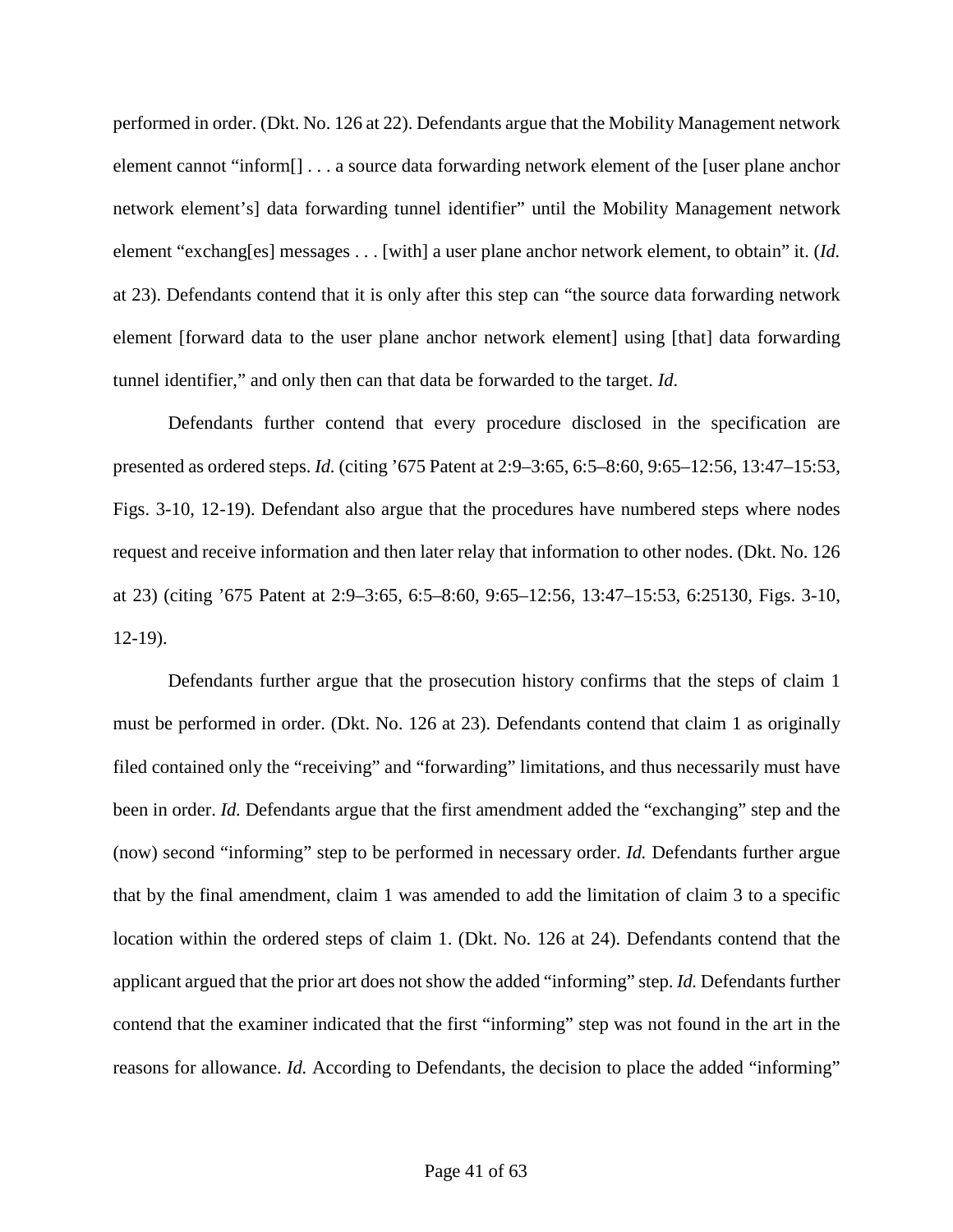step after the "exchanging" step was meaningful and the only limitation giving rise to any alleged novelty. *Id.*

Defendants also contend that ignoring the appropriate order for information transfer in a network procedure would result in failures and errors. (Dkt. No. 126 at 25). According to Defendants, standardization bodies employ a standardized tool known as Message Sequence Charts ("MSC") for describing communication in a network and the appropriate order for each message. *Id.* (citing Dkt. No. 126-5). Defendants contend that this style of describing a method procedure is the very same manner in which the procedures of the '675 Patent are described in Figures 3-10 and 12-19. (Dkt. No. 126 at 25).

For the following reasons, the Court finds that Steps [1], [3], [4], and [5] must occur in the order recited, but the claim does not exclude intervening steps. The Court further finds that Step [2] must occur before Step [5], but otherwise is not required to occur before or after any other recited step.

#### **b) Analysis**

"[A]lthough a method claim necessarily recites the steps of the method in a particular order, as a general rule the claim is not limited to performance of the steps in the order recited, unless the claim explicitly or implicitly requires a specific order." *Baldwin Graphic Sys., Inc. v. Siebert, Inc.,* 512 F.3d 1338, 1345 (Fed. Cir. 2008) (citing *Interactive Gift Express, Inc. v. Compuserve Inc.*, 256 F.3d 1323, 1342–43 (Fed. Cir. 2001)). A two-part test is used to determine whether the claims require a specific order. *See Altiris, Inc. v. Symantec Corp.*, 318 F.3d 1363, 1369 (Fed. Cir. 2003). First, the Court looks to the claim language to determine if logic or grammar requires performance of the steps in the order written and, if not, the Court examines the rest of the specification to decide whether it "directly or implicitly requires such a narrow construction."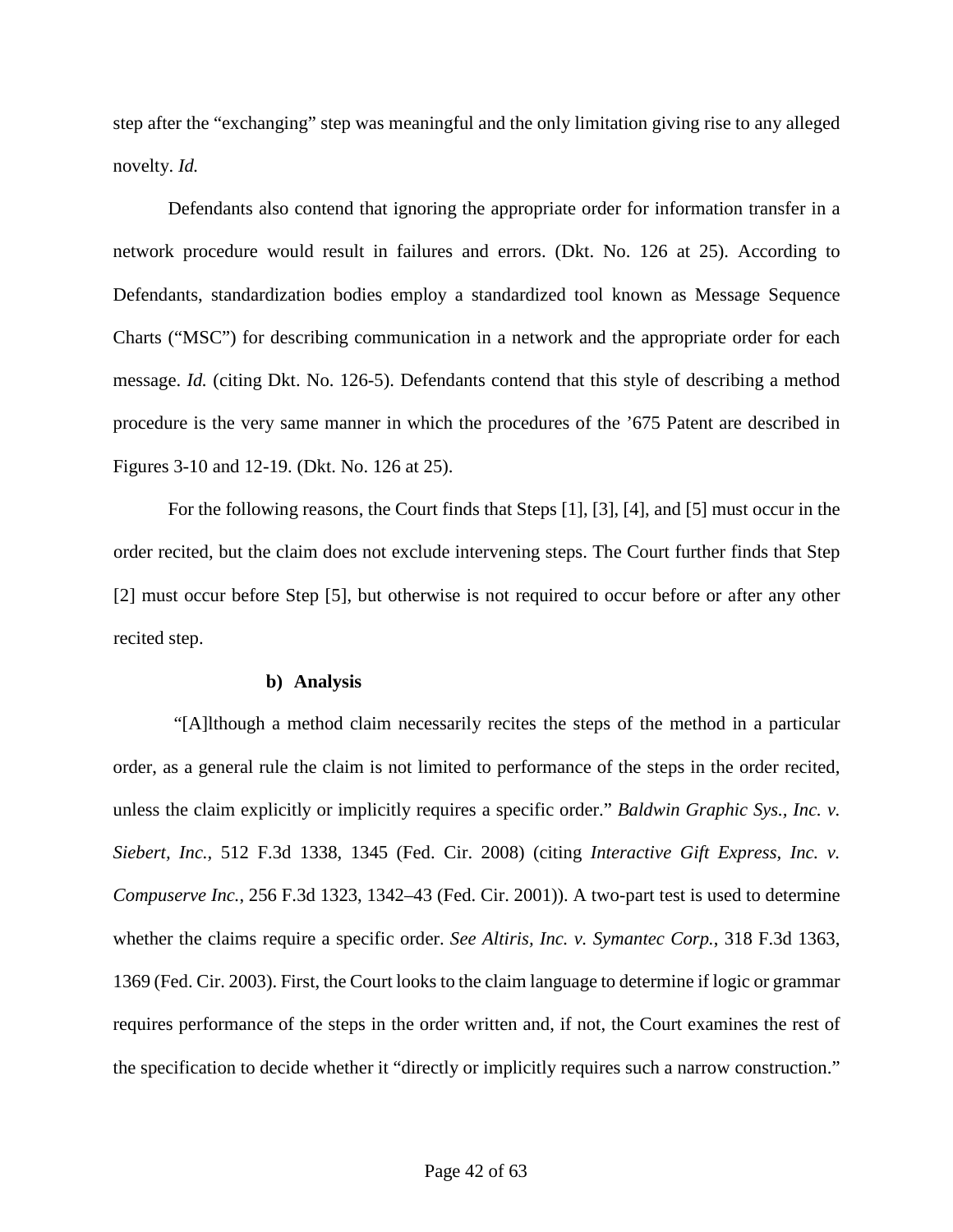*Id.* at 1370.

Here, the claim language explicitly requires a number of the steps to occur before others.

Claim 1 recites the following steps:

1. A data processing method in a handover procedure, comprising: **[STEP 1] exchanging** messages, between a Mobility Management network element and a user plane anchor network element, *to obtain* a data forwarding tunnel identifier of the user plane anchor network element;

**[STEP 2] informing**, by the Mobility Management network element, the user plane anchor network element of a data forwarding tunnel identifier of a target side processing network element;

**[STEP 3] informing**, by the Mobility Management network element, a source data forwarding network element of the data forwarding tunnel identifier of the user plane anchor network element;

**[STEP 4] receiving**, by the user plane anchor network element, data forwarded by the source data forwarding network element using the data forwarding tunnel identifier of the user plane anchor network; and

**[STEP 5]** forwarding, by the user plane anchor network element, the data to the target side processing network element.

'675 Patent at Claim 1 (annotated and highlighted). Starting with Step 5, the recited "data" (red) cannot be forwarded by the user plane anchor network element (turquoise) to the to the target side processing network element (yellow) until "the data" is received by the user plane anchor network element (turquoise) in Step 4. Therefore, Step 4 must occur before Step 5. Similarly, the source data forwarding network element (dark green) can only send the data to the user plane anchor network element (turquoise) after it has been informed of the of the "data forwarding tunnel identifier of the user plane anchor network element" (purple) in Step 3. Therefore, Step 3 must occur before Step 4. Likewise, the Mobility Management network element (light green) can only inform the source data forwarding network element (dark green) of the data forwarding tunnel identifier of the user plane anchor network element (purple) after the Mobility Management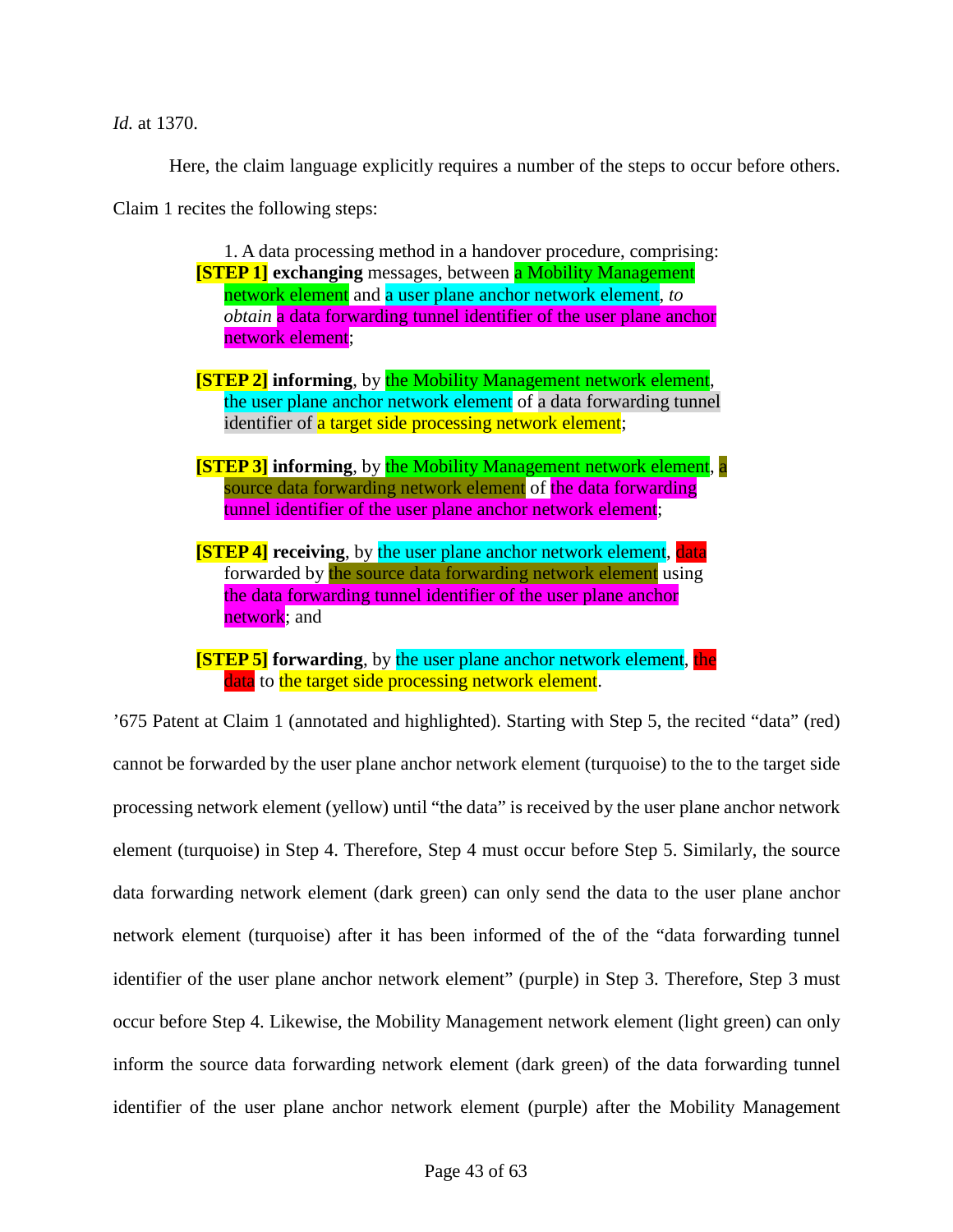network element (light green) obtains a data forwarding tunnel identifier of the user plane anchor network element (purple) in Step 1. Therefore, Step 1 must occur before Step 3.

Regarding Step 2, the claim language only requires that it occur before Step 5, because the user plane anchor network element (turquoise) can only forward the data (red) to the target side processing network element (yellow) after it has been informed of the "data forwarding tunnel identifier" (grey) of the target side processing network element (yellow) in Step 2. Therefore, Step 2 must occur before Step 5. Likewise, the user plane anchor network element (turquoise) in Step 2 must be the same the user plane anchor network element (turquoise) in each Step 5. However, neither logic not grammar require the steps to occur in any other order.

Defendants argue that the "Mobility Management network element cannot 'inform[] . . . a source data forwarding network element of the [user plane anchor network element's] data forwarding tunnel identifier' until the Mobility Management network element 'exchang[es] messages . . . [with] a user plane anchor network element, to obtain' it." (Dkt. No. 126 at 22). As indicated above, the Court agrees that Step 1 must occur before Step 3, and that Step 4 and Step 5 must follow sequentially. *See Mantech Envtl. Corp. v. Hudson Envtl. Servs.*, 152 F.3d 1368, 1375- 76 (Fed. Cir. 1998) ("[T]he sequential nature of the claim steps is apparent from the plain meaning of the claim language and nothing in the written description suggest otherwise.").

Defendants also argue that the prior art and embodiments of the invention, are presented as ordered steps. (Dkt. No. 126 at 23). The Court agrees with Defendants to the extent that Defendants' argument does not contradict the ordering required by the claim language itself. Defendants further argue that the prosecution history also confirms that the steps of claim 1 must be performed in order. (Dkt. No. 126 at 23). Claim 1 as originally filed contained only the "receiving" step (Step 4) and "forwarding" step (Step 5). The first amendment to the claim added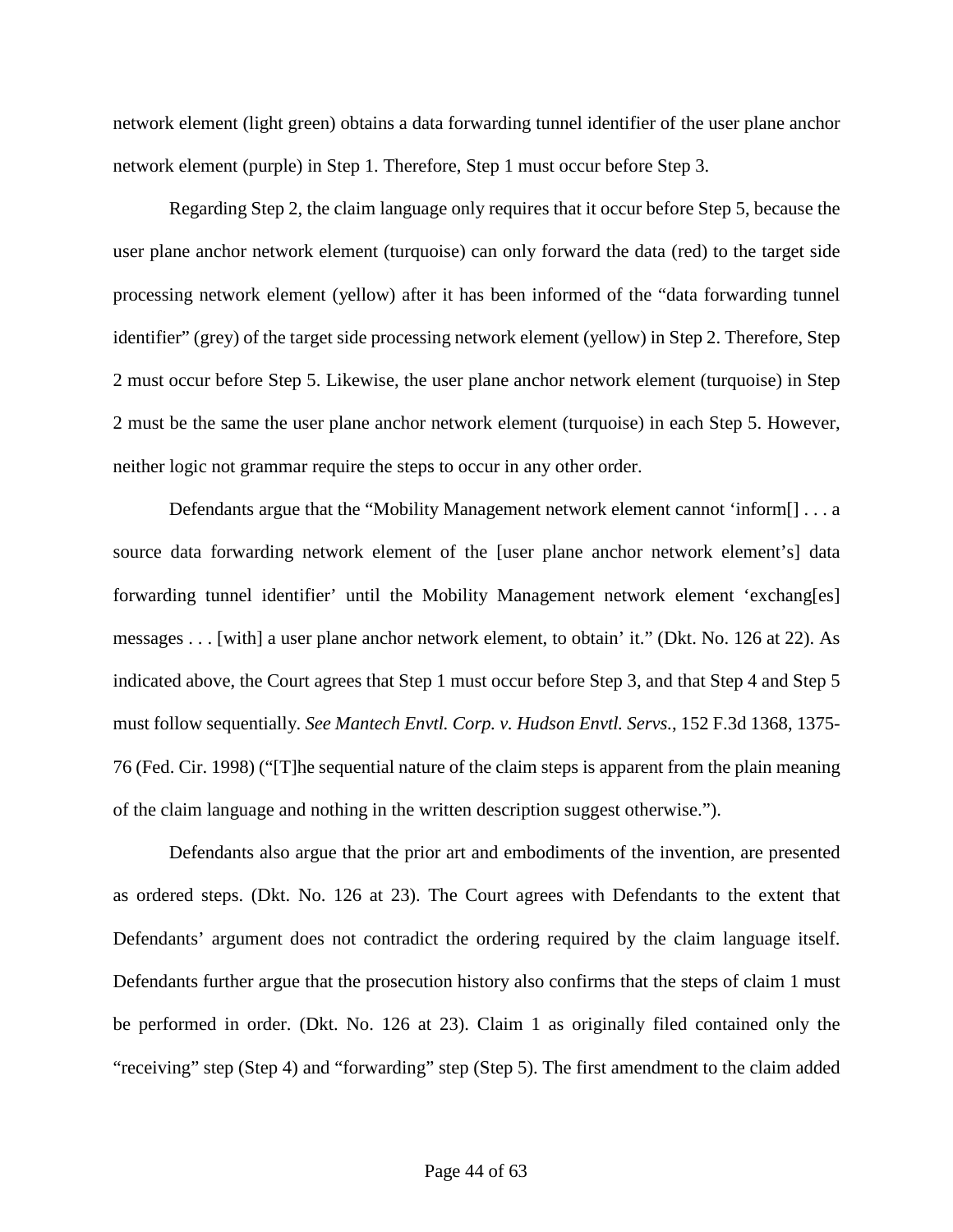the "exchanging" step (Step 1) and the second "informing" step (Step 3). (Dkt. No. 126-3 at 3). Claim 1 was then amended to add the limitation of dependent claim 3 within the ordered steps of independent claim 1. (126-15 at 9). However, the patentee did not clearly and unmistakably argue that the recited order distinguished the claim from the prior art. Instead, the patentee argued that the prior art does not teach or suggest each and every element of claim 1. (Dkt. No. 126-15 at 6) ("[I]t is respectfully submitted that Shaheen does not teach or suggest each and every element of independent claim 1"). Contrary to Defendants' suggestion, arguing that the prior art does not include an element does not "implicitly affirm" that the steps must be performed in the recited order.

Defendants also contend that the standardization bodies employ a standardized tool known as Message Sequence Charts ("MSC") for describing communication in a network and the appropriate order for each message. (Dkt. No. 126 at 25). Defendants argue that this style of describing a method procedure is the same one used to describe the procedures in Figures 3-10 and 12-19. *Id.* The Court agrees with Defendants to the extent that Defendants' argument does not contradict the ordering required by the claim language itself. Moreover, the Court notes that the specification discloses at least one alternative data processing method. '627 Patent at 4:55–67 ("With the data processing methods in the direct-tunnel mechanism when a handover or change between a GERAN and a UTRAN takes place, a GGSN can buffer data forwarded by a source data forwarding network element and then send the data to a target side processing network element; *alternatively*, the GGSN can send the data forwarded by the source data forwarding network element directly to the target side processing network element.") (emphasis added). Thus, the intrinsic evidence explicitly indicates that a strict ordering of steps to one disclosed embodiment would be improper. Finally, in reaching its conclusion, the Court has considered the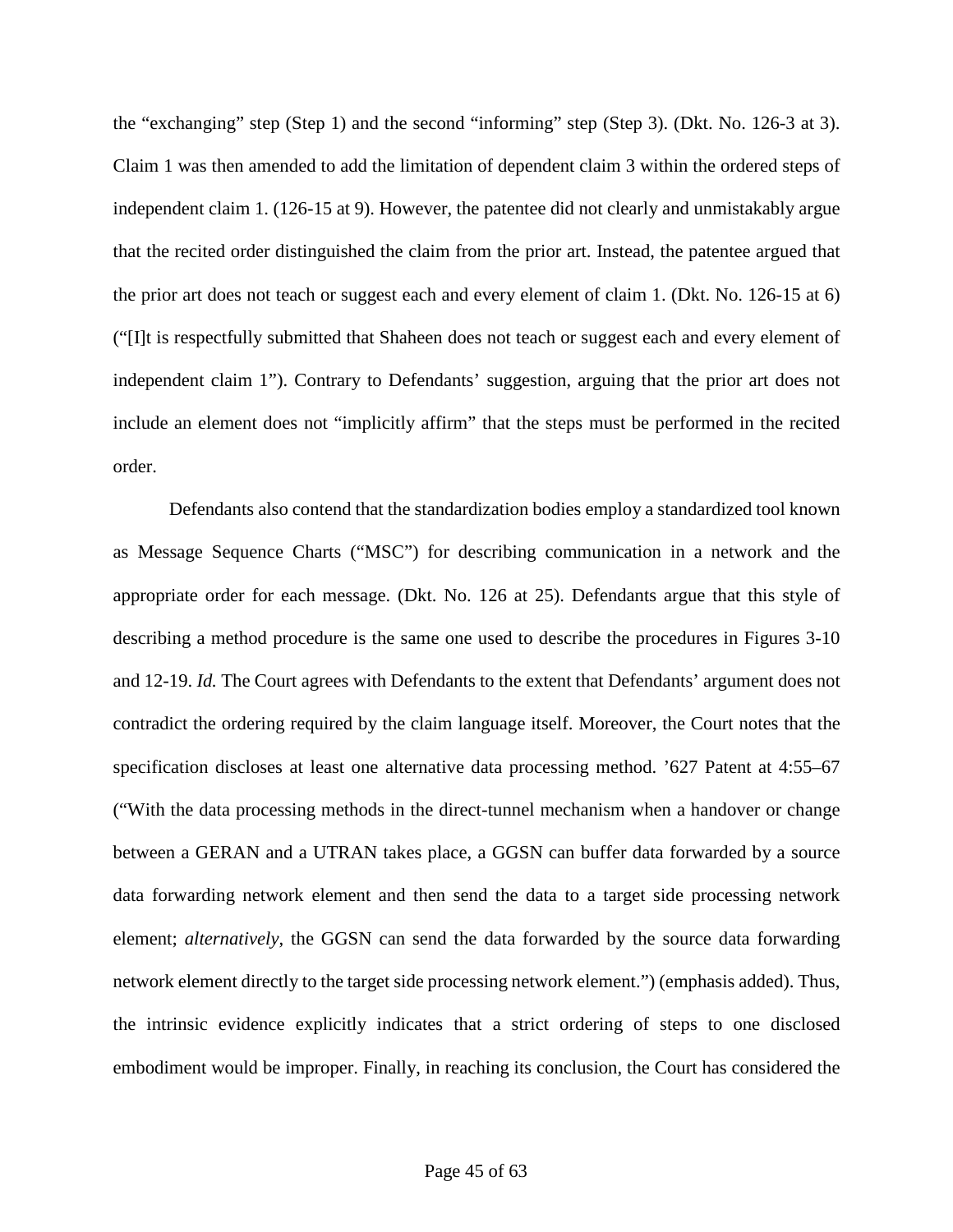extrinsic evidence submitted by the parties, and given it its proper weight in light of the intrinsic evidence.

# **c) Court's Construction**

**Steps [1], [3], [4], and [5] of claim 1 of the '675 Patent must occur in the order recited,** 

**but the claim does not exclude intervening steps. Step [2] must occur before Step [5], but** 

<span id="page-45-0"></span>**otherwise is not required to occur before or after any other recited step.**

| Disputed Term                 | Plaintiff's Proposal | Defendants' Proposal               |
|-------------------------------|----------------------|------------------------------------|
| "informing, by the            | Plain meaning.       | "independently of the              |
| <b>Mobility Management</b>    |                      | exchanging messages step,          |
| network element, the user     |                      | informing, by the Mobility         |
| plane anchor network          |                      | Management network element,        |
| element of a data             |                      | the user plane anchor network      |
| forwarding tunnel             |                      | element of a data forwarding       |
| identifier of a target side   |                      | tunnel identifier of a target side |
| processing network            |                      | processing network element" /      |
| element" / "inform the        |                      | "independently of the              |
| user plane anchor network     |                      | exchange messages step,            |
| element of a data             |                      | inform the user plane anchor       |
| forwarding tunnel             |                      | network element of a data          |
| identifier of the target side |                      | forwarding tunnel identifier of    |
| processing network            |                      | the target side processing         |
| element"                      |                      | network element"                   |

**5. The "Informing" Step of Claim 1 and the "Inform" Phrase in Claim 6 of the '675 Patent** 

# **a) The Parties' Positions**

The parties dispute whether claims 1 and 6 of the '675 Patent require the additional language of "independently of the exchanging messages step," as Defendants propose. Plaintiff argues that the specification provides specific examples of the informing step being performed meanwhile, or at the same time as, the exchanging step is being performed. (Dkt. No. 119 at 24) (citing '675 Patent at 12:61–13:33, 10:13–22). Plaintiff contends that there is no requirement that method steps be performed in any particular order, or that they cannot be performed together. (Dkt.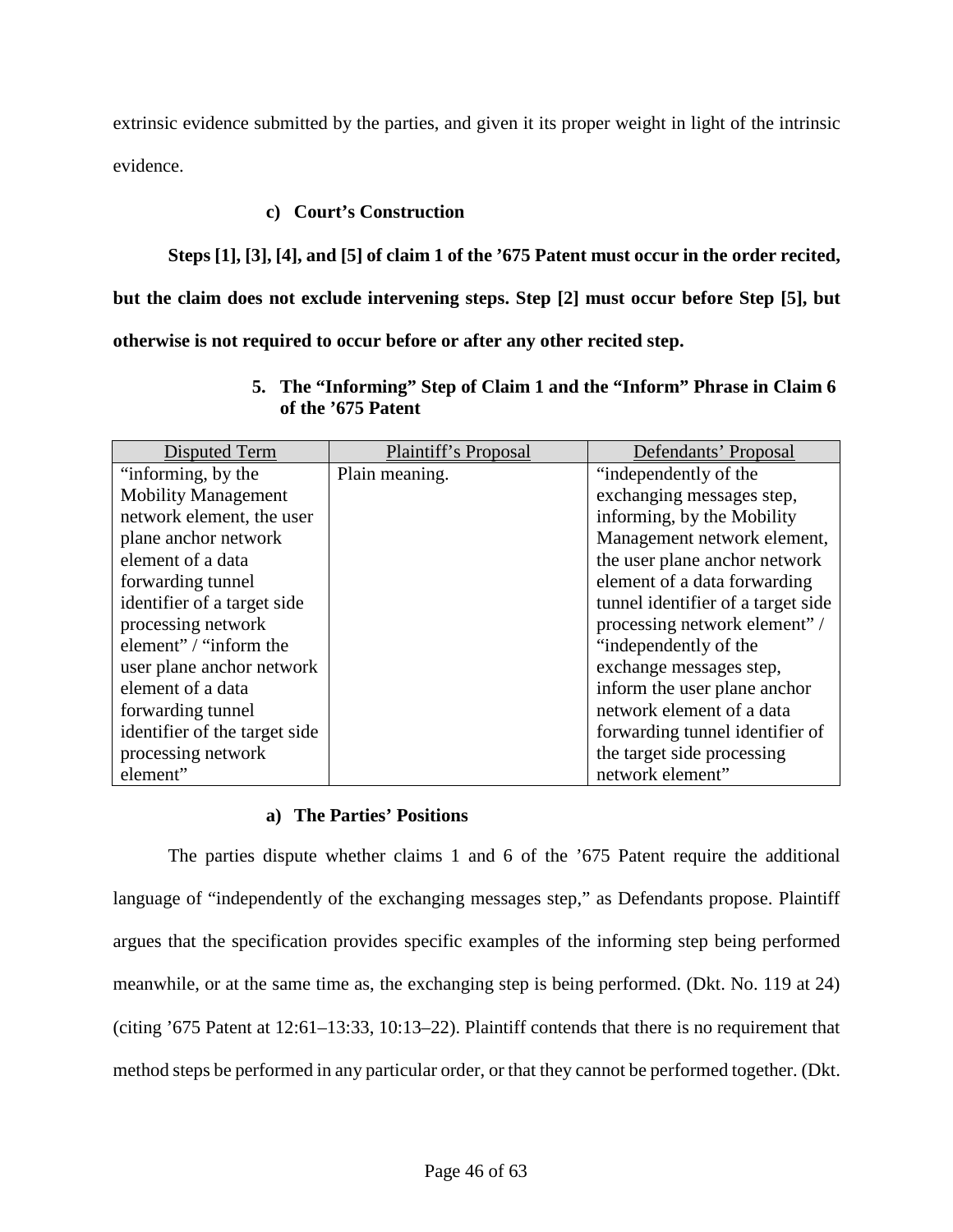No. 119 at 25). Plaintiff further argues that claim 6 does not have an "exchange messages step" anywhere within its body, or does not have any steps within its body at all. *Id.* According to Plaintiff, there is no order to performing because performance is not required for infringement of an apparatus claim. *Id.*

Defendants respond that their construction clarifies that the "informing" step may not be subsumed within the "exchanging" step. (Dkt. No. 126 at 26). Defendants contend that in addition to the required order, claims 1 and 6 also recite separate and independent steps of "exchanging messages" and "informing." *Id.* Defendants argue that the "exchanging messages" step is separated and distinguished from the "informing" step by a line indentation. *Id.* Defendants further argue that every instance in the specification that Plaintiff points to identifies these steps separately. (*Id.* at 27) (citing '675 Patent at 12:61–13:1). According to Defendants, this demonstrates that the step of "the MME and the UPE exchange messages" is separate and distinct from the step of "[m]eanwhile the MME informs the UPE of a tunnel identifier of the [target] access network side." (Dkt. No. 126 at 27).

Finally, Defendants argue that their construction is appropriate given the claim amendments made during prosecution. *Id.* Defendants contend that the "informing" step was added to distinguish the claim from the cited art. *Id.* Defendants further contend that this step was the only limitation cited by the examiner in the reasons for allowance. *Id.*

Plaintiff replies that there is nothing "improper" as a matter of claim construction about allowing two method steps to be performed at the same time. (Dkt. No. 137 at 8). Plaintiff argues that the portion of the specification highlighted by Defendants refute its argument. *Id.* According to Plaintiff, the word "meanwhile" means "at the same time" and directly contradicts Defendants' construction. *Id.* (citing http://www.dictionary.com/browse/meanwhile). Plaintiff further argues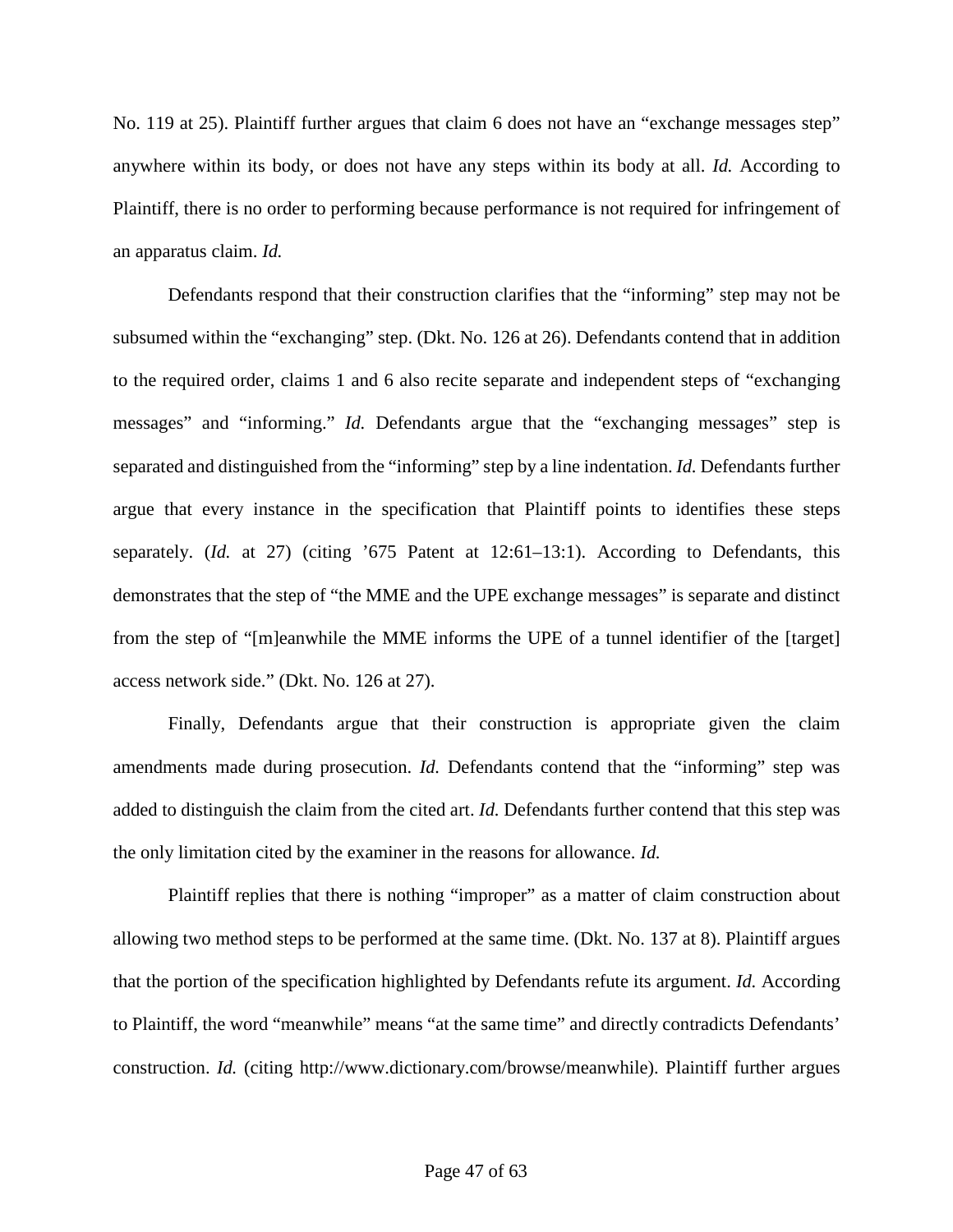that adopting Defendants' construction would read out embodiments where the two claimed steps occur at the same time. (Dkt. No. 137 at 8) (citing '675 Patent at 10:12–26, Figures 12, 13, 14, and 15). Finally, Plaintiff argues that Defendants wrongly suggest that the informing steps must be independent because they were added during prosecution. (Dkt. No. 137 at 9). According to Plaintiff, both "exchanging messages" and "informing ... of a data forwarding tunnel identifier" must be performed by the infringing system, but can occur at the same or different time. *Id.*

For the following reasons, the Court finds that the phrase **"informing, by the Mobility Management network element, the user plane anchor network element of a data forwarding tunnel identifier of a target side processing network element"** in claim 1 of the '675 Patent, and the phrase **"inform the user plane anchor network element of a data forwarding tunnel identifier of the target side processing network element" in claim 6 of the '675 Patent should** be given their **plain and ordinary meaning**.

#### **b) Analysis**

The phrase "informing, by the Mobility Management network element, the user plane anchor network element of a data forwarding tunnel identifier of a target side processing network element" appears in claim 1 of the '675 Patent. The phrase "inform the user plane anchor network element of a data forwarding tunnel identifier of the target side processing network element" appears in claim 6 of the '675 Patent. The Court finds that Defendants' construction should be rejected because it is inconsistent with the intrinsic evidence. The exchanging step of claim 1 recites that the Mobility Management network element and the user plane anchor network element exchange messages to obtain a data forwarding tunnel identifier of the user plane anchor network element. The informing step of claim 1 further requires the Mobility Management network element to inform the user plane anchor network element of a data forwarding tunnel identifier of a target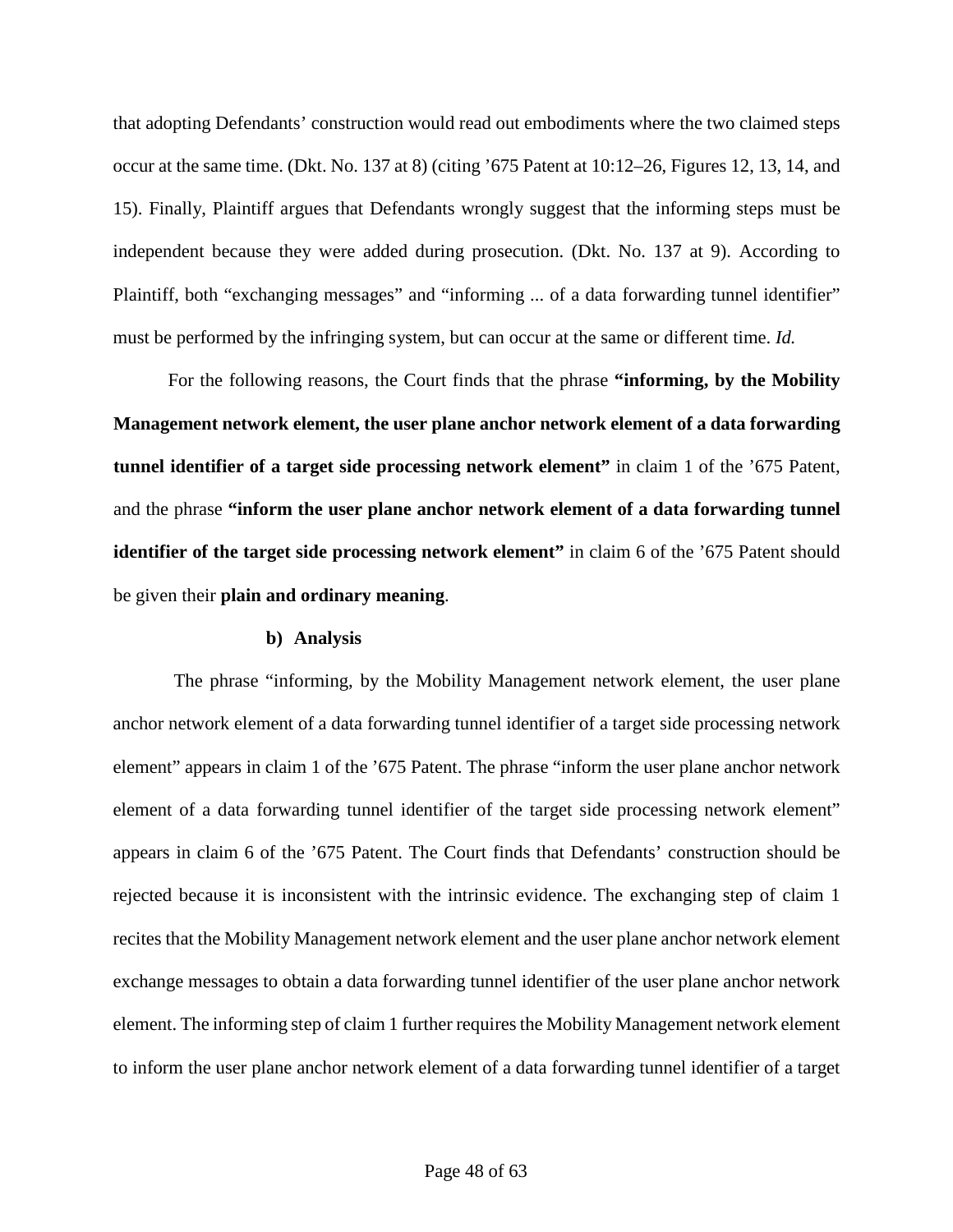side processing network element. Thus, the exchanging step and informing step explicitly recite the scope of the claims without requiring the step to be performed "independently," as Defendants propose. As discussed above, the only requirement is that STEPS 1, 3, 4, and 5 are performed in the recited order, and that STEP 2 is performed before STEP 5. Defendants' construction would improperly add an unwarranted limitation to the ordering of the claims by requiring STEP 1 and STEP 2 to be performed "independently."

Moreover, the specification provides examples that are inconsistent with Defendants' construction. For example, the specification states that that "the MME and the UPE exchange messages" and "[m]eanwhile the MME informs the UPE of a tunnel identifier of the access network side." '675 Patent at 12:61–66. Similar to the claim language, this indicates that the informing step may be performed at the same time (*i.e.*, meanwhile) as the exchanging step. Defendants argue that "meanwhile" should be interpreted to mean "separate and distinct." The Court disagrees.

Defendants also argue that the informing step was added during prosecution, and thus is required to occur independently (*i.e.*, separately and distinctly from) the "exchanging messages" step. (Dkt. No. 126 at 27). As discussed above, the patentee did not clearly and unmistakably argue that the amendments require the steps to be performed independently. Instead, the patentee argued that the prior art does not teach or suggest each and every element of claim 1. (Dkt. No. 126-15 at 6) ("[I]t is respectfully submitted that Shaheen does not teach or suggest each and every element of independent claim 1"). Contrary to Defendants' suggestion, arguing that the prior art does not include an element does not mean that an "independent" or "separate and distinct" requirement should be read into the claims. As indicated above, the claim language explicitly recites the requirements of each step. Moreover, there is nothing improper with allowing two method steps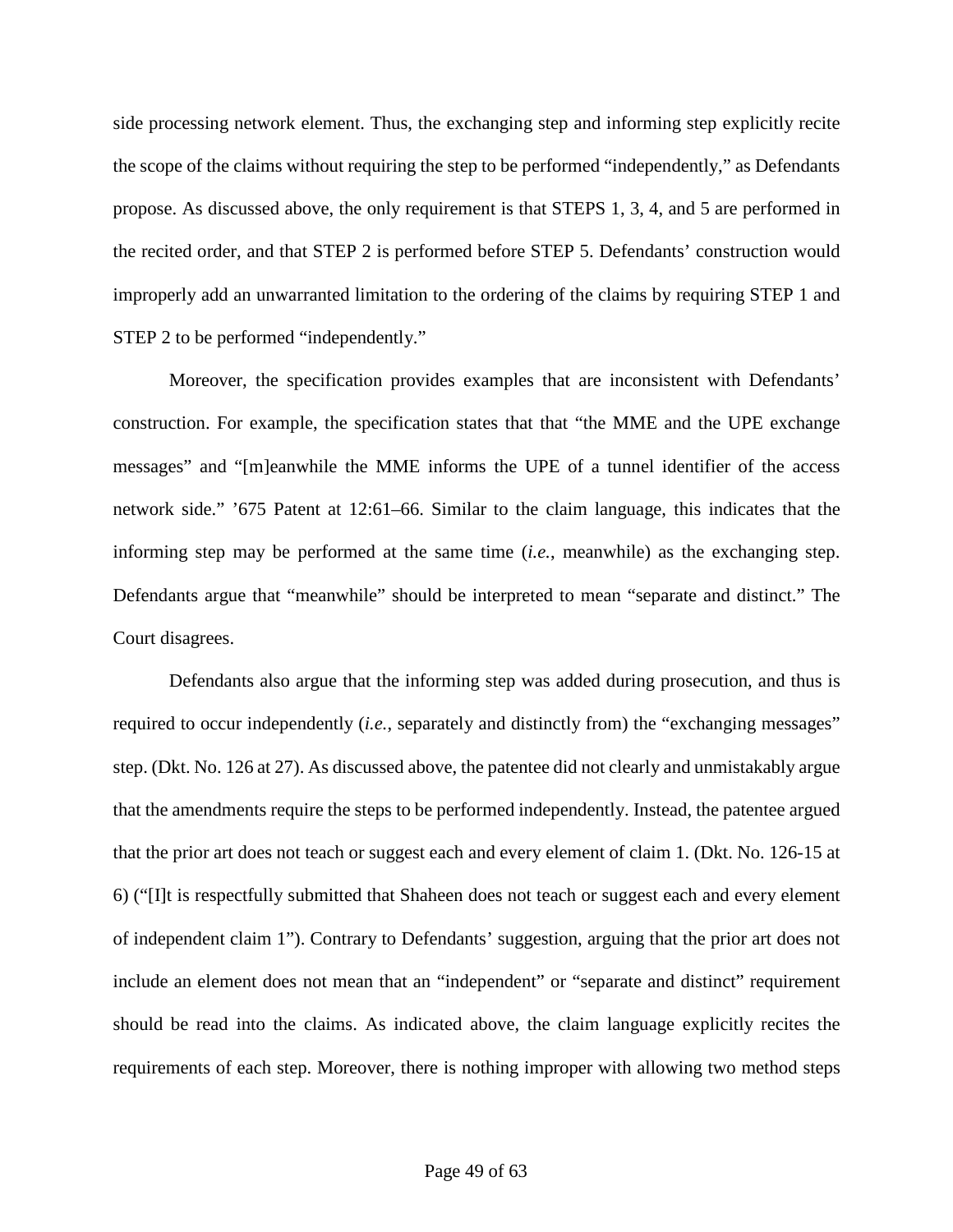to be performed at the same time. Finally, in reaching its conclusion, the Court has considered the extrinsic evidence submitted by the parties, and given it its proper weight in light of the intrinsic evidence.

### **c) Court's Construction**

The phrase **"informing, by the Mobility Management network element, the user plane anchor network element of a data forwarding tunnel identifier of a target side processing network element"** in claim 1 of the '675 Patent, and the phrase **"inform the user plane anchor network element of a data forwarding tunnel identifier of the target side processing network element"** in claim 6 of the '675 Patent will be given their **plain and ordinary meaning**.

# **6. "target side processing network element"**

<span id="page-49-0"></span>

| Disputed Term            | Plaintiff's Proposal | Defendants' Proposal           |
|--------------------------|----------------------|--------------------------------|
| "target side processing" | Plain meaning.       | "a processing network element" |
| network element"         |                      | of a different Radio Access    |
|                          |                      | Network than the source data   |
|                          |                      | forwarding network element"    |

# **a) The Parties' Positions**

The parties dispute whether the source and targeting networking element are from "a different Radio Access Network," as Defendants propose. Plaintiff argues that nothing in the specification or claim language rises to level of a disavowal sufficient to support Defendants' construction. (Dkt. No. 119 at 26). Plaintiff contends that the system and method of the '675 Patent are directed to the operations needed to accomplish handovers as a mobile phone moves between the coverage areas of cell towers. *Id.* Plaintiff argues that by limiting the claim to handovers where two "different Radio Access Networks" are required, Defendants are trying to improperly limit the claim to particular embodiments. (*Id.* at 27). Plaintiff further contends that there is no issue of lexicography. *Id.* According to Plaintiff, without any basis to allege the "exacting" standard needed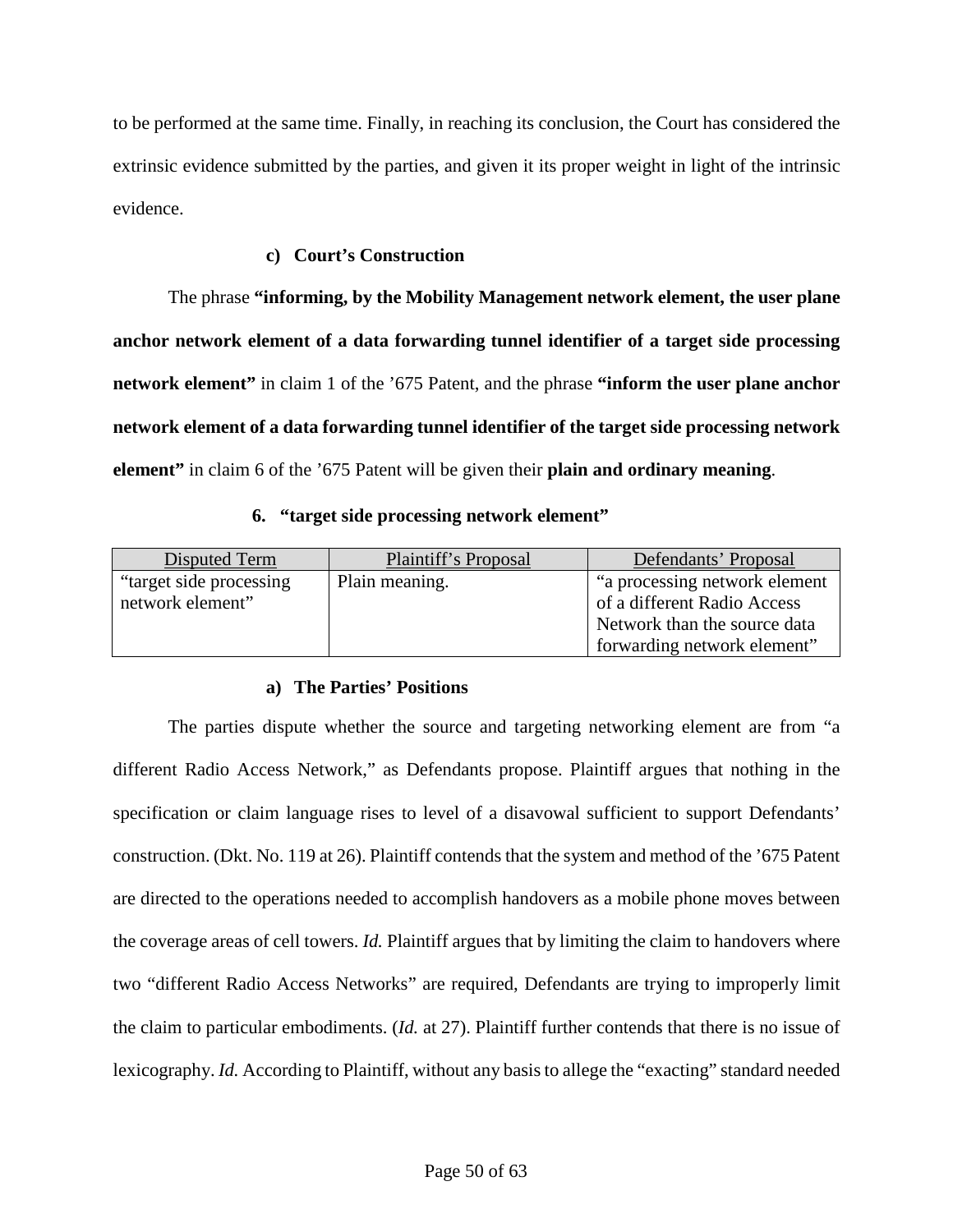to show a disavowal under *GE Lighting*, the claims should simply be given their plain meaning. *Id.* (citing *GE Lighting Sols., LLC v. AgiLight, Inc.,* 750 F.3d 1304, 1309 (Fed. Cir. 2014)). Plaintiff contends that this claim element is easily understood by a person of ordinary skill in the art, and should not be unduly restricted. *Id.*

Defendants respond that a handover can occur intra-RAN within a specific Radio Access Network (or RAN), for example moving from one 4G cell to another 4G cell, or can occur inter-RAN between different RANs, for example moving from a 4G cell to a 3G cell. (Dkt. No. 126 at 27). Defendants argue that the claims and specification leave no doubt that the purported invention relates to inter-RAN handover or changes. (*Id.* at 28). Defendants contend that the "target side" node always refers to an element of a different RAN than the source element. (*Id.*) (citing '675 Patent at 2:9–3:65, 6:5–8:60, 9:65–12:56, 13:47–15:53). Defendants further argue that the claims and specification are directed to purportedly solving a problem unique to inter-RAN handovers, such that "target side" must connote a different RAN. (Dkt. No. 126 at 28).

Defendants also contend that the specification explicitly explains that the purported problem was handover from one RAN to a different RAN, where one of those networks implemented direct tunnel (*e.g.*, 3G) and one did not (*e.g.*, 2G). (*Id.* at 29). Defendants argue that the specification describes the purported solution to this inter-RAN problem in the context of "a handover or change between a 2G system and a 3G system takes place." *Id.* (citing '675 Patent at 4:15–19, 4:56–61). Defendants contend that the Detailed Description section goes on to explain three overarching embodiments for these inter-RAN handovers or changes, and for each provides four examples with figures. (Dkt. No. 126 at 30) (citing '675 Patent at 5:61–8:60 and Figs. 7-10 (first embodiment); 9:65–12:56 and Figs. 12-15 (second embodiment); 13:34–15:53 and Figs. 16- 19 (third embodiment)). Defendants further argue that Plaintiff does not cite to anything in the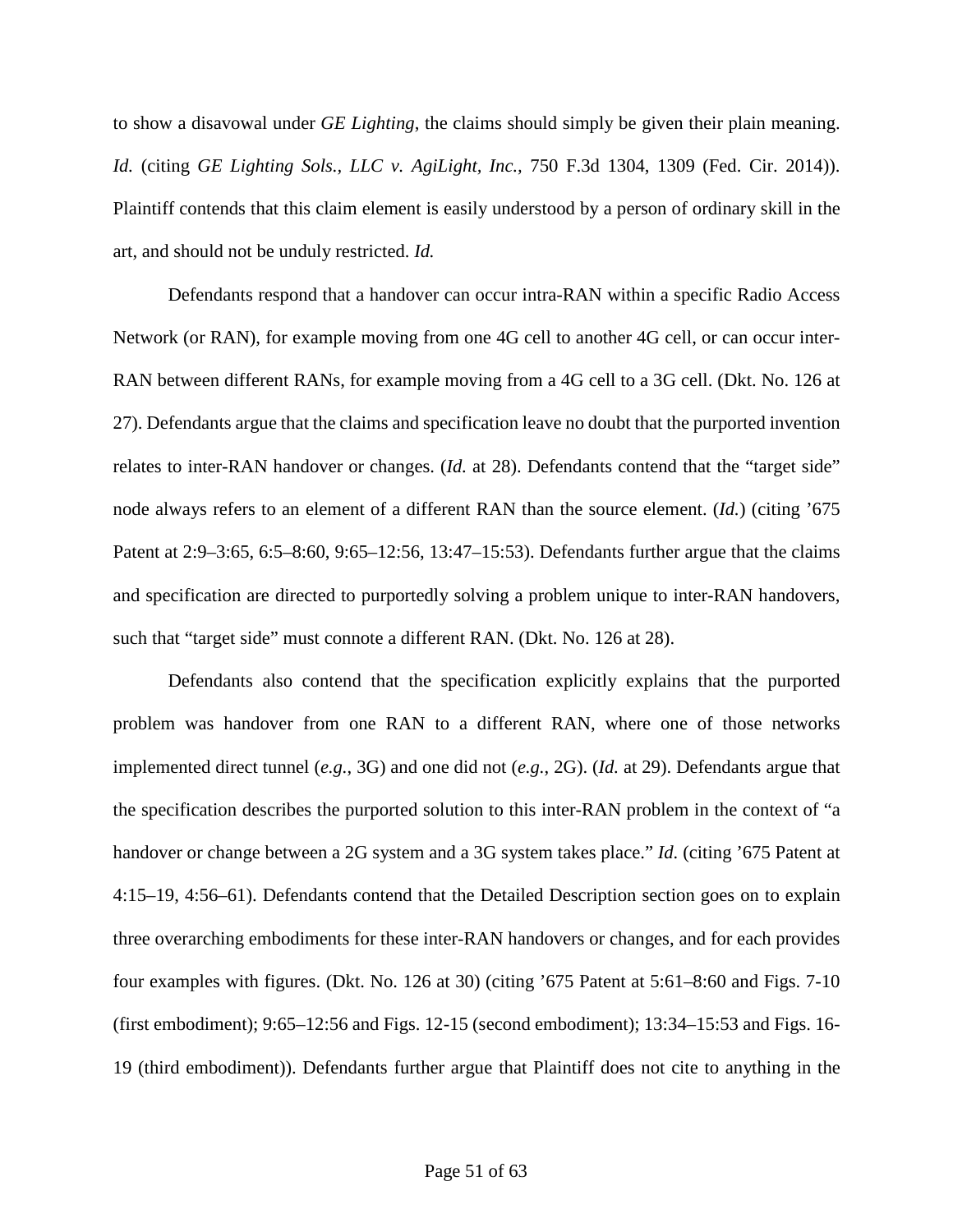specification that provides even a hint that the invention relates to intra-RAN (*e.g.*, 4G to 4G) handovers. (Dkt. No. 126 at 30). According to Defendants, the entirety of the specification is directed toward a specific problem involving inter-RAN handover and a solution unique to that problem. (*Id.* at 31).

Plaintiff replies that Defendants argue without support that the word "side" in "target side" must refer to a different RAN. (Dkt. No. 137 at 9). Plaintiff argues that there is no reason why a handover from a 4G network region served by one MME to a second 4G network region would not consider each region a "side" of the handover. (*Id.* at 10). Plaintiff contends that Defendants provide no evidence supporting that each "side" of a handover is synonymous with a different RAN. *Id.* According to Plaintiff, Defendants primarily argue that the claims should be limited to embodiments disclosed in the specification. *Id.*

Plaintiff also argues that Defendants' construction is wrong because it would preclude the embodiments and dependent claims where a 2G SGSN is the "target side processing network element" since it is actually an element of the core network, not a radio access network. (Dkt. No. 137 at 10). Plaintiff also contends that Defendants' construction is internally inconsistent because it limits handovers from a 2G network to either a 3G or a 4G network. (*Id.* at 11). Plaintiff argues that Defendants concede inter-RAN includes 3G to 4G. *Id.*

For the following reasons, the Court finds that the term **"target side processing network element"** should be given its **plain and ordinary meaning**.

#### **b) Analysis**

The term "target side processing network element" appears in claims 1 and 6 of the '675 Patent. The Court finds that the term is used consistently in the claims and is intended to have the same general meaning in each claim. The Court further finds that the claims are not limited to the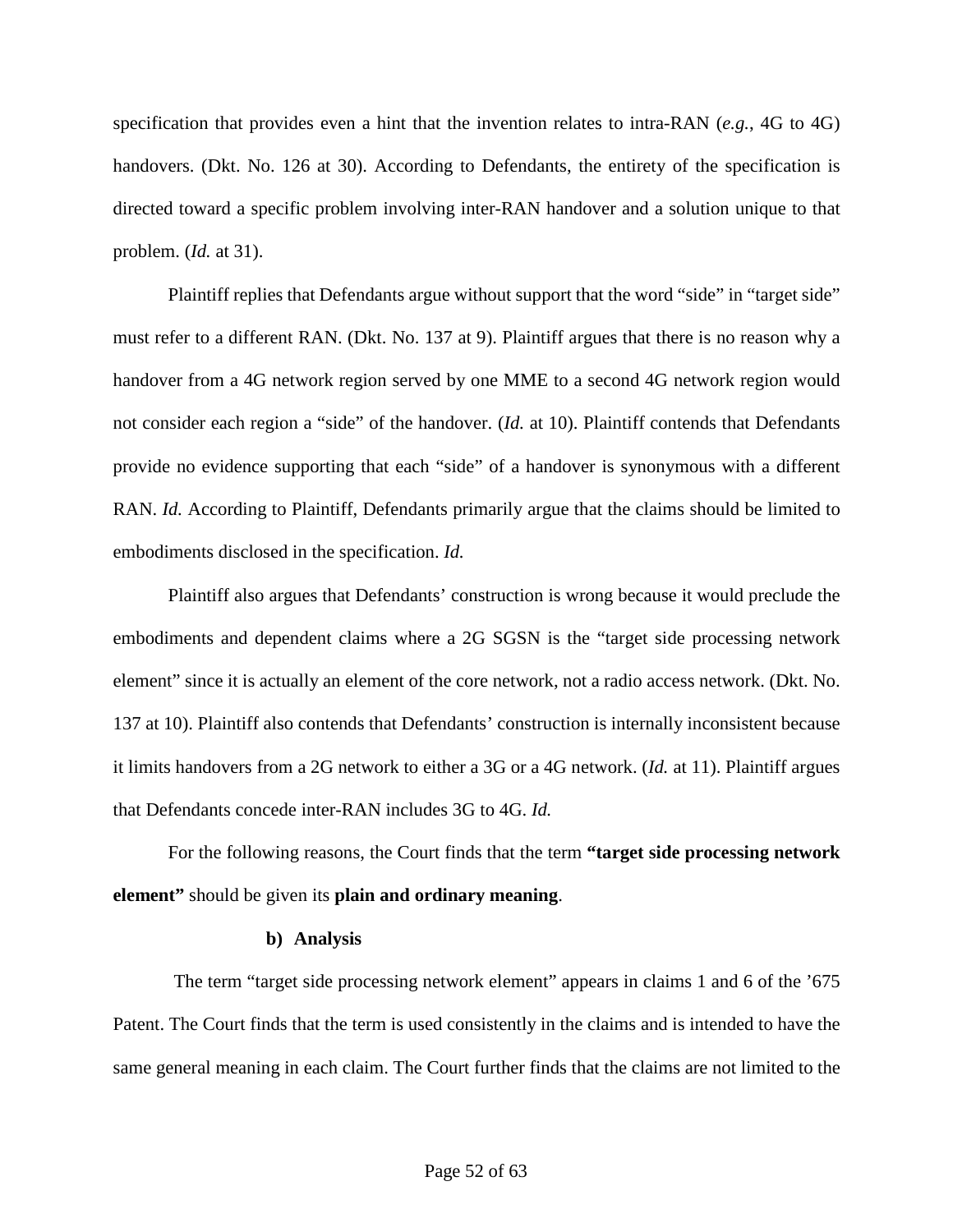inter-RAN handovers disclosed in the specification. Defendants argue that Plaintiff omits the word "side" from the term "target side processing network element." According to Defendants, if both cells are of the same RAN, there cannot be a target "side." (Dkt. No. 126 at 28). Defendants only support for this argument is that the specification always refers to the "target side" node as an element of a different RAN than the source element. *Id.* Although Defendants accurately describe the embodiments in the specification, the Court finds that Defendants' construction improperly limits the claims to the disclosed embodiments. *Unwired Planet, LLC v. Apple Inc.*, 829 F.3d 1353, 1359 (Fed. Cir. 2016) ("[W]e have repeatedly held that it is 'not enough that the only embodiments, or all of the embodiments, contain a particular limitation' to limit claims beyond their plain meaning.") (quoting *Thorner v. Sony Computer Entm't Am. LLC*, 669 F.3d 1362, 1366– 67 (Fed. Cir. 2012)).

The system and method of the '675 Patent are directed to the operations needed to accomplish handovers as a mobile phone moves between the coverage areas of cell towers (*i.e.*, handovers from 4G to 3G networks, 4G to 2G networks, 3G to 4G networks, 2G to 4G networks, and intra-4G). These network types are referred to as "radio access networks." For example, a 3G network is referred to as a "UMTS Territorial Radio Access Network (UTRAN)," a 2G network is referred to as a "GSM/EDGE Radio Access Network (GERAN)," and a 4G network is referred to as an "Evolved UMTS Terrestrial Radio Access Networks (E-UTRAN)." '675 Patent at 1:20- 25, 8:61-65. Defendants are correct that the only handovers disclosed in the specification are inter-RAN handovers.

However, in *Unwired Planet,* the Federal Circuit stated that "[c]laim terms are generally given their ordinary and customary meaning as understood by a person of ordinary skill in the art when read in the context of the specification and prosecution history. We have recognized 'only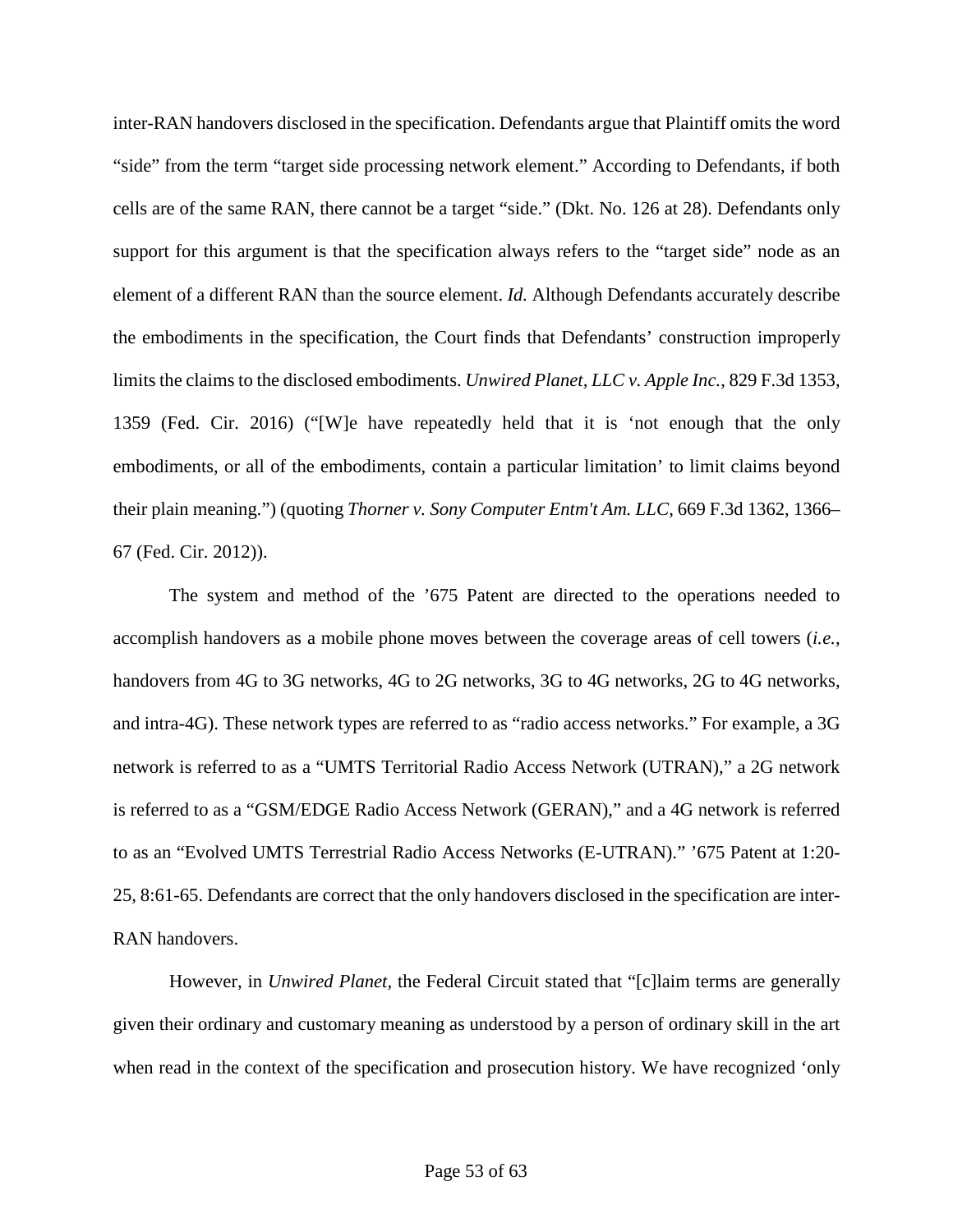two exceptions to this general rule: 1) when a patentee sets out a definition and acts as his own lexicographer, or 2) when the patentee disavows the full scope of a claim term either in the specification or during prosecution.'" *Unwired Planet,* 829 F.3d 1358 (citations omitted). Defendants have not argued disavowal or provided persuasive evidence that each "side" of a handover is synonymous with a different RAN. Moreover, the dependent claims further limit the scope of the claims to specific 2G, 3G, and 4G network elements. *See* '675 Patent at Claims 2-6 and 7-10. Accordingly, the Court is not persuaded by Defendants' argument.

Defendants also contend that the background of the invention describes a problem that arose when 3GPP implemented a "direct tunnel" solution within 3G, but not within 2G. Specifically, Defendants argue that "the Summary of the Invention states that '[a] data processing method and system are *provided by the present invention*, in order to implement data forwarding in a direct-tunnel mechanism *when a handover or change between a 2G system and a 3G system takes place*.'" (Dkt. No. 126 at 29) (citing '675 Patent at 4:15–19). The problem with Defendants' "present invention" argument is that it would limit the claims to handovers from a 2G to a 3G system. Defendants concede that inter-RAN includes 3G to 4G by stating that a handover "can occur inter-RAN between different RANs, for example moving from a 4G cell to a 3G cell." (Dkt. No. 126 at 27). Moreover, Defendants cite portions of the specification discussing 3G to 4G handovers. (*Id.* at 30) (citing '675 Patent at 9:20–23). Therefore, Defendants' "present invention" argument is inconsistent with the intrinsic evidence. Finally, in reaching its conclusion, the Court has considered the extrinsic evidence submitted by the parties, and given it its proper weight in light of the intrinsic evidence.

#### **c) Court's Construction**

The term **"target side processing network element"** will be given its **plain and ordinary**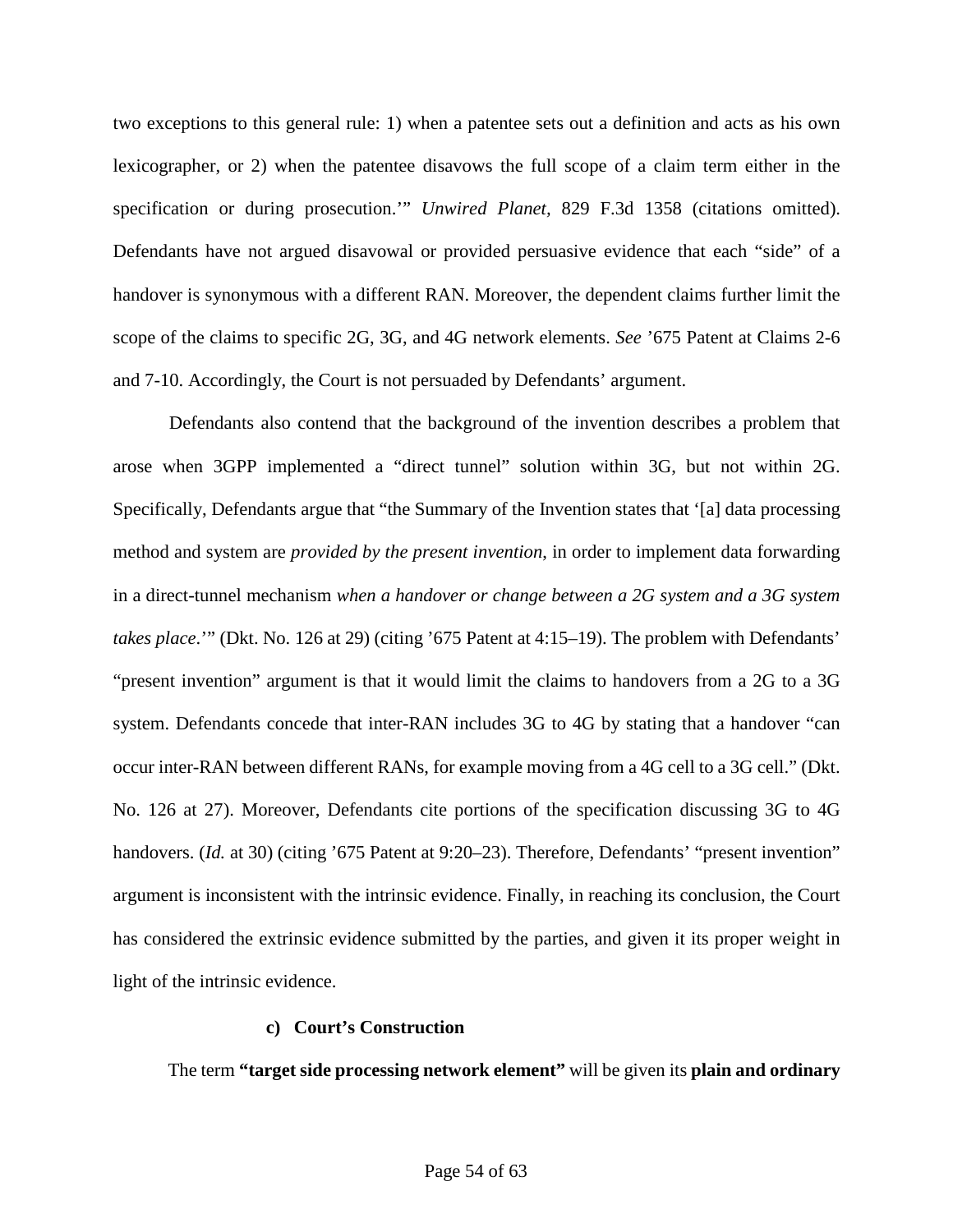#### <span id="page-54-0"></span>**meaning**.

| Disputed Term              | Plaintiff's Proposal            | Defendants' Proposal      |
|----------------------------|---------------------------------|---------------------------|
| "The method according to"  | "The method according to claim" | Indefinite / incapable of |
| claim 3, wherein the       | 3, wherein the OCS address is   | construction.             |
| address information is     | not provided by the CRF"        |                           |
| empty"                     |                                 |                           |
| "The method according to"  | "The method according to claim" | Indefinite / incapable of |
| claim 8, wherein the       | 8, wherein the OFCS address is  | construction.             |
| address information of the | not provided by the CRF"        |                           |
| OFCS is empty"             |                                 |                           |

### **7. The "Empty" Address Terms**

### **a) The Parties' Positions**

The parties dispute whether dependent claims 5 and 11 contradict independent claim 1 by requiring that the address information "is not provided." Plaintiff argues that independent claim 1 recites an address for one of the charging systems to be communicated from the "CRF" to the "TPF," and dependent claims 5 and 11 refer to "empty" OCS and OFCS addresses. (Dkt. No. 119 at 28). According to Plaintiff, when a dependent claim refers to "empty" address information for a particular charging system, it means the CRF does not provide the address for that system, and can send the TPF the "address information" for another charging system. (*Id.* at 29). Plaintiff contends that this is when the TPF is able to use a pre-configured address for that particular system. *Id.* (citing '575 Patent at 9:41–46). Plaintiff also contends that when the CRF provides "empty" address information that means that the address information is not provided, and thus the TPF sends the charging data information of the UE to the pre-configured OCS or OFCS. (Dkt. No. 119 at 29). Plaintiff further argues that construction is necessary to clarify the terms for the jury in order to explain what "empty" address information means. *Id.* Plaintiff contends that it has shown that the claims are amenable to construction and are not indefinite. *Id.* (citing *Aero Prod. Int'l, Inc. v. Intex Recreation Corp.*, 466 F.3d 1000, 1016 (Fed. Cir. 2006)).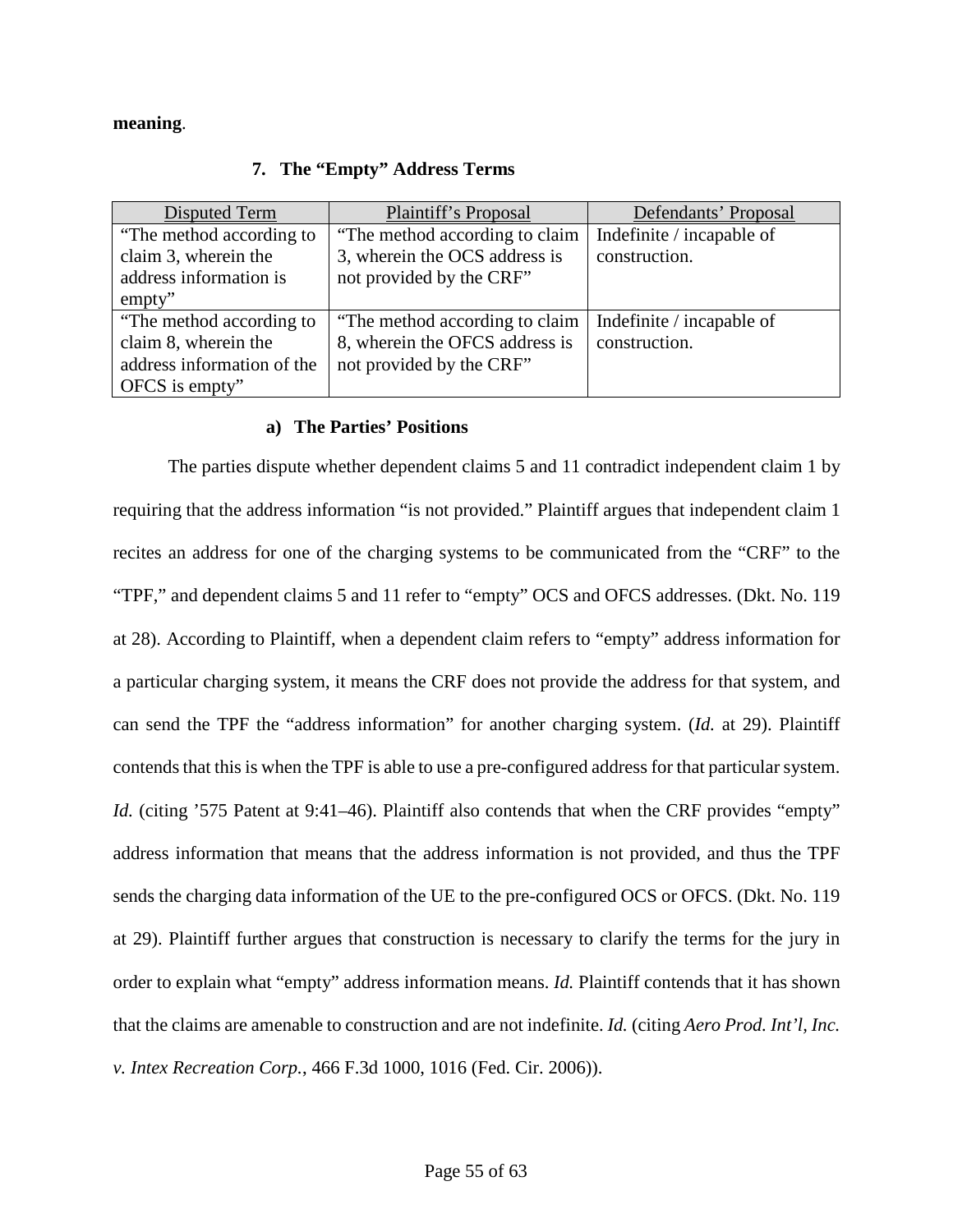Defendants respond that independent claim 1 requires that a "CRF provid[es] a [TPF] with . . . address information." (Dkt. No. 126 at 32). Defendants argue that if the "address information is empty," as in dependent claims 5 and 11, then there is nothing for the CRF to provide. *Id.* According to Defendants, it is impossible to read claim 5 or 11 as narrower than claim 1, because a CRF cannot simultaneously "provide" and "not provide" an address. *Id.* Defendants further argue that the contradiction between claims 5 and 11, and independent claim 1 is particularly significant because it pierces the heart of the claim. (*Id.* at 33). Defendants argue that the alleged novelty over prior art was the provisioning of address information. *Id.* (citing Fig. 3A and 5). Defendants contend that Figures 3A and 5 disclose a procedure in which a TPF requests charging rules from a CRF (Step 302A/502); a CRF determines the appropriate charging rules (Step 303A/503); and the CRF provides charging rules to the TPF (Step 304A/504). *Id.* According to Defendants, the figures are essentially identical but for the asserted novelty in Step 504 of Figure 5 (*i.e.*, the provisioning of address information). *Id.*

Plaintiff replies that there are two broad types of charging systems, online (OCS) and offline (OFCS), and within a single type there may be primary and secondary instances with different addresses. (Dkt. No. 137 at 11) (citing '575 Patent at 9:29–34). According to Plaintiff, providing either type of addresses is plainly considered by the independent claim's language. (Dkt. No. 137 at 11). Plaintiff argues that the two dependent claims each covers a scenario where the address of one type of charging system is not sent. *Id.* Plaintiff contends that in certain situations, the address of a particular charging system may be empty (*i.e.*, not provided), and thus a preconfigured address may be used in its place. *Id.* (citing '575 Patent at 9:41–46). Plaintiff argues that in these dependent claims, one of the addresses (either OFCS or OCS) is provided, and another address is not in lieu of a pre-configured address. (Dkt. No. 137 at 11).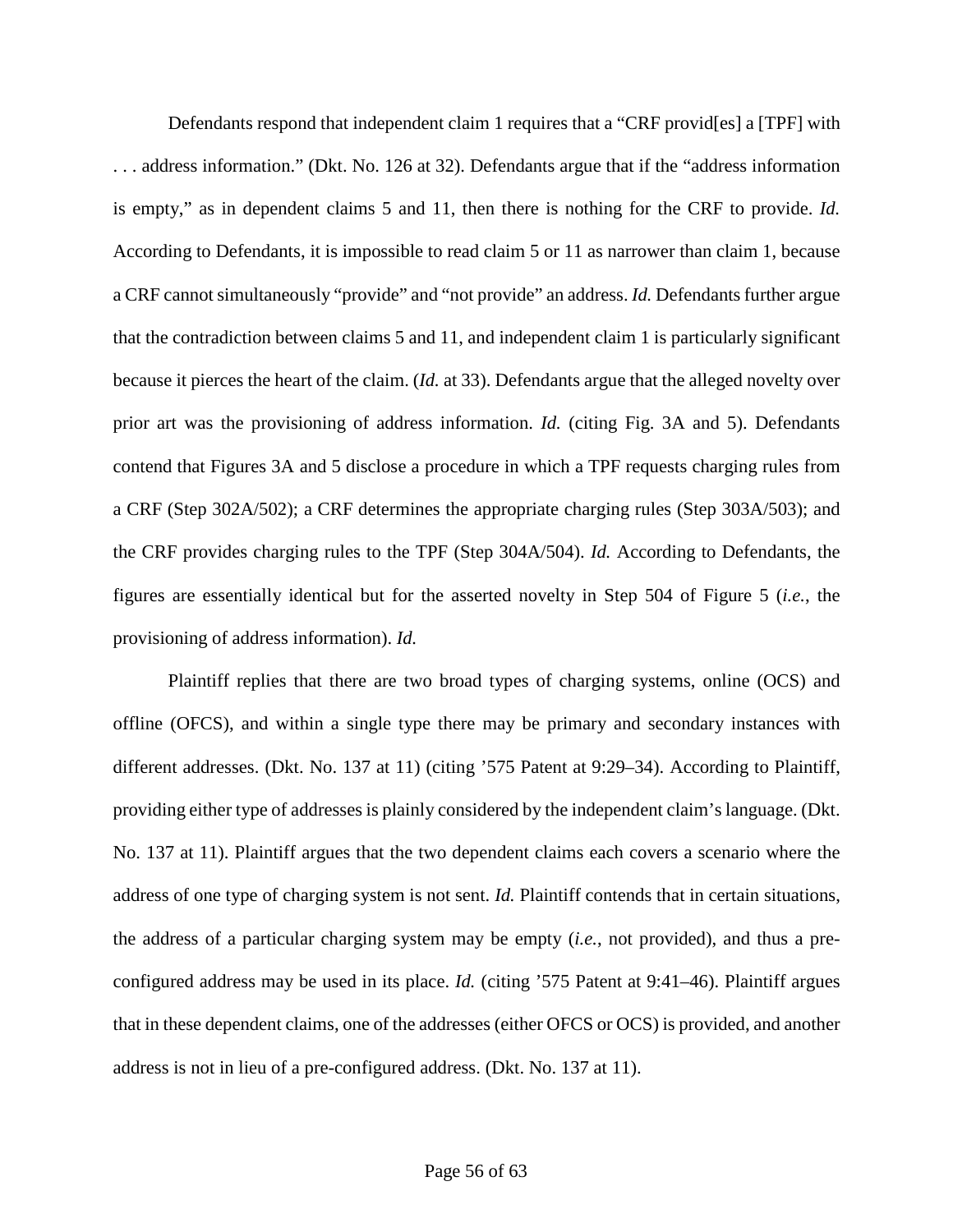For the following reasons, the Court finds that claims 5 and 11 of the '575 Patent are indefinite for failing to comply with 35 U.S.C.  $\S$  112,  $\P$  4.<sup>[8](#page-56-0)</sup>

### **b) Analysis**

l

The Court finds that dependent claims 5 and 11 contradict independent claim 1, and thus are indefinite for failing to comply with 35 U.S.C. § 112, ¶ 4. *Multilayer Stretch Cling Film Holdings, Inc. v. Berry Plastics Corp.*, 831 F.3d 1350, 1362 (Fed. Cir. 2016) (citing, inter alia, 35 U.S.C. § 112(d)) ("A dependent claim that contradicts, rather than narrows, the claim from which it depends is invalid."); *see also Pfizer, Inc. v. Ranbaxy Labs. Ltd.*, 457 F.3d 1284, 1291-92 (Fed. Cir. 2006) (holding a claim invalid under pre-AIA 35 U.S.C. § 112 ¶ 4 for claiming subject matter that was "non-overlapping" with the claim from which it depended).

The Court agrees that dependent claims 5 and 11 are directed to the scenario where the address information is empty. The Court also agrees that "empty" means that the address is not provided. However, the "empty" address scenario of dependent claims 5 and 11 directly contradicts independent claim 1. Claim 1 recites "CRF *providing* a [TPF] with . . . address information of a charging system." ('575 Patent at Claim 1) (emphasis added). Dependent claims 5 and 11 further require "the address information" to be "empty" or "not provided." If the "address information is *empty*," then the CRF has not provided the address information to the TPF as required by claim 1. Indeed, the specification states that "when the CRF *does not provide the TPF with an OCS address*, in other words, when the OS address provided by the CRF for the TPF *is empty*, the TPF sends a Credit Request to the pre-configured OCS to establish a credit request session with the set OCS." '575 Patent at 9:42–46 (emphasis added). Therefore, the dependent

<span id="page-56-0"></span><sup>&</sup>lt;sup>8</sup> Because the application resulting in the '575 Patent was filed before September 16, 2012, the effective date of the America Invents Act ("AIA"), the Court refers to the pre-AIA version of § 112.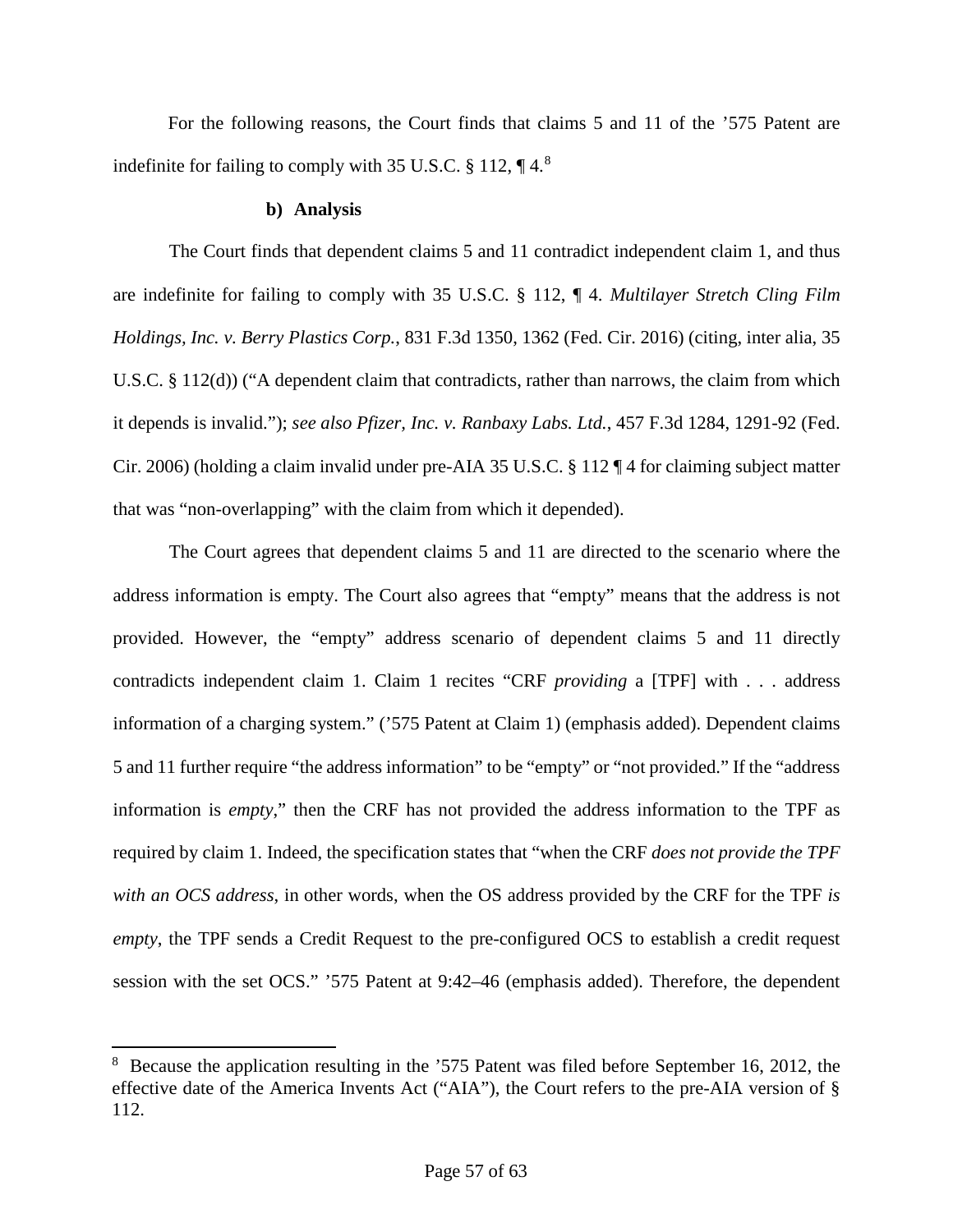claims are nonsensical by requiring the provided address information to not be provided.

Plaintiff's contention is also inconsistent with arguments made during prosecution. In distinguishing the 3GPP reference, the patentees argued as follows:

However, section 5.2 nowhere speaks to online charging systems (OCSs) or offline charging systems (OFCSs), and in particular, does not speak to how TPFs are provided with the address information of associated charging svstems. More particularly, and in sharp contrast to Applicants' method as claimed in amended independent claim 1, section 5.2 of 3GPP does not teach or suggest that a Charging Rules Function (CRF) determines a charging method and charging rules in response to a service request or other trigger event, and then providing a Traffic Plane Function (TPF) with the charging rules together with address information of a charging system."

(Dkt. No. 126-7 at 8-9) (emphasis in original). The patentees argued that the amended claims "more clearly highlight that the *Charging Rules Function (CRF) provides the Traffic Plane Function (TPF) both* with charging rules according to an identified charging method *and address information* of a charging system for applying the charging rules occurs dynamically (i.e., in response to a service request or other trigger event)." (*Id.* at 7) (emphasis added). As argued by the patentees, these amendments were "to further clarify the nature of their invention." (126-7 at 8). Accordingly, dependent claims 5 and 11 not only make the claims nonsensical, but would also remove the limitation of the CRF providing address information for at least one charging system to the TPF.

Plaintiff contends that the two dependent claims each cover a scenario where the address of one type of charging system is not sent. (Dkt. No. 137 at 11). Plaintiff argues that one address (either OFCS or OCS) could be provided, and a second address would not be provided in lieu of a pre-configured address. *Id.* Although Plaintiff's argument is plausible for independent claim 1, it ignores the antecedent basis provided for the term "address information" in the dependent claims. Claim 1 recites that a "CRF provid[es] a [TPF] with . . . address information of a charging system." Dependent claim 3 further recites that "after the CRF provid[es] the TPF with the address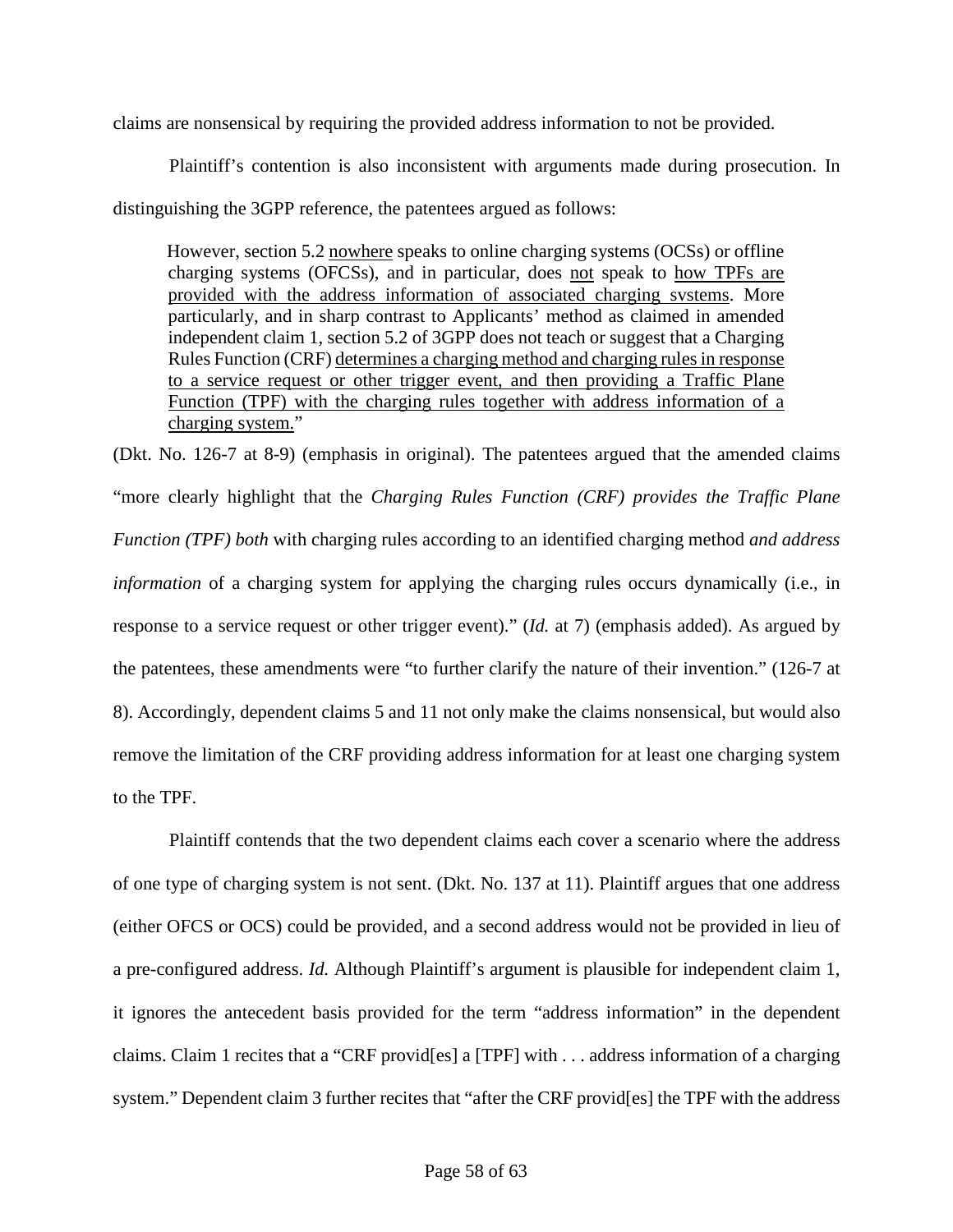information, . . . the TPF request[s] the credit information from the OCS according to the address information." Thus, "the address information" in dependent claim 5 is the address provided by the CRF in independent claim 1, and used by the TPR in dependent claim 3. Claim 5 contradicts the claim language of claims 1 and 3 by reciting that the "address information" provided by the CRF was in fact not provided by the CRF. Accordingly, the Court rejects Plaintiff's argument and finds that dependent claims 5 and 11 are indefinite for failing to comply with 35 U.S.C. § 112, ¶ 4.

### **c) Court's Construction**

Dependent claims 5 and 11 of '575 Patent are indefinite for failing to comply with 35 U.S.C. § 112, ¶ 4.

### **8. "Determining a Charging Method"**

<span id="page-58-0"></span>

| Disputed Term            | Plaintiff's Proposal | Defendants' Proposal          |
|--------------------------|----------------------|-------------------------------|
| "determining a charging" | Plain meaning.       | "determining whether the      |
| method"/ "determine a    |                      | charging method is online     |
| charging method"         |                      | charging or offline charging" |

# **a) The Parties' Positions**

The parties dispute whether "determining" requires the CRF to decide from among multiple charging methods, as Defendants propose. Plaintiff contends that Defendants' proposal mirrors the claim language and would not be helpful to the factfinder. (Dkt. No. 119 at 30). Plaintiff argues that there is no basis to require additional words to be added to these understandable elements. *Id.*

Defendants respond that the intrinsic record strongly supports the conclusion that "determining a charging method" refers to a decision between the two charging systems. (Dkt. No. 126 at 35). Defendants ague that during prosecution of the '575 Patent, the patentees amended independent claims 1 and 16 to add the "determining a charging method" and "determine a charging method" steps. *Id.* (citing Dkt. No. 126-7 at 2). Defendants further argue that the patentee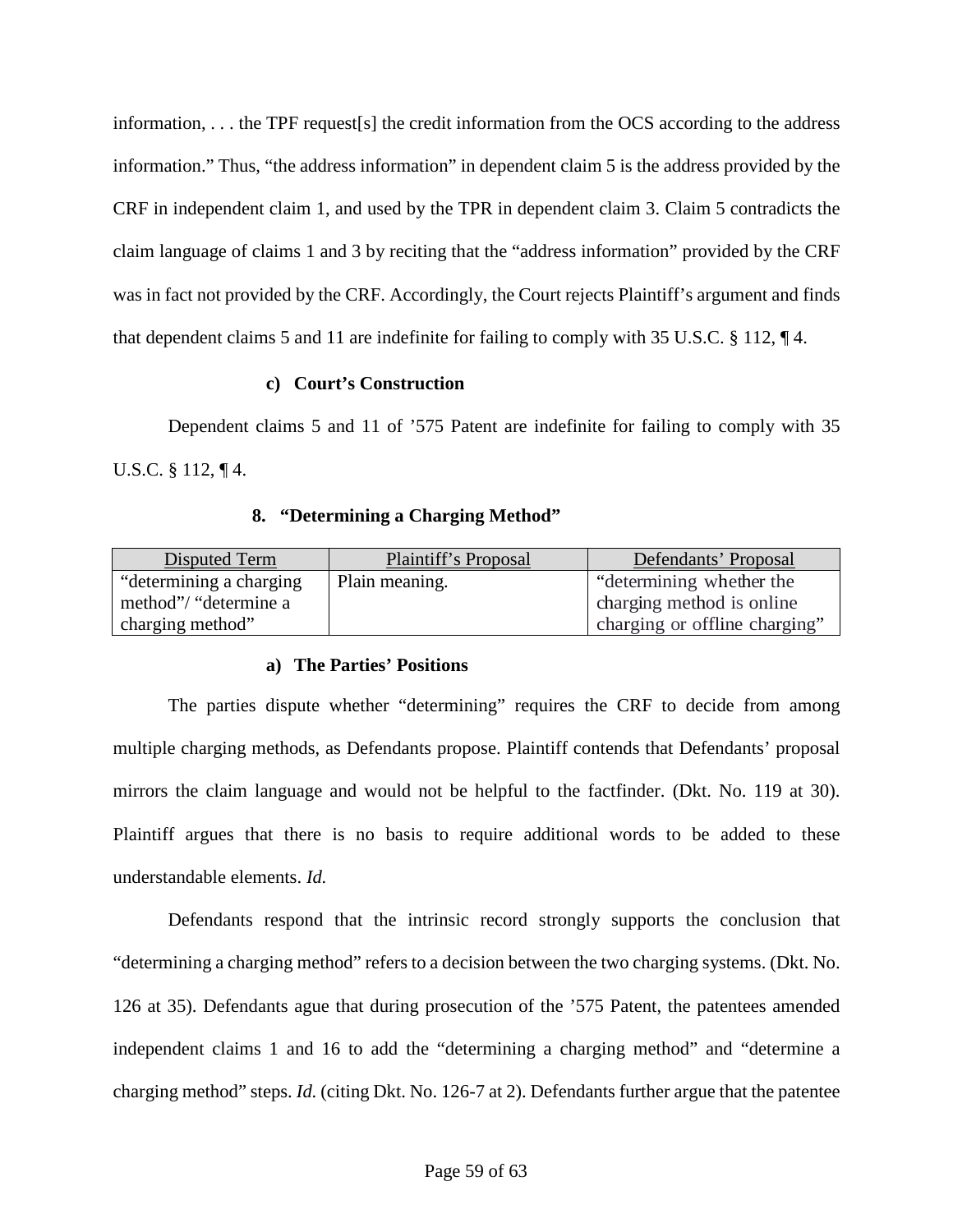cited portions of the specification that disclosed determining a charging method. (Dkt. No. 126 at 35) (citing Dkt. No. 126-7 at 7). Defendants contend that a "determination *result*" must mean that the CRF has made a choice. (Dkt. No. 126 at 35) (citing '575 Patent, at 10:54–64). According to Defendants, "determining a charging method" refers to a decision between two possible charging methods. (Dkt. No. 126 at 35).

Defendants also contend that a construction is required because that parties have raised a dispute regarding the proper scope of the claims. (*Id.* at 36) (citing *O2 Micro Int'l Ltd. v. Beyond Innovation Tech. Co.*, 521 F.3d 1351, 1360 (Fed. Cir. 2008)). Defendants argue that "plain meaning" is not enough, and without guidance from the Court, a jury could not determine what the term "charging method" means. (Dkt. No. 126 at 36). Defendants contend that it is necessary to construe the limitation to resolve whether the patent covers a situation where a CRF can only ever charge data to an online charging system. (*Id.* at 37).

For the following reasons, the Court finds that the phrase **"determining a charging method"** and the phrase **"determine a charging method"** should be construed to mean **"determining whether the charging method is online charging or offline charging."**

#### **b) Analysis**

The phrase "determining a charging method" appears in claim 1 of the '575 Patent. The phrase "determine a charging method" appears in claim 16 of the '575 Patent. The Court finds that the phrases are used consistently in the claims and is intended to have the same general meaning in each claim. The Court further finds that the phrase "determining a charging method" means "determining whether the charging method is online charging or offline charging." The intrinsic evidence indicates that the existing 3GPP standard at the time of the invention disclosed that subscribers could be charged and billed to an online or offline charging system. '575 Patent at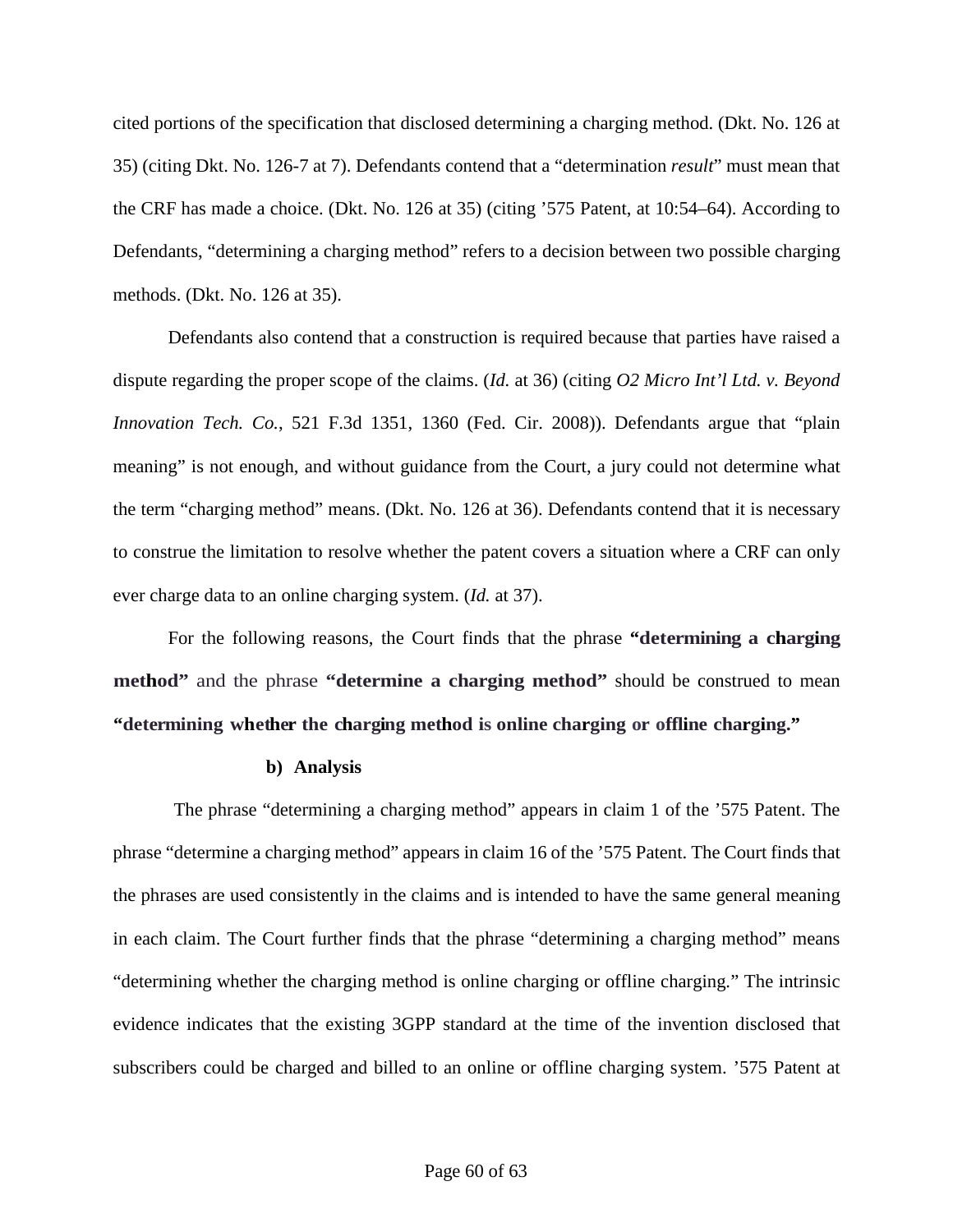3:27–54, Figures 2A and 2B.

The intrinsic evidence further indicates that it was these two systems that determine whether the charging method is online charging or offline charging. For example, the specification states that "[a]fter determining that the charging method for a certain data flow service is online charging . . ." '575 Patent at 8:43–44, *see also* 8:52–53 ("Likewise, after determining that the charging method for a certain data flow service is offline charging"). Similarly, the specification states "upon receiving the Charging Rules Request, the CRF firstly determines that the charging method of the current packet data service is online charging" '575 Patent at 10:11–14, *see also* 11:8–9 ("[T]he CRF determines the charging method of the current packet data service as the online charging method"). These examples indicate that "determining" means "determining whether the charging method is online charging or offline charging." This is further confirmed by the prosecution history.

During prosecution of the '575 Patent, the patentees amended independent claim 1 to add the "determining a charging method" step, and amended independent claim 16 to add the "determine a charging method" step. In support of the amendments, the patentees cited to the portions of the specification discussed above and distinguished the 3GPP reference as follows:

However, section 5.2 nowhere speaks to online charging systems (OCSs) or offline charging systems (OFCSs), and in particular, does not speak to how TPFs are provided with the address information of associated charging svstems. More particularly, and in sharp contrast to Applicants' method as claimed in amended independent claim 1, section 5.2 of 3GPP does not teach or suggest that a Charging Rules Function (CRF) determines a charging method and charging rules in response to a service request or other trigger event, and then providing a Traffic Plane Function (TPF) with the charging rules together with address information of a charging system."

(Dkt. No. 126-7 at 8-9) (emphasis in original). The patentees further argued that the amended claims "more clearly highlight that the *Charging Rules Function (CRF) provides the Traffic Plane Function (TPF) both* with charging rules according to an identified charging method *and address*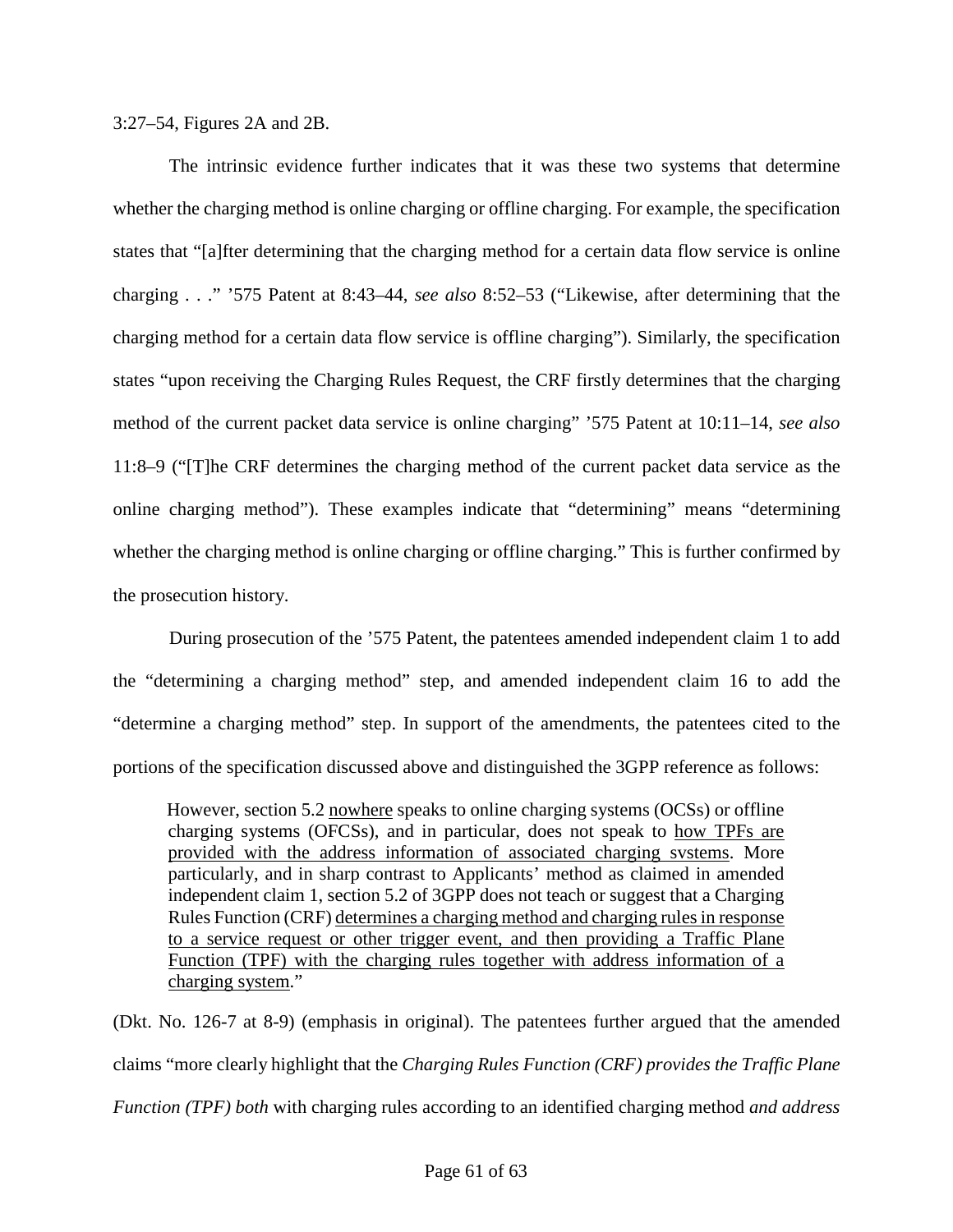*information* of a charging system for applying the charging rules occurs dynamically (i.e., in response to a service request or other trigger event)." (*Id.* at 7) (emphasis added). As argued by the patentees, the prior art did not teach determining a charging method, and did not "speak to online charging systems (OCSs) or offline charging systems (OFCSs)." (Dkt. No. 126-7 at 9). Accordingly, a person of ordinary skill in the art would understand that "determining" means "determining whether the charging method is online charging or offline charging." Indeed, the specification states that "the offline charging implementation procedure . . . is quite similar to the corresponding online charging implementation procedure, *with such differences as the determination result by the CRF on the charging method* of the current packet data service being the offline charging method, . . . ." '575 Patent at 10:54–64 (emphasis added).

Plaintiff argues that "[t]here is no real debate as to what this claim element refers to, nor is it unclear what the simple words of the claim mean." (Dkt. No. 119 at 30). However, "[w]hen the parties raise an actual dispute regarding the proper scope of [the] claims, the court, not the jury, must resolve that dispute." *O2 Micro*, 521 F.3d at 1360. Accordingly, the Court provides a construction regarding the proper scope of these claims. Finally, in reaching its conclusion, the Court has considered the extrinsic evidence submitted by the parties, and given it its proper weight in light of the intrinsic evidence.

# **c) Court's Construction**

The Court construes the phrase **"determining a charging method"** and the phrase **"determine a charging method"** to mean **"determining whether the charging method is online charging or offline charging."**

# <span id="page-61-0"></span>**V. CONCLUSION**

The Court adopts the constructions above for the disputed and agreed terms of the Asserted